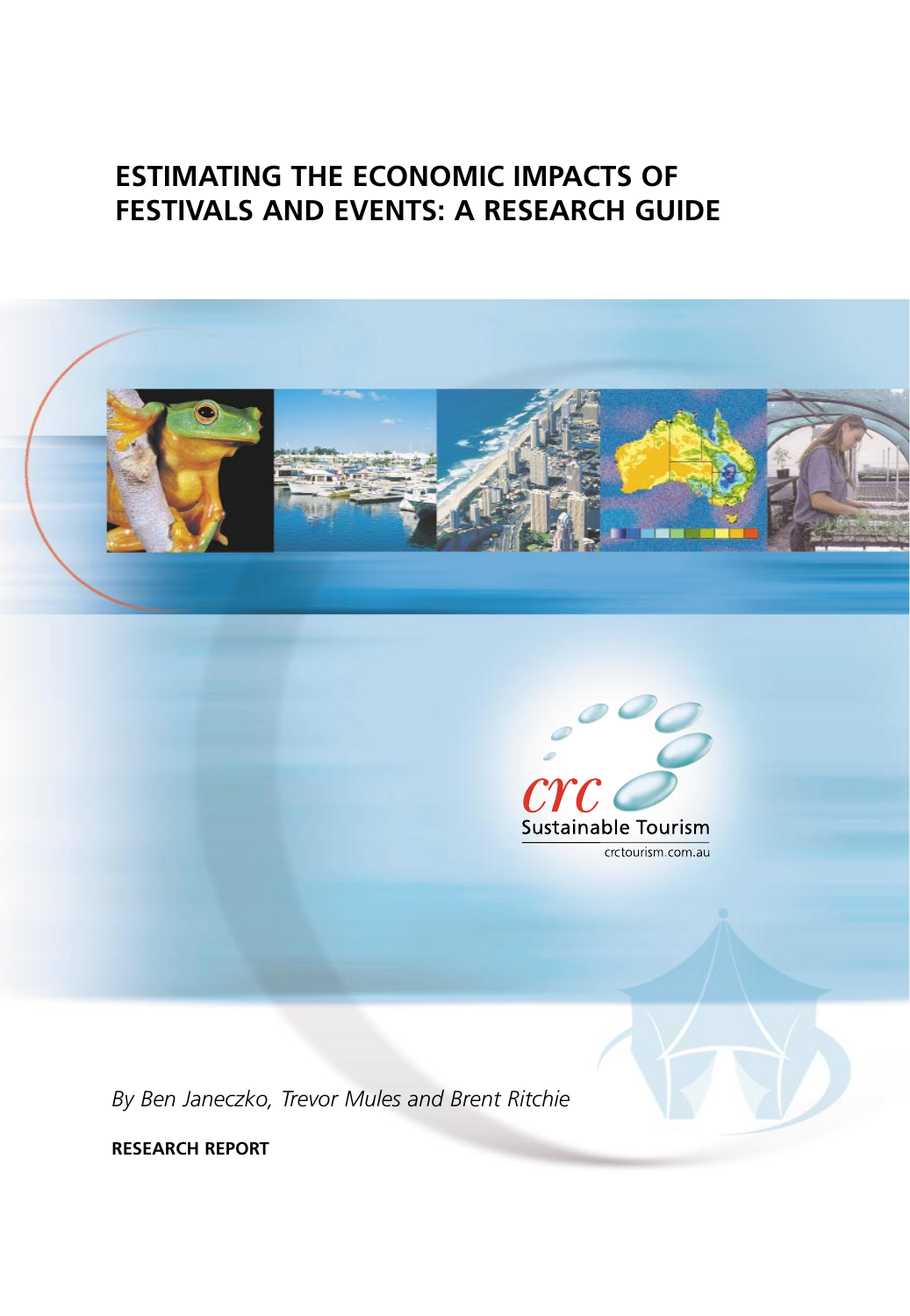## **RESEARCH REPORT SERIES**

The primary aim of CRC Tourism's research report series is technology transfer. The reports are targeted toward both industry and government users and tourism researchers. The content of this technical report series primarily focuses on applications, but may also advance research methodology and tourism theory. The report series titles relate to CRC Tourism's research program areas. All research reports are peer reviewed by at least two external reviewers. For further information on the report series, access the CRC website, [www.crctourism.com.au].

## **Editors**

| Prof Chris Cooper  | University of Queensland    | Editor-in-Chief      |
|--------------------|-----------------------------|----------------------|
| Prof Terry De Lacy | CRC for Sustainable Tourism | Chief Executive      |
| Prof Leo Jago      | CRC for Sustainable Tourism | Director of Research |

## **National Library of Australia Cataloguing in Publication Data**

Janeczko, Ben. Estimating the economic impacts of festivals and events : a research guide.

Bibliography. ISBN 1 876685 35 2.

1. Festivals - Economic aspects - Australia. I. Mules, Trevor. II. Ritchie, Brent W., III. Cooperative Research Centre for Sustainable Tourism. IV. Title.

338.473942

## **© 2002 Copyright CRC for Sustainable Tourism Pty Ltd**

*All rights reserved. No parts of this report may be reproduced, stored in a retrieval system or transmitted in any form or by means of electronic, mechanical, photocopying, recording or otherwise without the prior permission of the publisher. Any enquiries should be directed to Brad Cox, Director of Publications or Trish O'Connor, Publications Manager to info@crctourism.com.au.*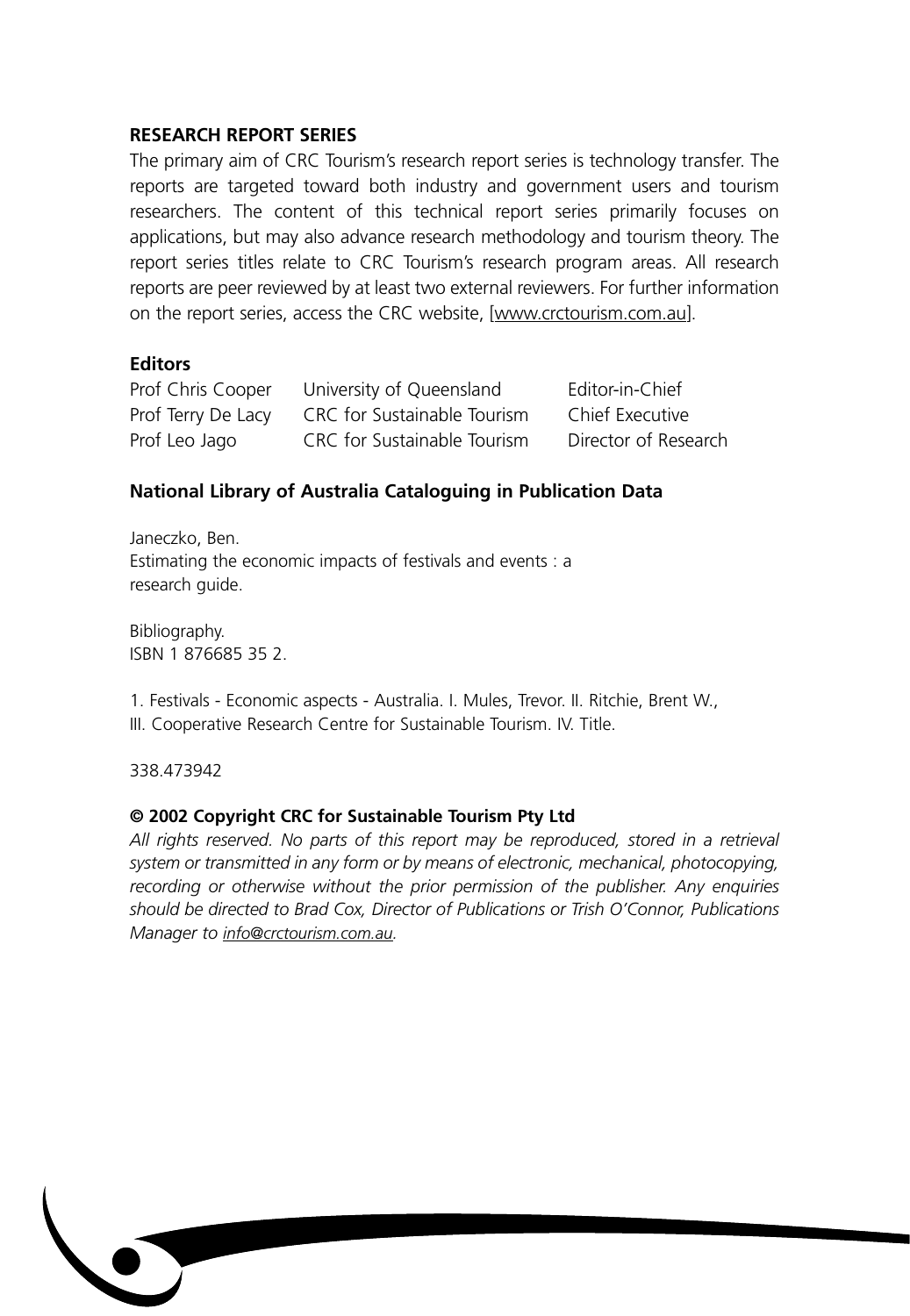# EXECUTIVE SUMMARY

Although they may have a number of other objectives, festivals and events in small regional destinations often play an important role in tourism development and thereby in economic development. In this study we review basic principles of economic impact and apply them to a series of four special events held at Thredbo in Kosciuszko National Park. The events are all held in summer-autumn and are part of a strategy by local tourism managers to develop a non-winter tourism season in an area where snow skiing has been the traditional attraction.

The four events in question were:

- 1. Australian Mountain Bike Association Cup
- 2. National Runners Week
- 3. Shakespeare Festival
- 4. Thredbo Jazz Festival

This study differs from many other studies into the economic impacts of events in that the focus of attention is the small regional economy consisting of the Shires of Cooma-Monaro, Snowy River, and Bombala – collectively referred to here as the Snowy Region. Most other studies of the economic impact of events focus on the State economy rather than the sub-State regional economy. However, both the events and the regional economy in which they are held are smaller than those that are usually the subject of an economic impact study.

A number of general research issues are reviewed, including sampling of event participants, questionnaire design, and the development of multipliers for the Snowy region. The latter breaks away from the past reliance on multipliers from input output models, there being no input output model for the Snowy Region. In any case the region has little industrial interconnectivity that is the core of the input output model.

**i**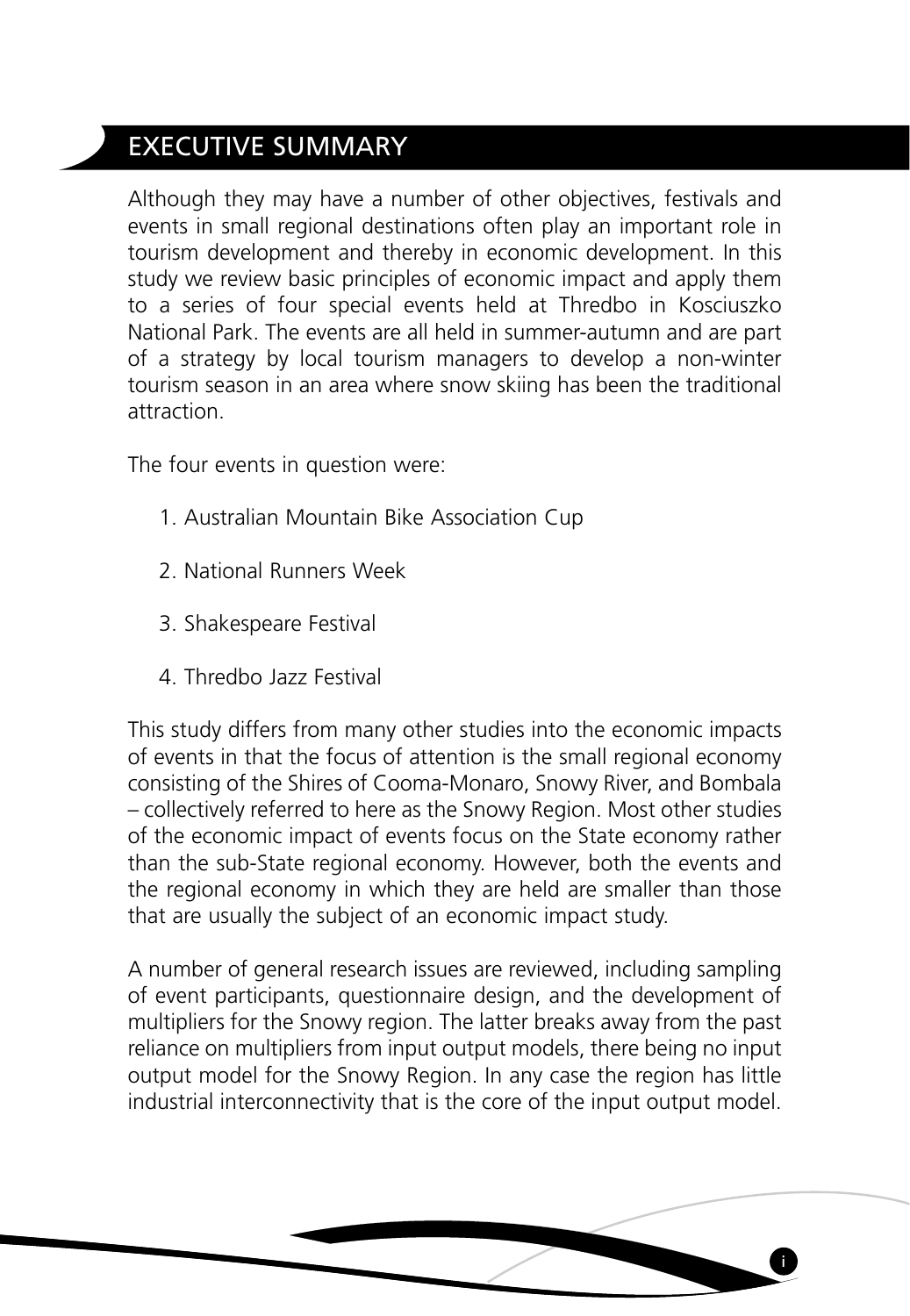Instead, this study develops the classic multiplier drawn from Keynesian economics, and estimates the economic impact on Gross Regional Product using data available from Australian Bureau of Statistics' sources. Gross Regional Product is the regional equivalent of the usual concept Gross Domestic Product, and is a measure of the gross income (both labour income and business income) that is generated in the Snowy Region by visitors to the events being studied.

On average the impacts on Snowy Gross Regional Product are 39.8% of the expenditure of visitors tom the events, illustrating the high degree of economic "leakage" from a small regional economy. This is because many of the goods and services used by visitors are not produced in the region. For example, most alcoholic beverages are produced elsewhere, either in breweries in capital cities, or in wineries in other regions.

| <b>EVENT</b>           | <b>VISITOR EXPENDITURE \$</b> | <b>GROSS REGIONAL PRODUCT \$</b> |
|------------------------|-------------------------------|----------------------------------|
| Mountain Bike Cup      | 222 258                       | 88 459                           |
| National Runners Week  | 294 871                       | 117 359                          |
| Shakespeare Festival   | 43 617                        | 17 360                           |
| lThredbo Jazz Festival | 308 400                       | 122 743                          |

The results of modelling the four events were as follows:

Further research is required to enable the estimated impacts on Gross Regional Product to be broken down into sectors in the region. This information would enable event managers and organisers to identify those businesses that were receiving significant economic benefit from the events. For example, it is known that larger events in capital cities have economic benefits for the retail sector, as well as the more traditional accommodation, transport, and entertainment sectors.

Research is also required into the development of a standard question bank that could be accessed by event managers for use in carrying out their own economic impact survey of an event. A question bank approach has the advantages of both flexibility and consistency.

**ii**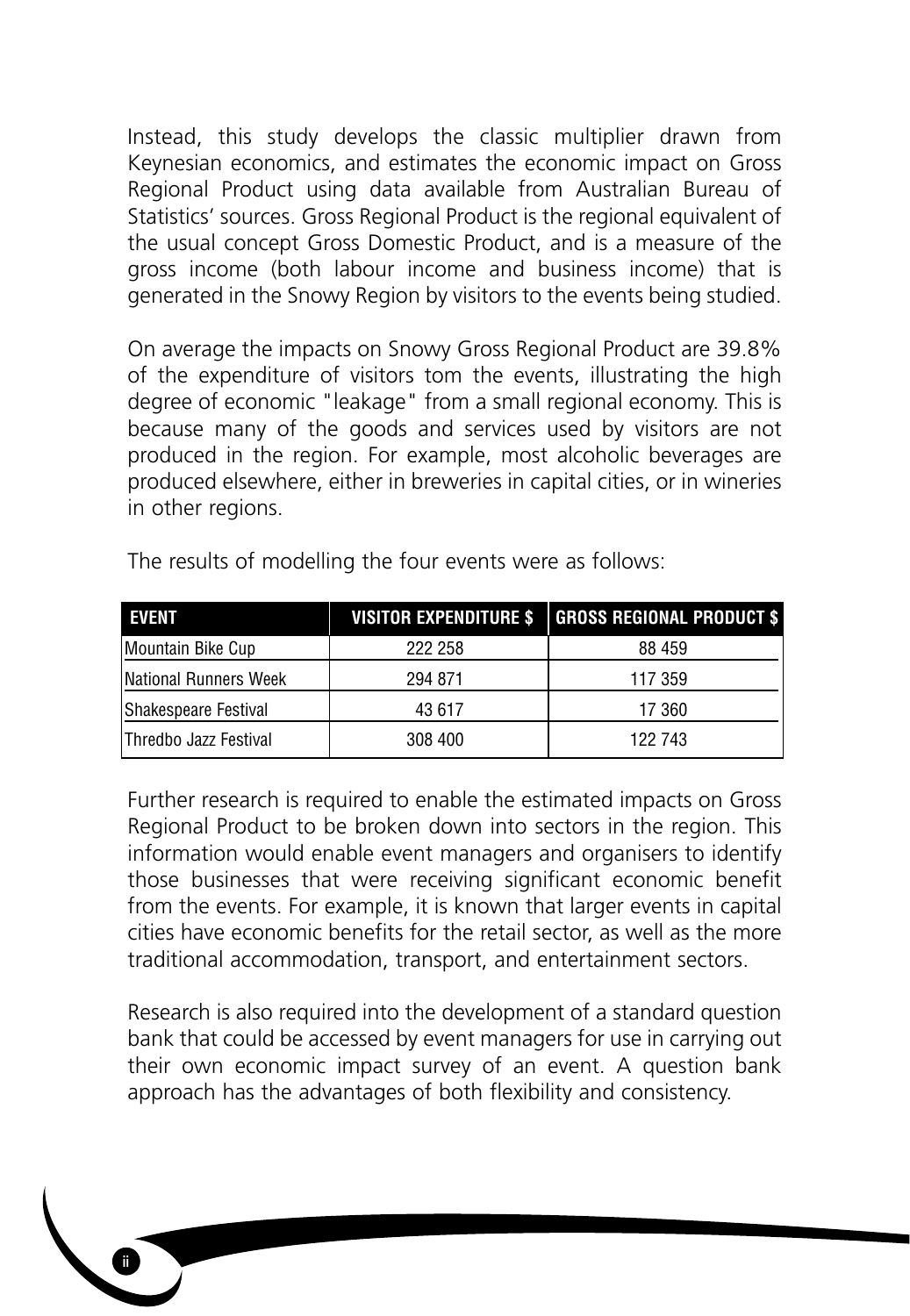# TABLE OF CONTENTS

| 1. |                                                                           |                                                                                                                                                                                                                                                                               |  |
|----|---------------------------------------------------------------------------|-------------------------------------------------------------------------------------------------------------------------------------------------------------------------------------------------------------------------------------------------------------------------------|--|
| 2. | 2.1<br>$2.2^{\circ}$<br>2.3                                               | THE NATURE OF EVENTS AND                                                                                                                                                                                                                                                      |  |
| 3. | 3.1<br>3.2                                                                | DATA AND INFORMATION COLLECTION 14                                                                                                                                                                                                                                            |  |
| 4. | 4.1<br>4.2                                                                | ASSESSING PRIMARY ECONOMIC IMPACTS17<br>Assessing non-local participant numbers 26                                                                                                                                                                                            |  |
| 5. | 5.1                                                                       | <b>ASSESSING SECONDARY AND</b>                                                                                                                                                                                                                                                |  |
| 6. |                                                                           |                                                                                                                                                                                                                                                                               |  |
|    |                                                                           | <b>APPENDIX A - SAMPLE PHONE SURVEY INSTRUCTIONS 36</b>                                                                                                                                                                                                                       |  |
|    |                                                                           |                                                                                                                                                                                                                                                                               |  |
|    | Table 1<br>Table 2<br>Table 3<br>Table 4<br>Table 5<br>Table 6<br>Table 7 | <b>LIST OF TABLES</b><br>Approaches to Event Impact Assessment10<br>Checking Representativeness of the Sample22<br>Errors in Data Entry and Subsequent Data Analysis25<br>Location Quotients for Snowies Industries 31<br>Impact on Gross Regional Product of Summer Events32 |  |

**iii**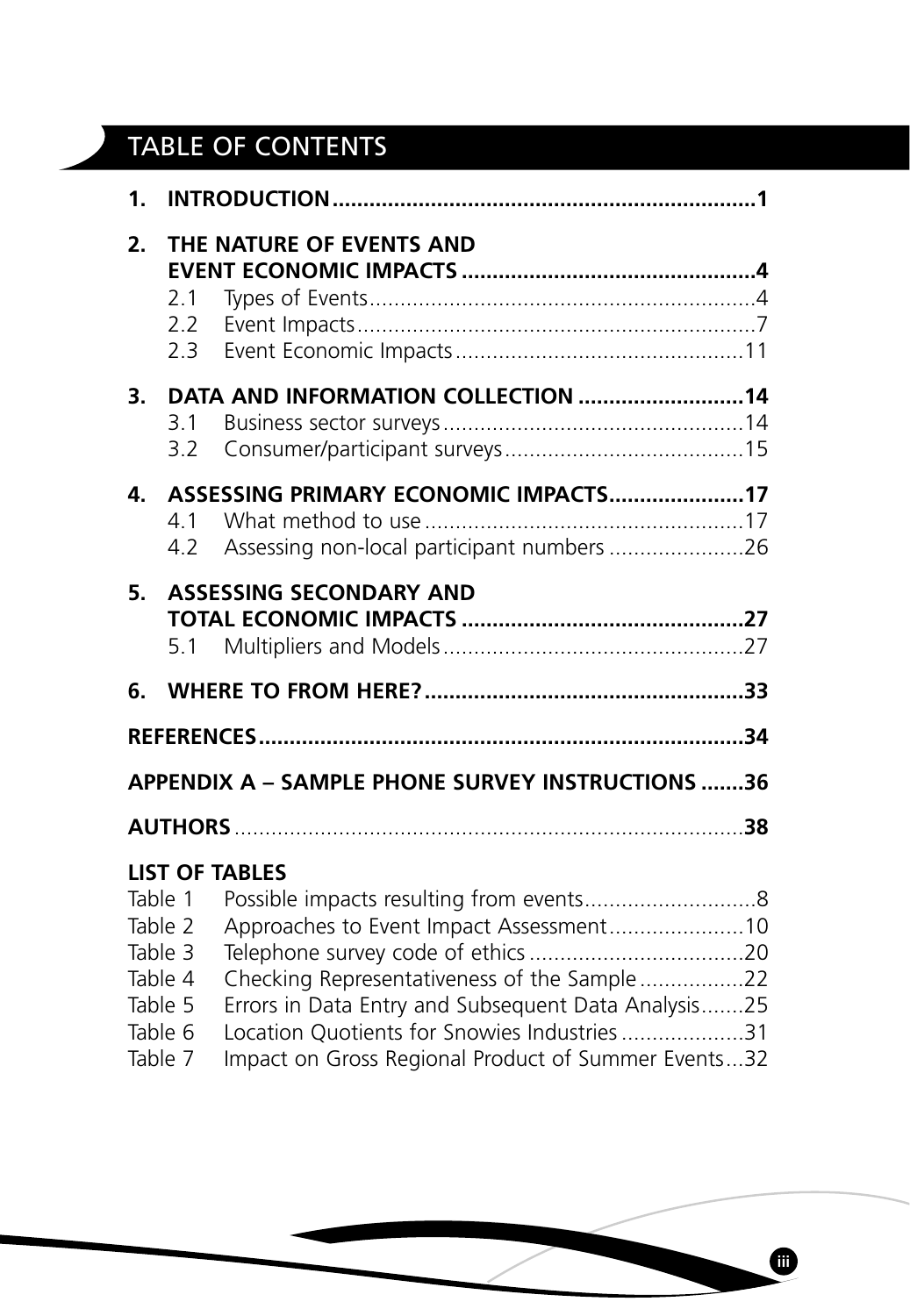# **LIST OF FIGURES**

**iv**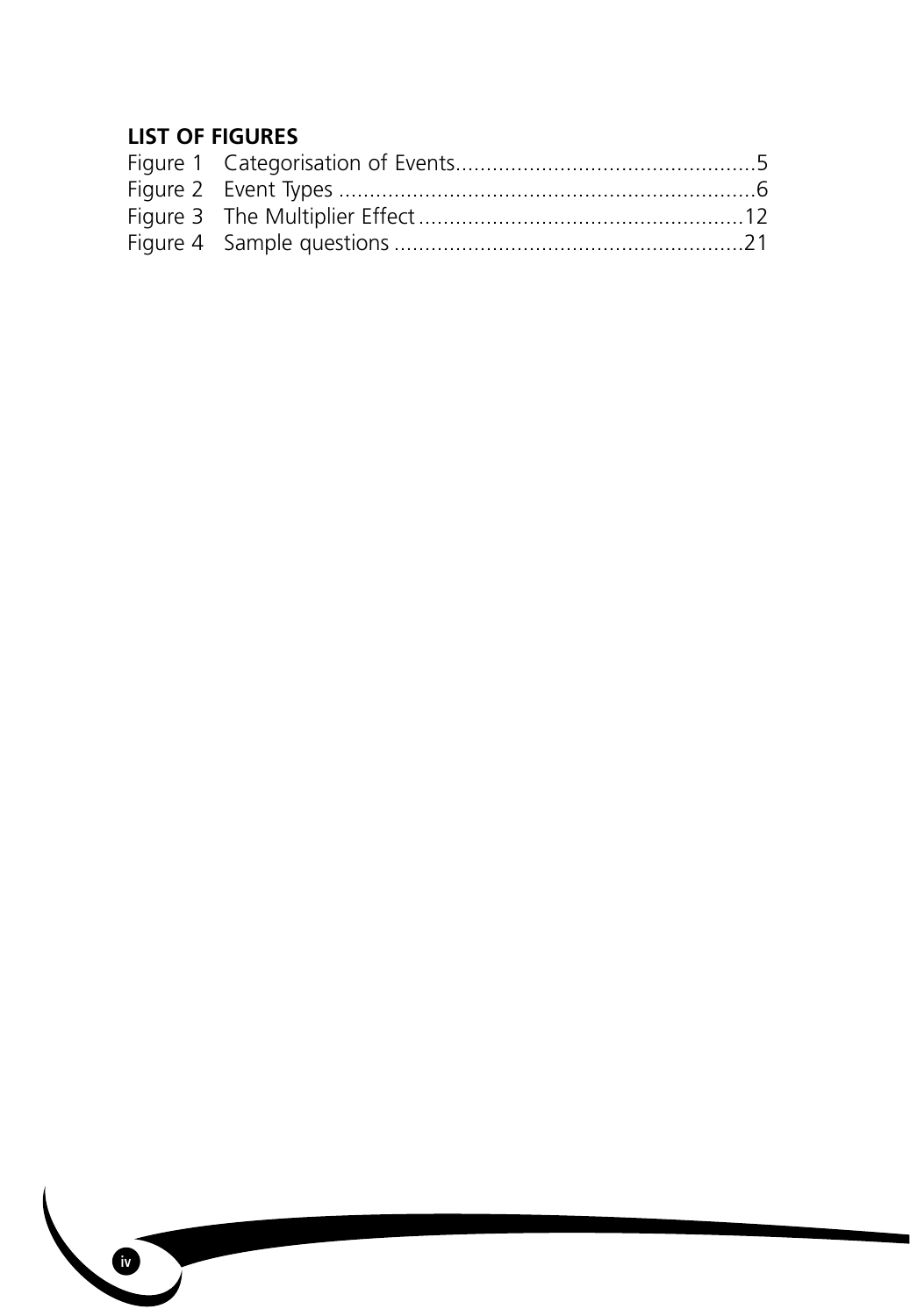# 1. INTRODUCTION

Event and festival tourism is one of the fastest growing forms of tourism. It is becoming increasingly popular in rural areas as a means to revitalise local economies. Advancing technologies and changing weather patterns (ie increase in droughts and floods/storms) have brought about the need for diversification of industry in areas previously reliant on traditional industries such as farming, or narrowly focussed tourism industries. Events and festivals have been used with great success in many such areas as a means to draw people to regions that traditionally have a seasonal tourist appeal. The Thredbo Jazz festival is a prime example, becoming increasingly popular amongst tourists and injecting extra revenue into the region in a time that is between the hectic winter ski seasons.

The fixed length of events and festivals encourages visitors to attend; often attracting new visitors that would otherwise not experience that particular region. This extra exposure acts as an indirect form of marketing for the region as a whole, offering an opportunity to reach a previously untapped market. These new tourists bring with them new money, further diversifying the market and subsequently increasing both real and potential revenue generation. It is also important to recognise that events and festivals are attractions that have drawing power and holding power. This means that they not only bring in new visitors, they also help to keep visitors in the region longer. This shows the importance of measuring not just the economic impact of those that come specifically for the event, but also those that didn't and stayed longer because of the event.

The fixed duration of events and festivals also creates the need for a different approach to organisation and funding when compared to traditional attractions. This includes the need for Economic Impact Assessment (EIA) in order to justify scheduling of events, to attract sponsors and to act as a vital planning resource. It should be noted however that economic impact assessments should not be solely responsible for assessing the success of an event or festival. The extra attention gained by the host region as a direct result of the event/festival could well reap far greater economic rewards in the future as a result of increased exposure.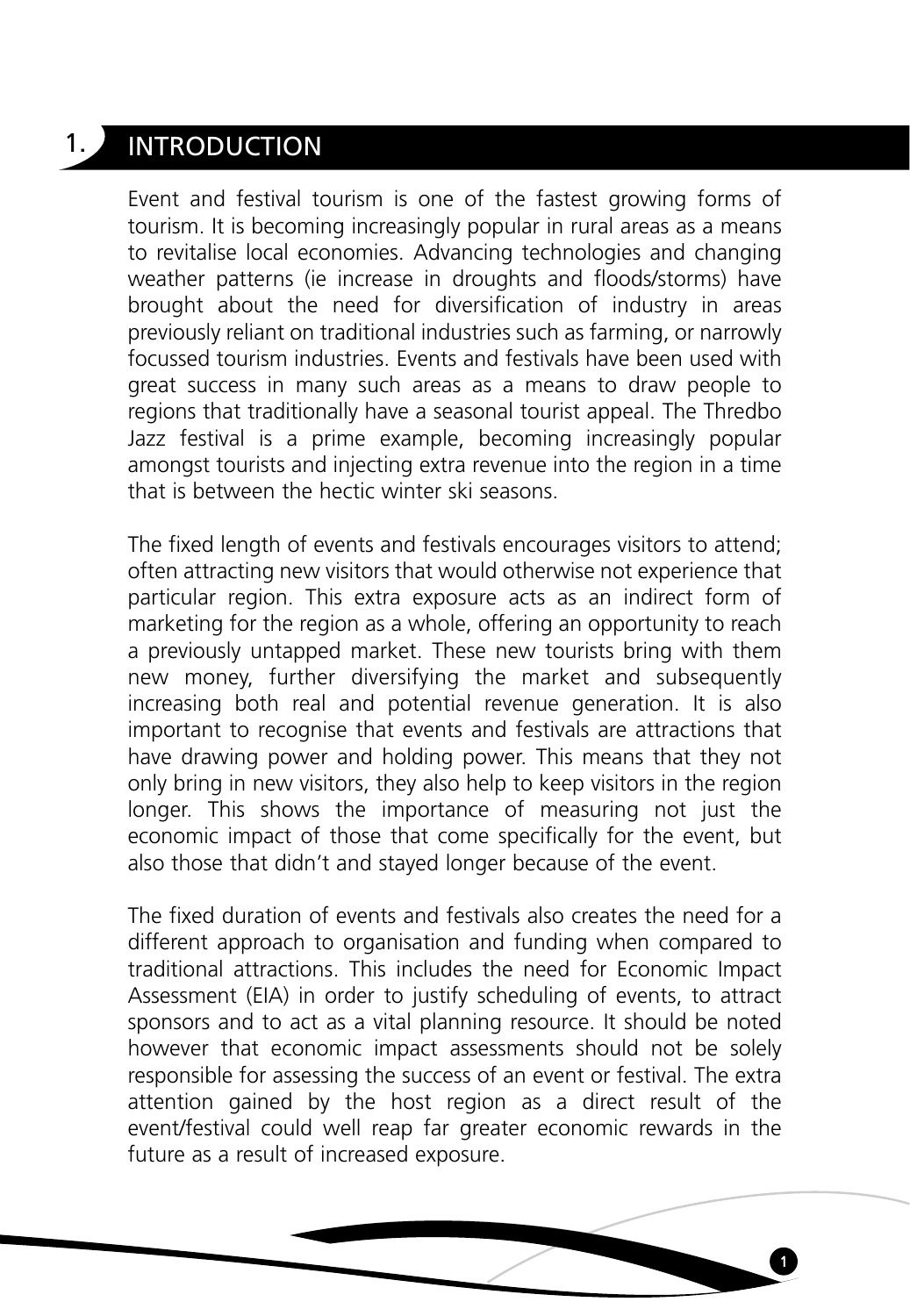This guide is intended for businesses, event organisers and regional or local tourism organisations that have previously engaged limited or no event economic impact research. It is hoped that the processes involved in Economic Impact Assessment are made clearer through the use of this guide, and that it is a useful starting point for planning a research project to calculate the economic impacts of events and festivals in local and regional areas. It is not the intention of this guide to go into the explicit details of every aspect of EIA research, but will supply a basic understanding of the processes involved and to provide references for further study.

The next section of this guide will discuss the nature of events and economic impacts. A brief introduction to events is given, with a framework for their categorisation presented (see Figure 1). Examples of different events are discussed and a typology is suggested for their classification. The importance of recognising various event aspects is identified, discussing issues that may arise from different event types. Impacts that result from events are discussed, emphasising that economic impacts are not to be considered as the only impacts to assess when reviewing an event. The different approaches to Event Impact Assessment are discussed, with reference made to the advantages and disadvantages of each method. The section then summarises the nature of event economic impacts, describing the concepts behind them, multipliers and leakage.

Section three describes data and information collection methods for conducting economic impact assessments. Business sector surveys are discussed briefly, presenting the advantages and disadvantages of using such techniques. The remainder of section three focuses on participant (consumer) surveys, outlining why they are the preferred method for economic impact assessments. The participant based survey is the basis for the remainder of the guide.

Section four deals with the assessment of primary economic impacts. The various methodologies are discussed, with sampling techniques and overall questionnaire design explained. Suggestions are made as to which methods to use varying scenarios in order to achieve a representative data set. The entry and analysis of data is also considered, emphasising the need for accuracy. The importance of assessing non-local participant numbers is also discussed.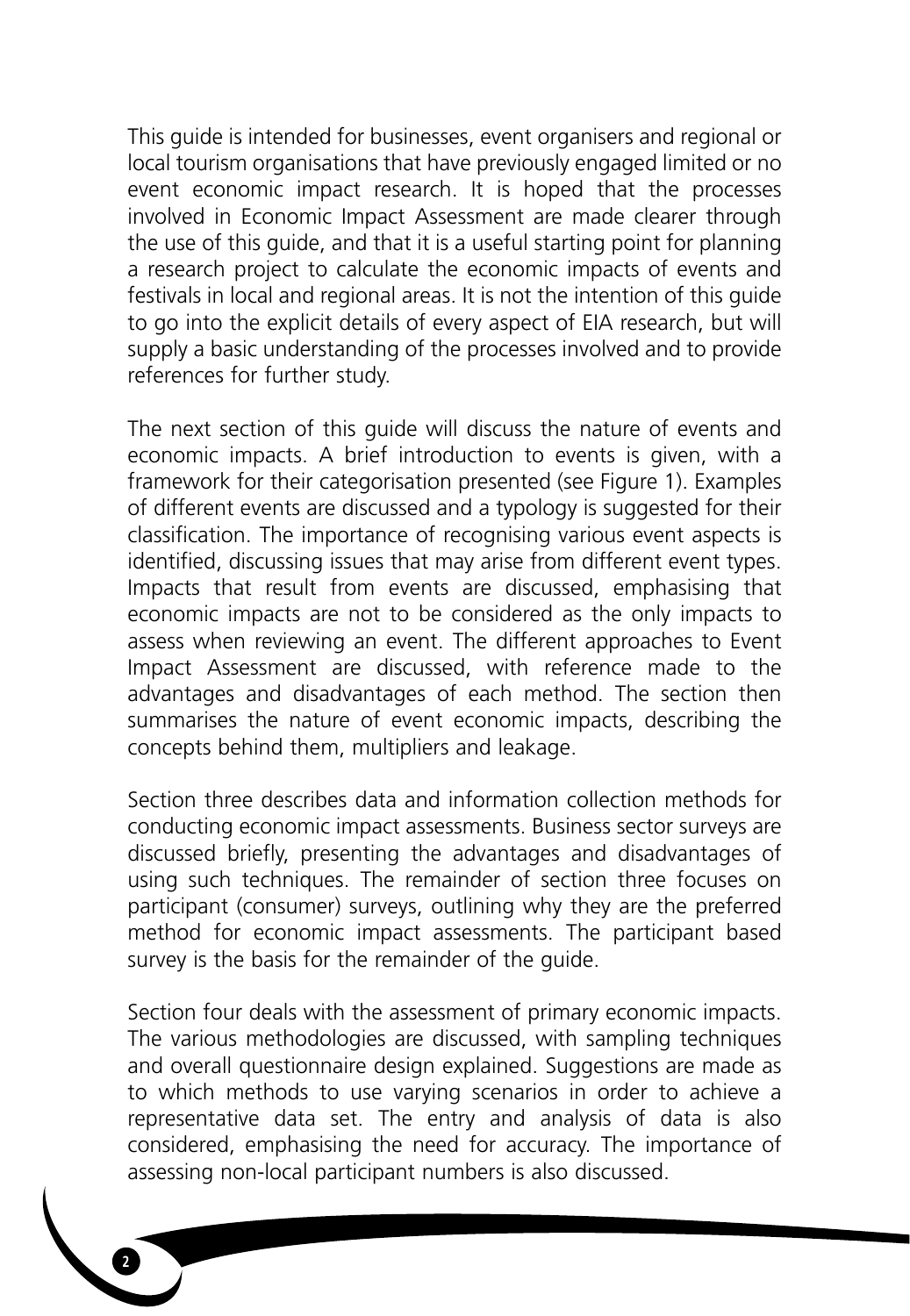The methods and concepts behind the assessment of secondary and total economic impacts of events are presented in section five. Economic multipliers and models are reviewed, and an economic multiplier is developed for the Snowy Mountains Region as a case study. Location quotients are derived for various Snowy Mountains industries, facilitating the estimation of Gross Regional Product (GRP) figures. The estimated impact on GRP is given for each of the four events studied in the Snowy Mountains Region in 1999/2000.

The final section offers suggestions for the use of economic impact assessments. The value of such assessments as supporting documents is discussed.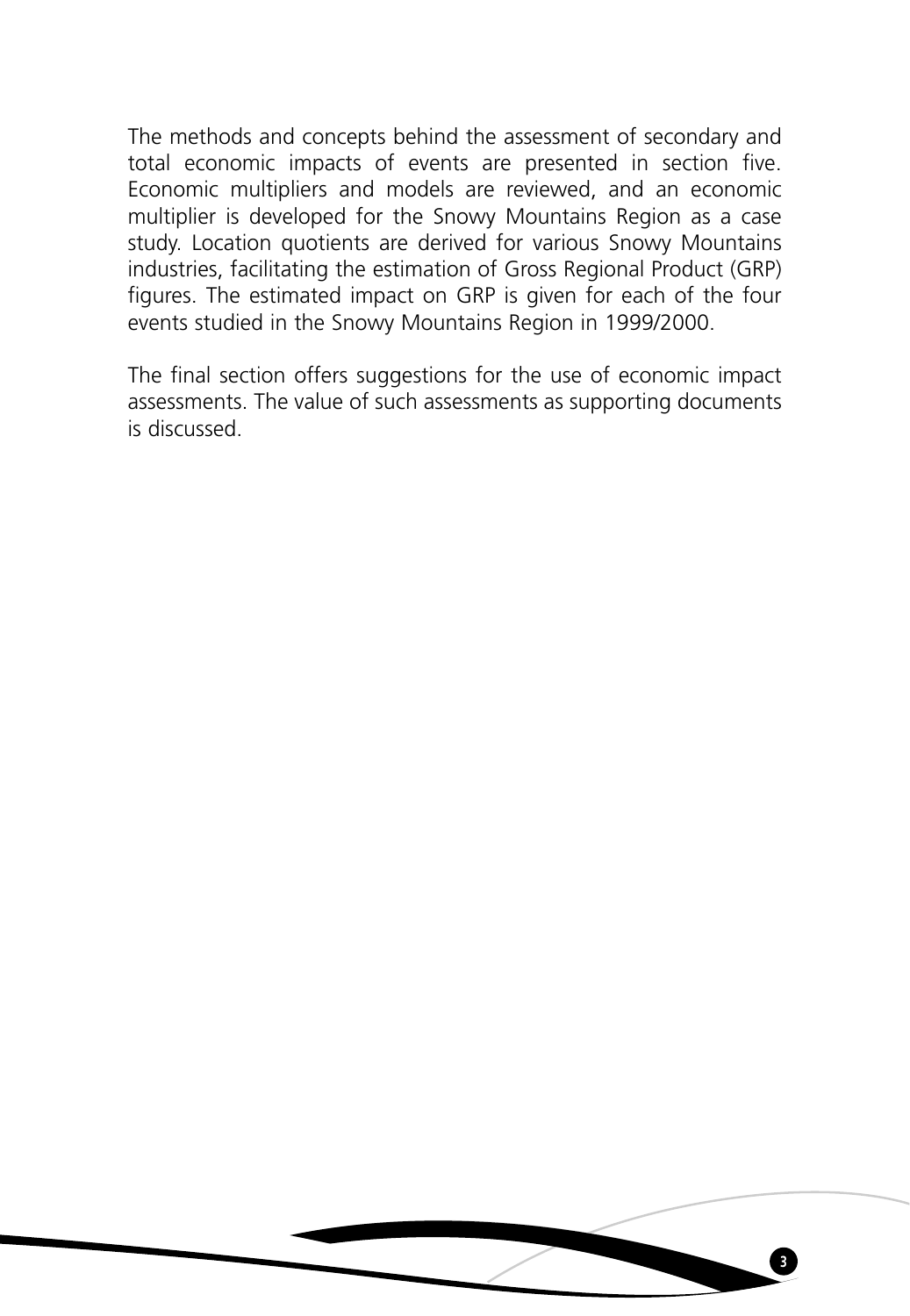# 2. THE NATURE OF EVENTS AND EVENT ECONOMIC IMPACTS

This section introduces the reader to the different types of events and festivals as an introduction and background to the main part of this manual, before discussing event and festival impacts. This section begins with a discussion of the types of events that can be hosted by destinations, before discussing the different approaches to event economic impact, specifically addressing the approach concerned with assessing the macroeconomic benefits to the destination area through the use of multipliers.

# **2.1 Types of Events**

Events can range from a one or two day sporting event (eg Melbourne Grand Prix) to a month long festival (eg Edinburgh Fringe Festival). The types of visitors to these events can vary greatly, as can their behaviour. Preliminary research conducted by the CRC for Sustainable Tourism tends to suggest that participant-based events (eg National Runners Week) may yield greater expenditure per person than spectator based events (eg Thredbo Jazz Festival). Therefore, the economic impact of events may differ due to the type of event developed and the market attracted to that event.

The scale of an event has a direct relationship with the scale of the impacts resulting from the event shows how the scale of impacts (such as attendance, media profile, infrastructure, costs and benefits) increase along with the scale of the event (see Figure 1).

**4**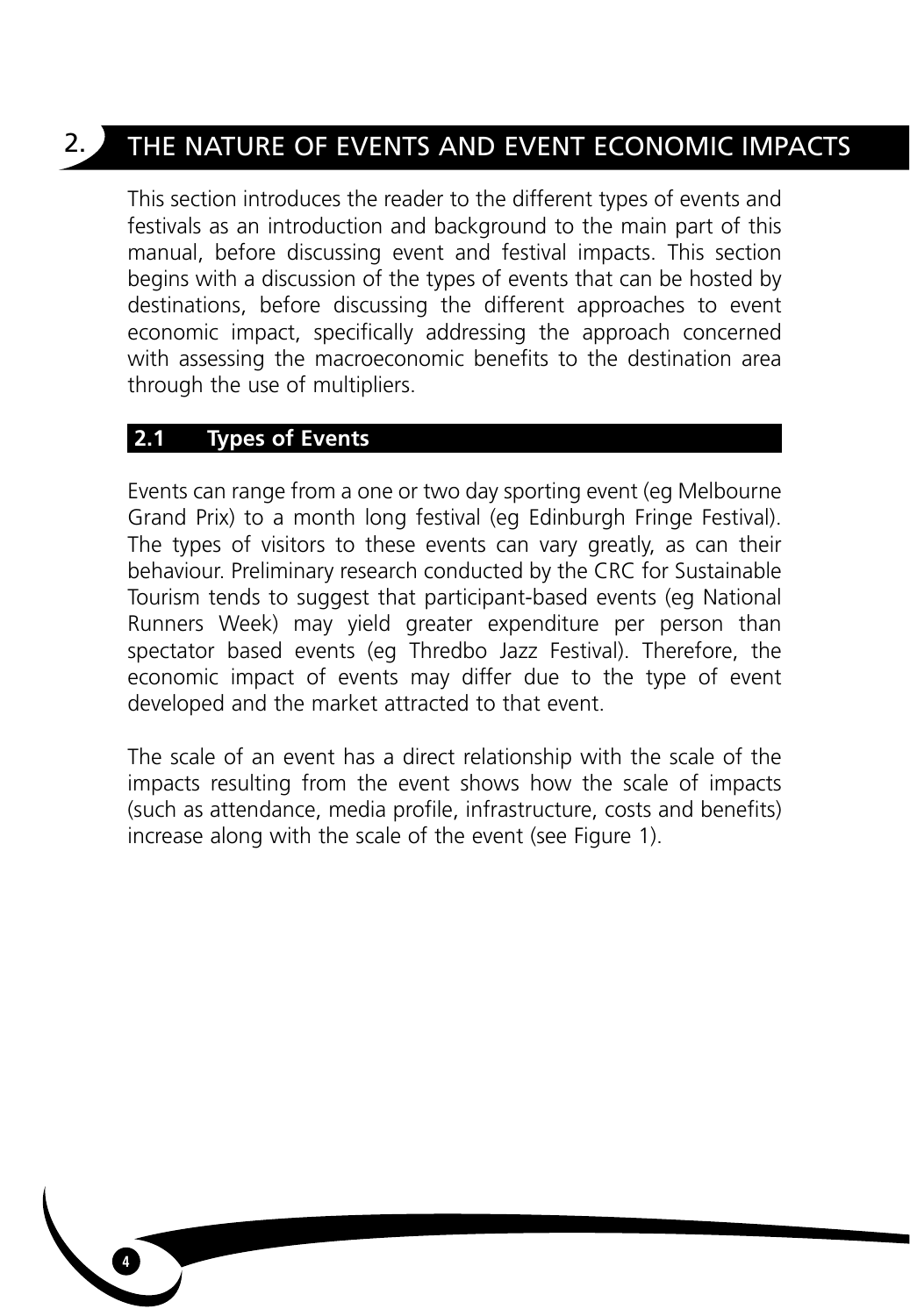**Figure 1 Categorisation of Events**



*[Source: McDonnell et. al 1999:10]*

Events vary from local community based events (eg arts and crafts stalls), to major events (eg The National Folk Festival), to hallmark events (eg Sydney Gay and Lesbian Madri Gra) to what have been classified mega-events (eg The Olympics). As the size of these events increases so to do their potential attendance, media coverage, and potential costs and benefits, including economic impacts.

Furthermore, the nature of events can also differ due to the number of venues used during the event. Events can be all inclusive at one venue (eg AFL Grand Final) or held at many venues throughout a region (eg Olympic Games). Multiple venue events are more difficult to evaluate or assess as boundaries become blurred, the sample and study area gets larger, and there is often a chance of counting the same visitor many times.

A framework for the categorisation of events is useful for determining strategic gaps through the identification of different events, their timing, location and themes. It is also useful to classify events in order

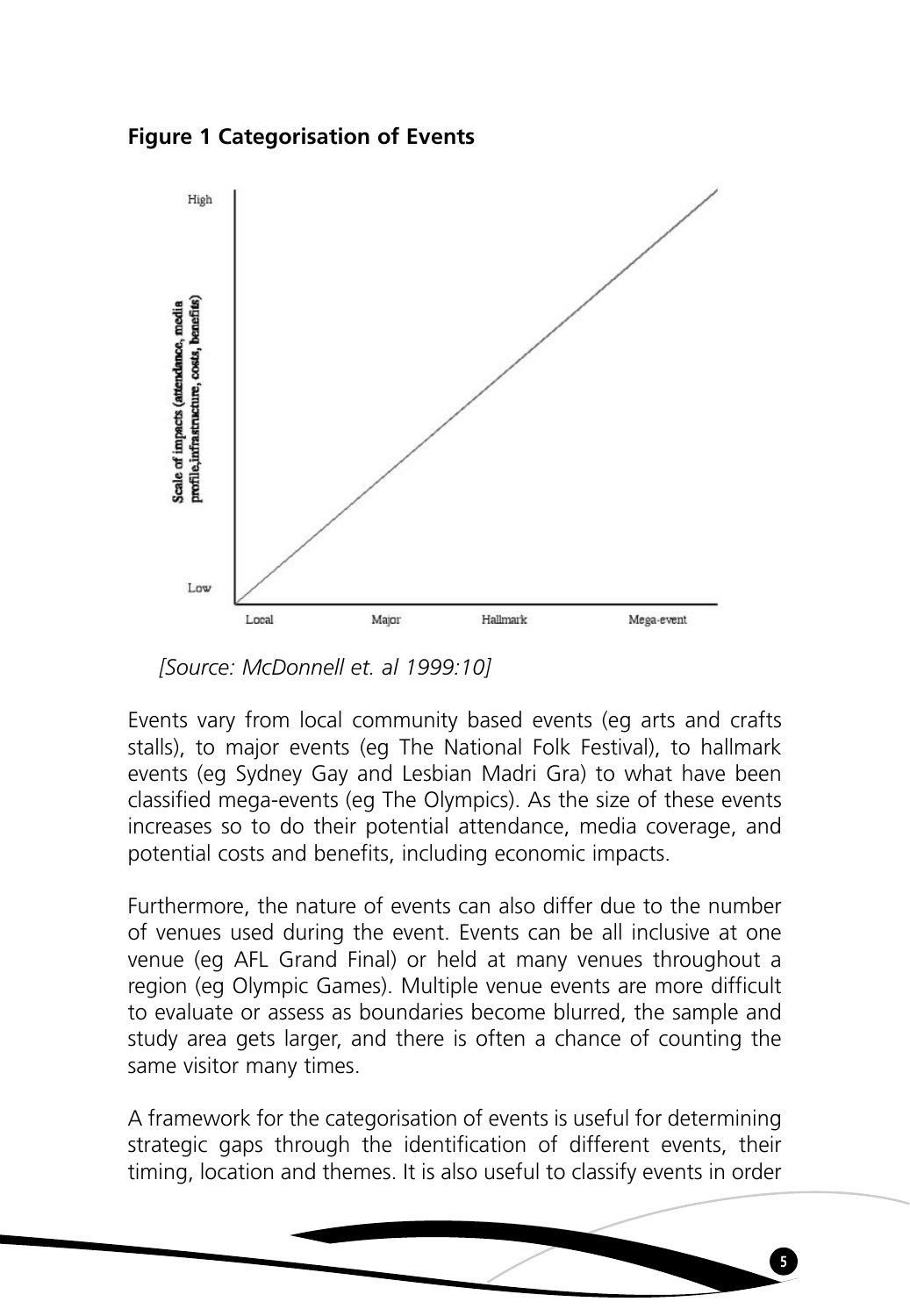to assess economic performance against criteria such as the timing of the event (whether a summer or winter event), its location (whether it is in Jindabyne or Thredbo), or its themes (whether it is an active sports event, or a passive music event). Jago and McArdle (1999) present a framework that takes into account the temporal or timing aspects as well as the spatial or location aspects and the thematic aspects of events in order to categorise them. This framework is presented in Figure 2.



# **Figure 2 - Event Types**

*[Source: Jago & McArdle, 1999:7]*

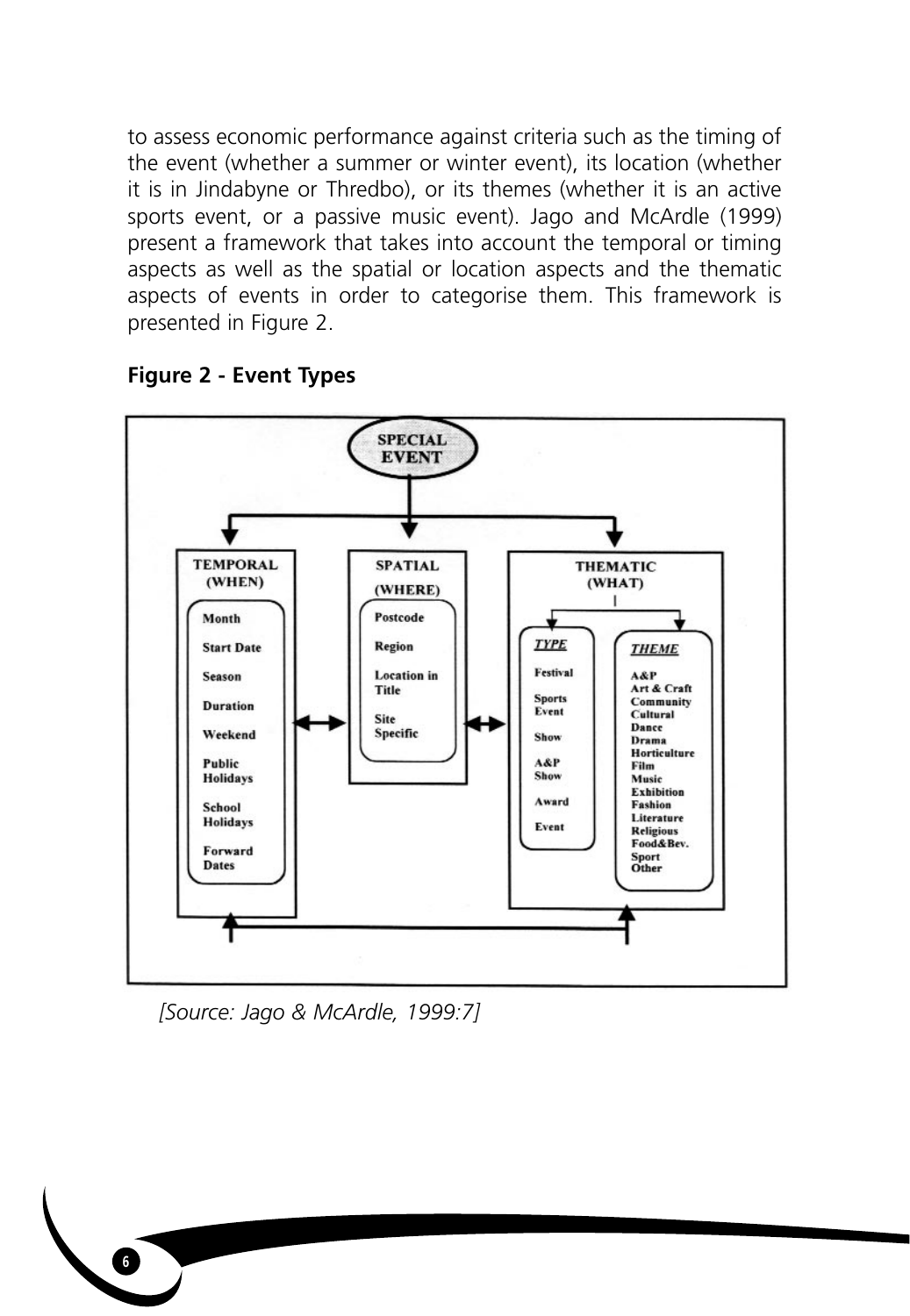The identification of each of these aspects is important when considering the overall value of an event to the host community. For example, a business event that occurs in the busy school holiday period may be causing extra stress on a region's infrastructure, when the same event could easily be moved to a slower period of the year. The spatial implications of an event include not only the obvious benefits and restrictions to the host town/region, but also the naming of the event such as the case of the Thredbo Jazz Festival or the Canberra Multicultural Festival. The title of an event must accurately reflect the host region or the supplier region (eg State Competitions) in order to ensure recognition for all involved and optimise the use of precious regional sponsorship dollars. The thematic nature of events can be used to either justify or disqualify the benefits or advantages of events based on their importance to the host community.

Although more traditional events such as horticultural and agricultural shows, as well as art and cultural events still exist and have been in existence for many years in rural or regional Australia. An increasing number of other events have grown rapidly over the past 10 years. Ryan et al. (1996) note a huge increase in sporting and participation events such as Masters Games, marathons and triathlons, as well as visual and performing arts events in New Zealand. This trend has seen to be duplicated in Victoria, Australia (see Jago and McArdle 1999).

# **2.2 Event Impacts**

The positive flow of revenue into a region should not be the only factor considered when determining the apparent success of an event. The negative social impacts of an event can do great harm to the future of an event and its host region, and ecological impacts may cause the premature death of a poorly managed event or festival.

Conversely, there are many other positive impacts that may counter negative economic impacts. An event that spreads the seasonality of tourism in a region also evenly distributes the flow of money into a region, increasing the opportunities for full time employment. The introduction of more full time jobs into a region causes many positive and negative flow-on effects in that region. Subsequently, these effects are measured through the use of what are termed multipliers, which are discussed in more detail soon.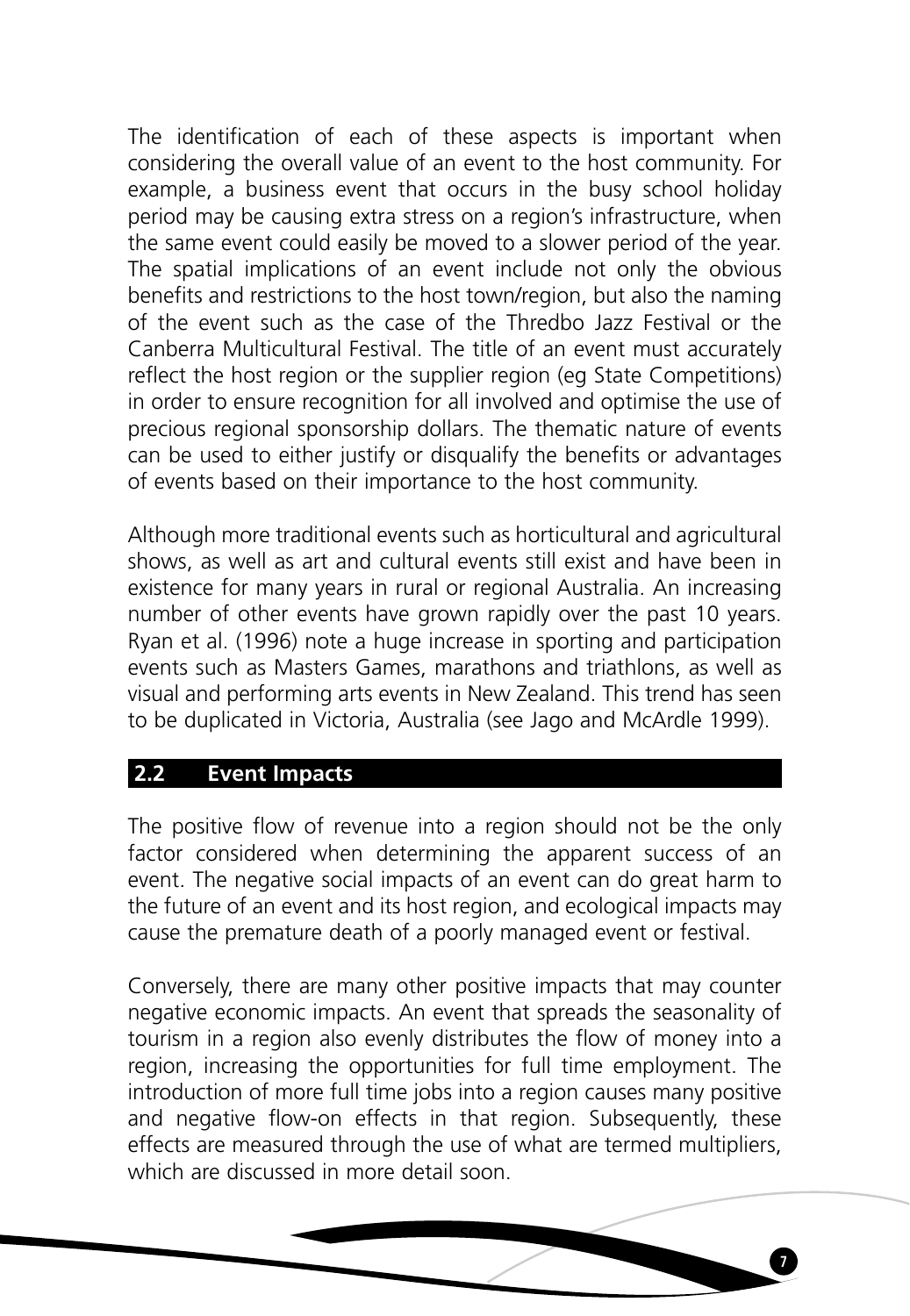Other factors that may contribute to a successful event could include:

- Increasing visitor length of stay in region/town;
- Increasing visitor expenditure in region/town;
- Improving destination awareness; and
- Increasing civic pride or community solidarity.

These factors are all obviously beneficial to a region and its tourism industry, although the cost at which they are obtained must be justified. Other positive and negative impacts are outlined in Table 1, and should also be considered and balanced with economic impact assessments. Furthermore, these impacts differ due to the size and scale of the event ranging from a local community based event such as an art show to a mega-event, such as the Olympics. For instance, little real estate speculation could occur as a direct result of the hosting of a local event such as an art show, compared with the hosting of a mega-event such as the Olympic Games.

| <b>TYPE OF</b><br>IMPACT | <b>POSITIVE</b>                                                                                                                                                                                                                                                                  | <b>NEGATIVE</b>                                                                                                                                                                                                                                                        |
|--------------------------|----------------------------------------------------------------------------------------------------------------------------------------------------------------------------------------------------------------------------------------------------------------------------------|------------------------------------------------------------------------------------------------------------------------------------------------------------------------------------------------------------------------------------------------------------------------|
| Economic                 | • Increased expenditures<br>• Creation of employment<br>• Increase in labour supply<br>• Increase in standard of living                                                                                                                                                          | • Price increases during event<br>• Real estate speculation<br>• Failure to attract tourists<br>• Better alternative investments<br>• Inadequate capital<br>• Inadequate estimation of costs<br>of event                                                               |
| Tourism/<br>commercial   | • Increased awareness of the region as<br>a travel/tourism destination<br>• Increased knowledge concerning the<br>potential for investment and<br>commercial activity in the region<br>• Creation of new accommodation and<br>tourist attractions<br>• Increase in accessibility | • Acquisition of a poor reputation as a<br>result of inadequate facilities,<br>improper practices or inflated prices<br>• Negative reactions from existing<br>enterprises due to the possibility of<br>new competition for local manpower<br>and government assistance |

# **Table 1 - Possible impacts resulting from events**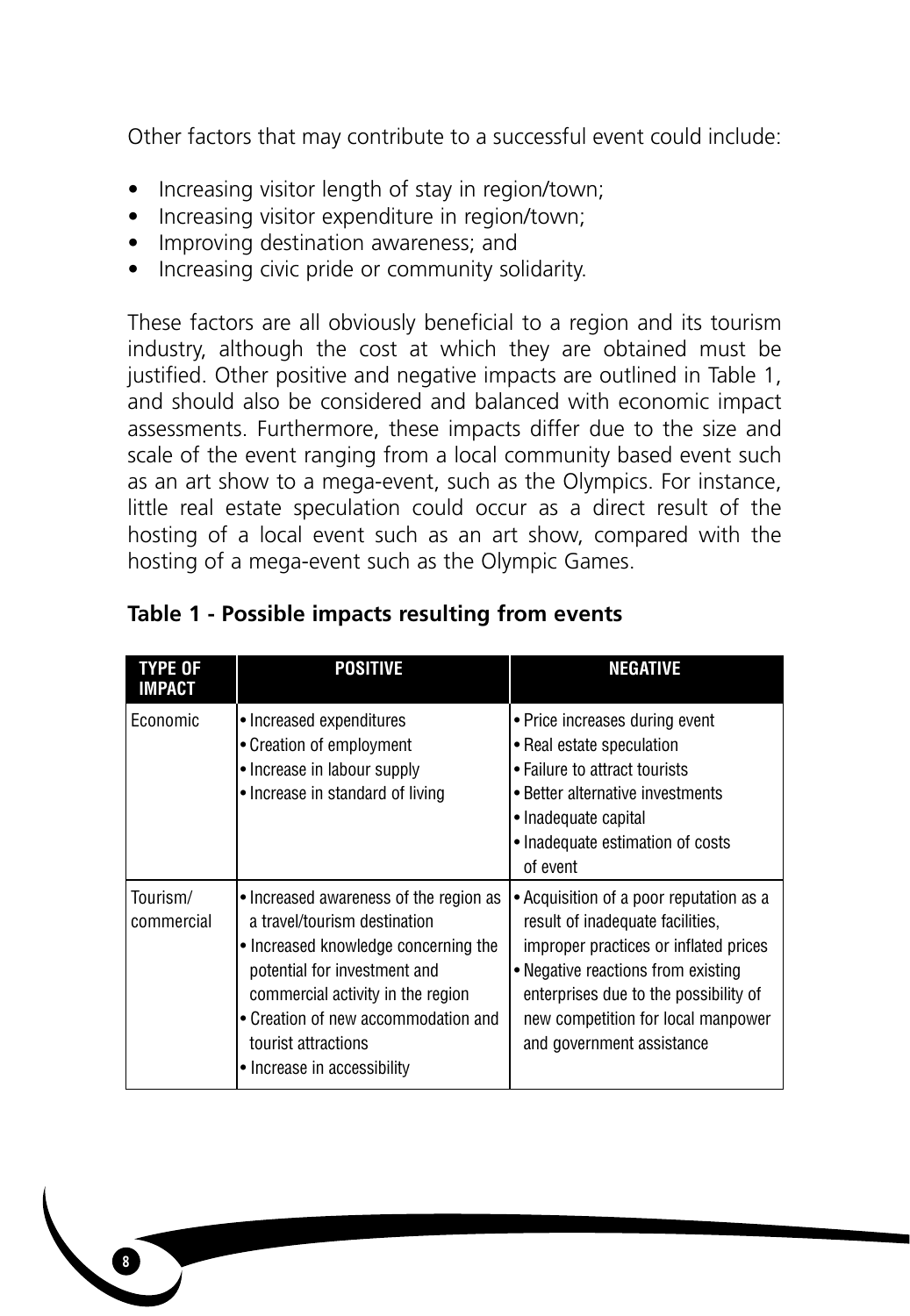| <b>TYPE OF</b><br><b>IMPACT</b> | <b>POSITIVE</b>                                                                                                                                                            | <b>NEGATIVE</b>                                                                                                                                                                                                                                                                                                                                                           |
|---------------------------------|----------------------------------------------------------------------------------------------------------------------------------------------------------------------------|---------------------------------------------------------------------------------------------------------------------------------------------------------------------------------------------------------------------------------------------------------------------------------------------------------------------------------------------------------------------------|
| Physical/<br>environmental      | • Construction of new facilities<br>• Improvement of local infrastructure<br>• Preservation of heritage                                                                    | • Ecological damage<br>• Changes in natural processes<br>• Architectural pollution<br>• Destruction of heritage<br>· Overcrowding.                                                                                                                                                                                                                                        |
| Social/<br>Cultural             | • Increase in permanent level of local<br>interest and participation in types of<br>activity associated with event<br>• Strengthening of regional values and<br>traditions | • Commercialisation of activities which<br>may be of a personal or private<br>nature<br>• Modification of nature of event or<br>activity to accommodate tourism<br>• Potential increase in crime<br>• Changes in community structure<br>• Social dislocation.                                                                                                             |
| Psychological                   | • Increased local pride and community<br>spirit<br>• Increased awareness of non-local<br>perceptions                                                                       | • Tendency toward defensive attitudes<br>concerning host region<br>• Culture shock<br>• Misunderstanding leading to varying<br>degrees of host/visitor hostility                                                                                                                                                                                                          |
| Political/<br>administrative    | • Enhanced international recognition of<br>region and values<br>• Development of skills among<br>planners                                                                  | • Economic exploitation of local<br>population to satisfy ambitions of<br>political elite<br>• Distortion of true nature of event to<br>reflect elite values<br>• Failure to cope<br>• Inability to achieve aims<br>• Increase in administrative costs<br>• Use of event to legitimate unpopular<br>decisions<br>• Legitimation of ideology and<br>socio-cultural reality |

*[Source: Hall 1992: 8]*

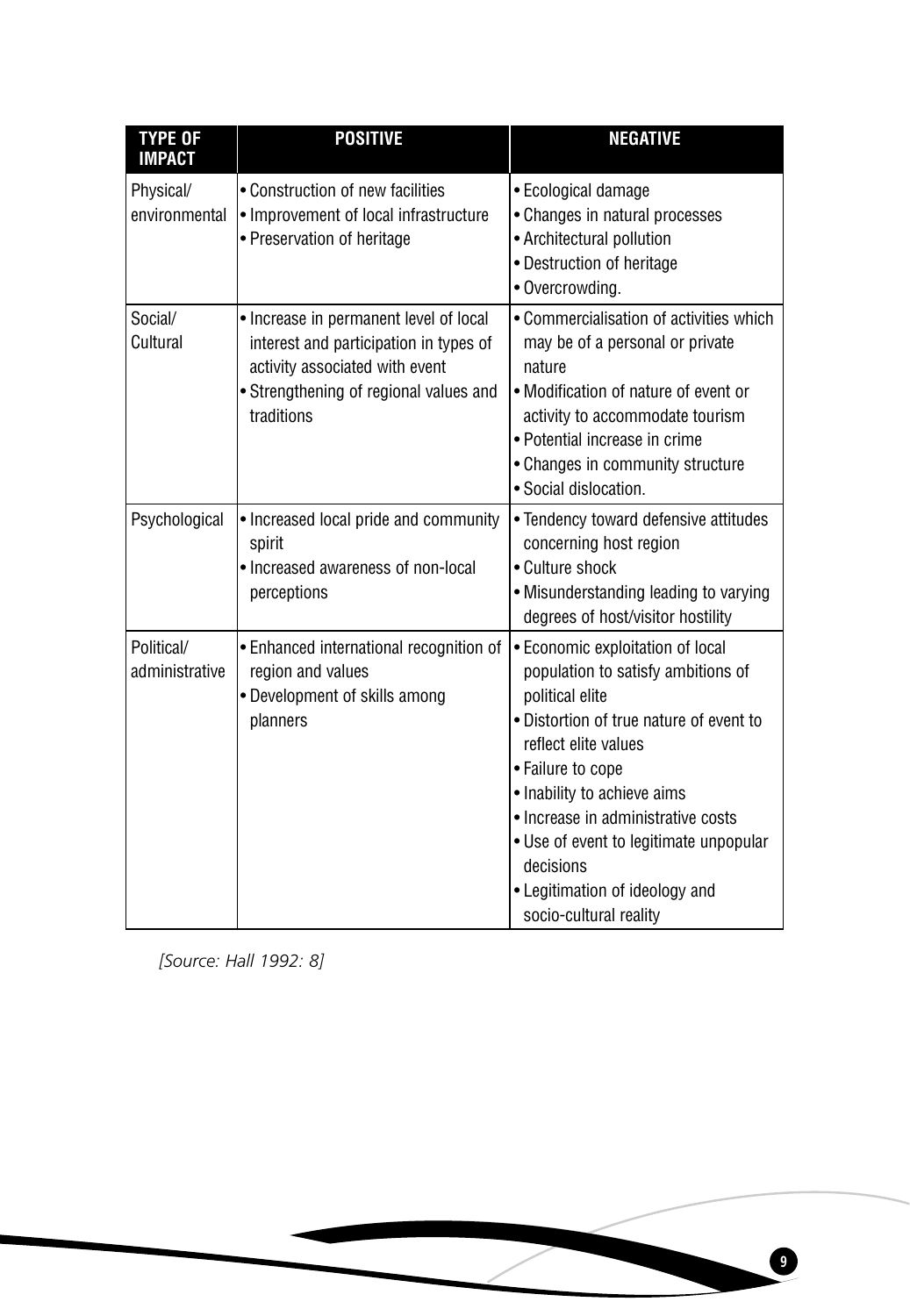Getz (1994) suggests that there are five different approaches that can be used for Event Impact Assessment. Table 2 shows these different approaches, their goals and commonly used measures for their assessment. The key to any and all of these methods is to obtain accurate data and information upon which to evaluate the events economic impact.

| <b>APPROACHES</b>            | <b>GOALS</b>                                                                                                                                         | <b>COMMONLY USED</b><br><b>MEASURES</b>                                                                                                                                                                                                  |
|------------------------------|------------------------------------------------------------------------------------------------------------------------------------------------------|------------------------------------------------------------------------------------------------------------------------------------------------------------------------------------------------------------------------------------------|
| Break-Even or<br>Profit/Loss | • Short term assessment of<br>financial efficiency or solvency                                                                                       | • Measure direct costs and<br>revenues to organisers<br>• Determine surplus or deficit<br>(profit or loss)                                                                                                                               |
| Return on<br>Investment      | • Show the benefits of grants or<br>scholarship<br>• Calculate ROI for private investors<br>or owners                                                | • Determine the relationship<br>between grants/scholarship and<br>levels of visitation or economic<br>benefits<br>• Use standard ROI accounting<br>practices                                                                             |
| Economic Scale               | • Determine the economic scale of<br>one or more events from the<br>destination perspective                                                          | • Measure total attendance and<br>expenditure of event consumers.<br>plus organizers' expenditures                                                                                                                                       |
| Economic Impact              | • Determine the macroeconomic<br>benefits to the destination area                                                                                    | • Estimate direct and indirect<br>income and employment benefits<br>· Often uses multipliers or<br>econometric models                                                                                                                    |
| Costs and<br><b>Benefits</b> | • Evaluate the costs and benefits<br>from the perspective of the host<br>community and environment<br>• Determine the net work value of<br>the event | • Compare tangible and<br>intangible costs and benefits<br>short and long-term<br>• Assess opportunity costs of<br>investments<br>• Examine the distribution of<br>impacts<br>· Judge the net worth and<br>acceptability of the event(s) |

# **Table 2 Approaches to Event Impact Assessment**

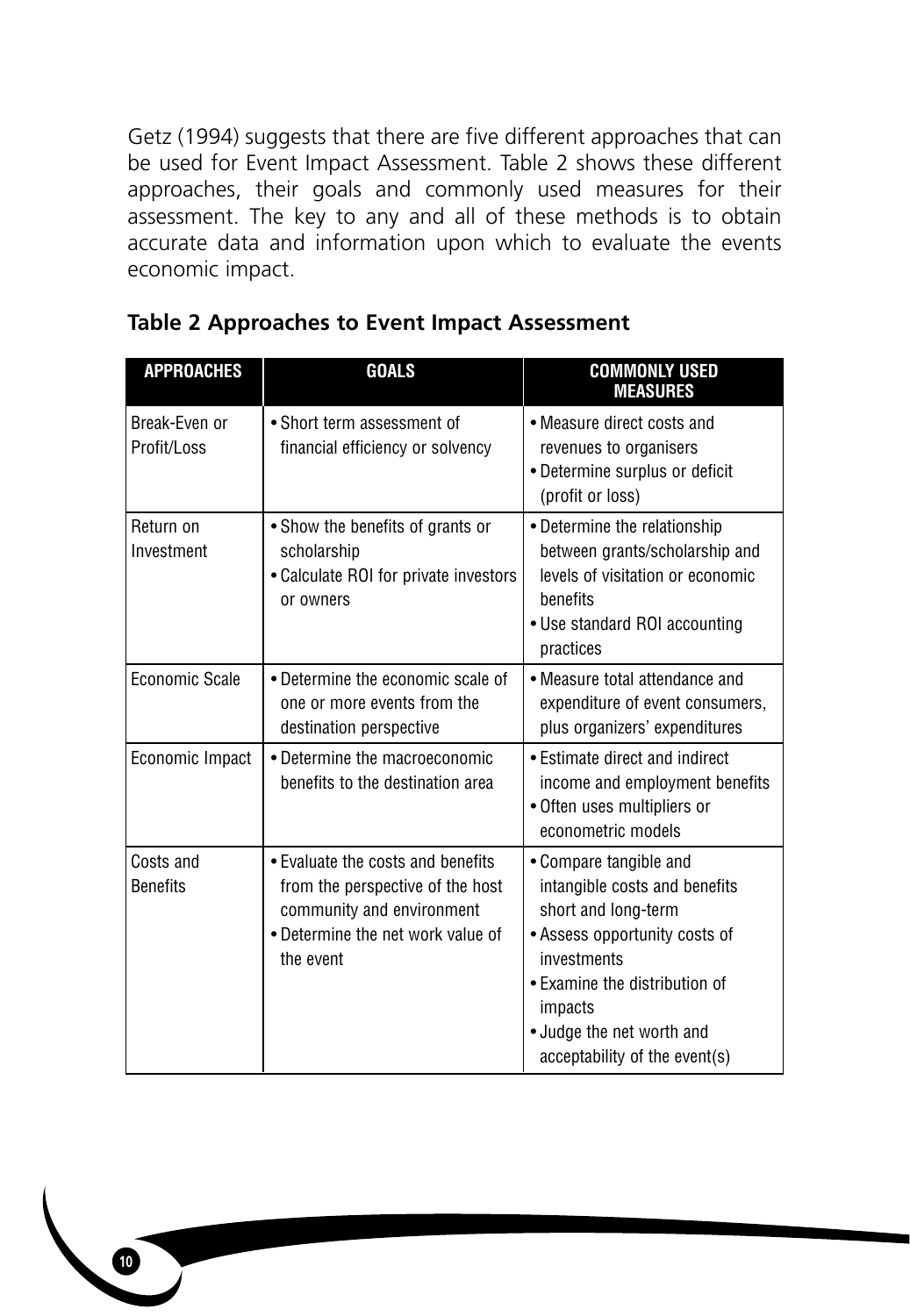Many event organisers and regional and local tourism organisations examine or wish to examine the 'economic impact' or macroeconomic benefits of their events or festivals upon the destination, through estimating the direct and secondary benefits of hosting their event at the destination region. This approach often uses either business or consumer surveys (which is discussed in Section 3), as well as multiplier or econometric models, discussed next and in section 5. The remainder of this guide is concerned with determining the macroeconomic impacts of events at the destination level only, not the costs and benefits, break-even or profit-loss, or return on investment of events and festivals.

# **2.3 Event Economic Impacts**

The economic impacts of events on the macroeconomy of a region are categorised into primary and secondary economic impacts. The primary impact is the direct economic impact of the event measured by surveying participants or measuring business sales. Secondary impacts are those that result from the introduction of new money into the economy. A ripple in a pond is a popular metaphor for these secondary impacts. A stone hitting the water surface is the direct impact, and the first ripple caused is the indirect impact and the second ripple is the induced impact. Together these are called the secondary impacts. As the ripple spreads out it affects more and more of the pond. This 'ripple effect' is caused by the spending of new money in the local region in areas such as wages or local product. The 'ripple effect' is measured by multipliers and is presented in Figure 3.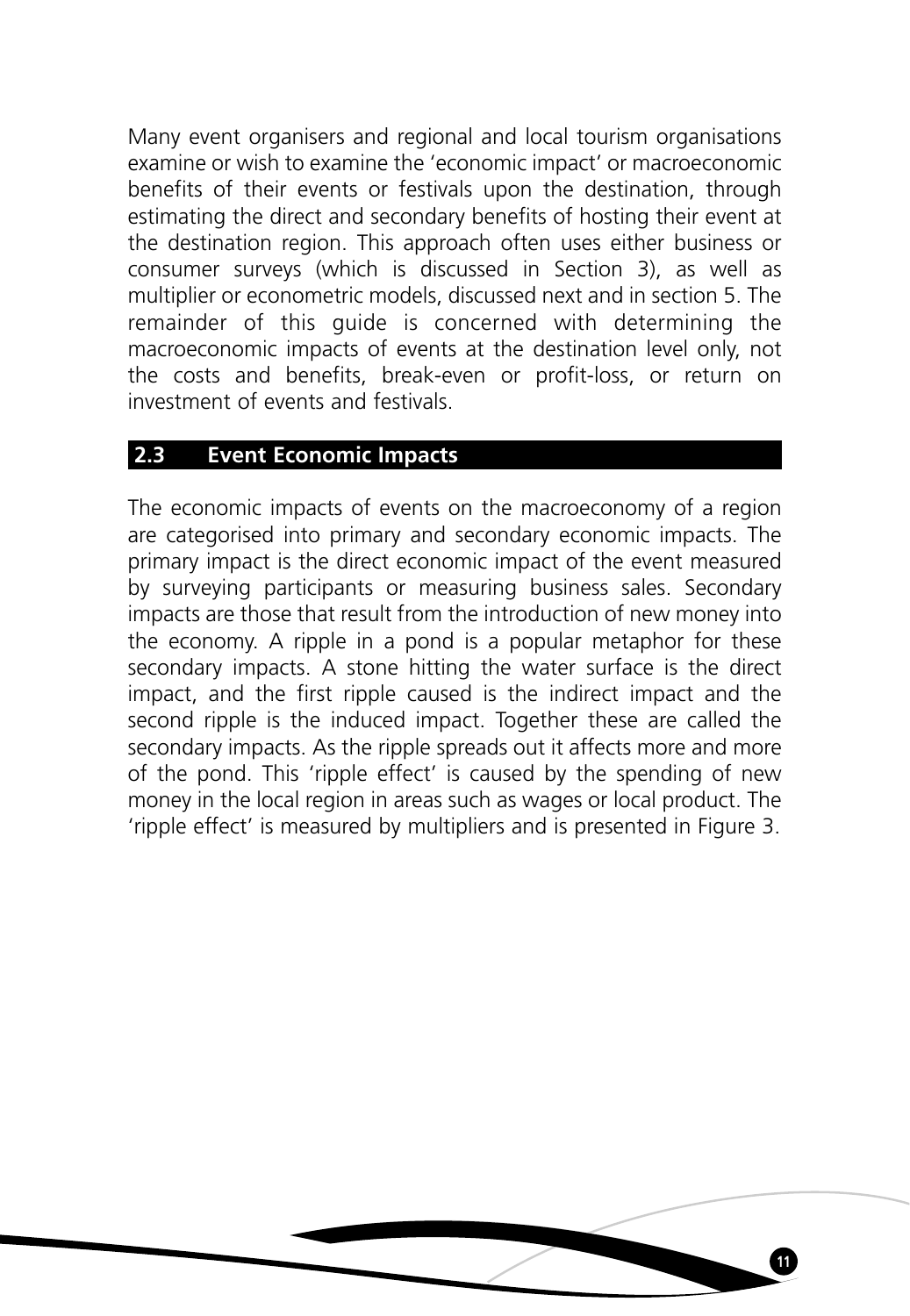



The inclusion of secondary impacts provides a more accurate assessment, as it recognises the interdependence of different sectors within a region and how reliant a region or town is on importing goods and services. This is measured through the use of multipliers by calculating the leakage of new expenditure in the area.

Multipliers measure the amount of money spent that is not leaked out of the region due to further spending on products and services not sourced from within the study region. In some regions who are dependent on importing goods and services the amount of money left in the local economy is less than that spent by consumers. This is because some regions and towns are very dependent on goods and services from outside of the region and are not very self-sufficient. For instance, Sydney is more self-sufficient and less reliant on importing goods and services than Canberra, and subsequently Canberra is more self-sufficient and does not need to import as many goods and services as Thredbo.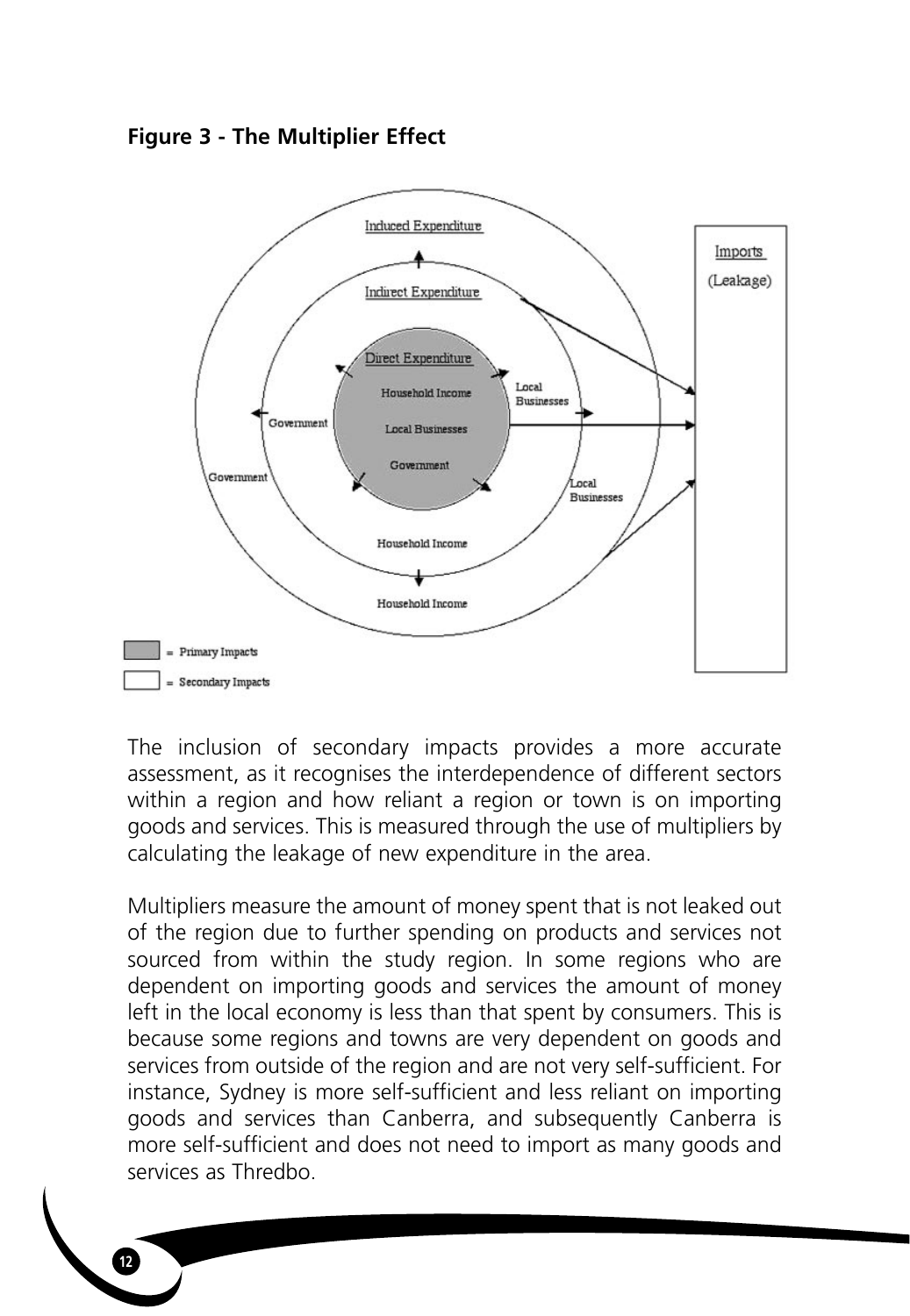Multipliers work by considering the amount of leakage from an area and expressing the amount of retained revenue as a ratio. The greater the magnitude of the ratio then the less the amount of leakage from the region or town. For instance, sources of leakage from an area include taxation, foreign ownership and investment, savings, and the spending of money on products and services not sourced from the local region. The main multipliers used in economic impact assessments are the output, employment and value-added or income multipliers. The output multiplier measures the increase in level of economic activity in the region as a result of direct tourist expenditure. It focuses on the changes in levels of production, not sales or income left after leakages have been accounted for. The employment multiplier is the ratio of the direct and secondary employment created by extra tourist expenditure. While the value-added or income multiplier measures the total amount of income left after leakages (such as savings, imported goods and services, taxes etc) have been accounted for. This is the most accurate level as it measures the income left in the region after the increase in economic activity due to tourist expenditure.

The two methods for the collection of data collection for examining the macroeconomic impact of events and festivals at the destination level are consumer/participant surveys and/or business sector surveys. The following section outlines these methods and their associated advantages and disadvantages.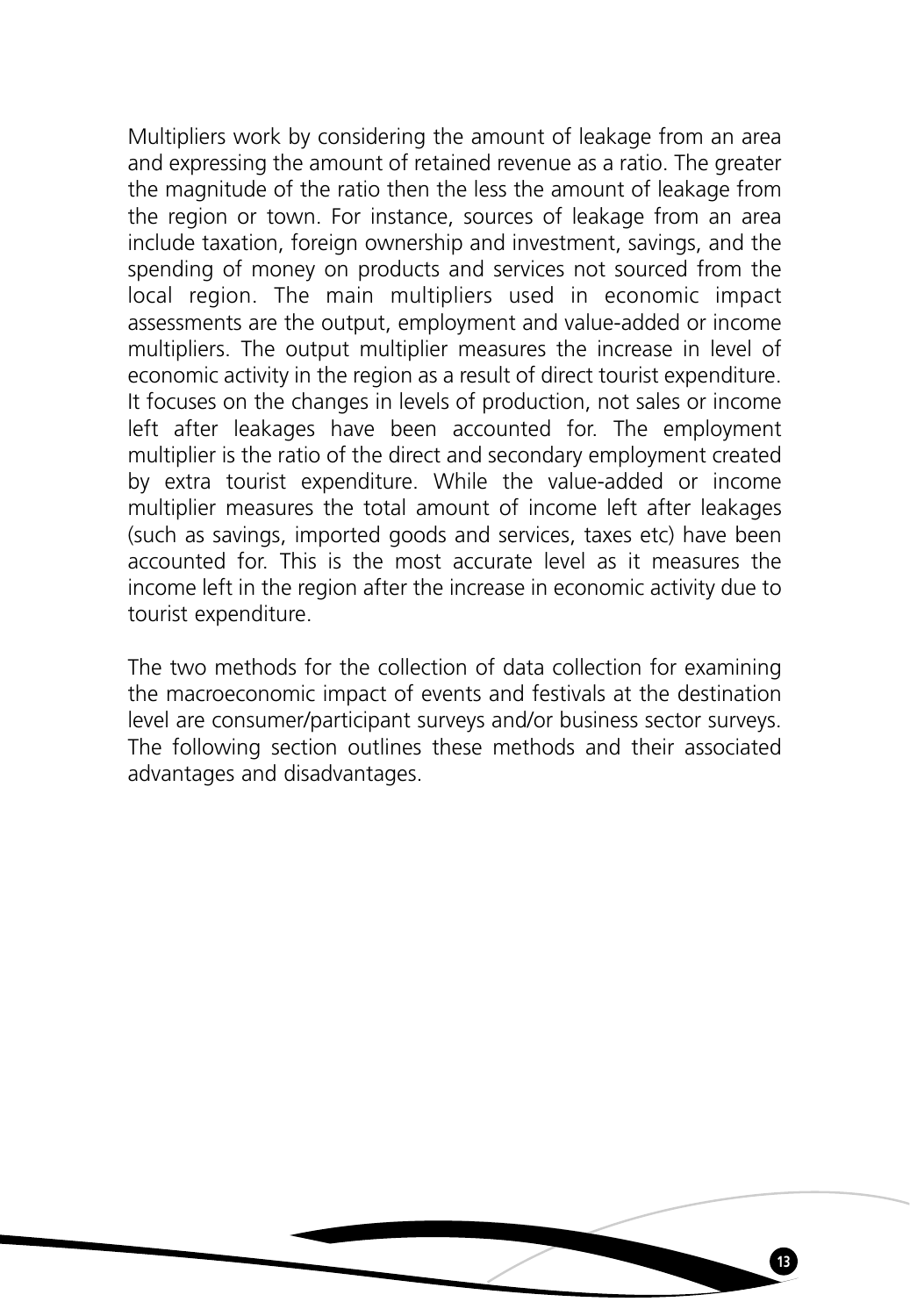# 3. DATA AND INFORMATION COLLECTION

This section examines the two main methods of data or information collection that is required to measure the macroeconomic benefits of events to the destination area, which are the business sector survey or the consumer or participant survey.

## **3.1 Business sector surveys**

The surveying of businesses is one method of gathering expenditure data that is often considered. However there are some fundamental problems with the methodology that need to be addressed if accurate results are wanted. These include the need to establish a sales benchmark, the unwillingness of merchants to release data, and the time and money costs in undertaking this form of research. When using this method it is important to take into consideration pre and post event figures as a benchmark for sales levels so that the economic impact of a special event is not over-emphasised. However establishing a sales benchmark does not overcome seasonal variation in sales which can distort the true impact of a special event. To provide reliable and valid data, a business survey may have to be conducted on an on-going basis, including data collection before, during and after the event.

Businesses are often reluctant to release financial information, especially sales data to researchers. Researchers must assure businesses absolute confidentiality to improve business survey response rates and to gain access to accurate data. The sensitive and confidential nature of primary baseline data often inhibits full cooperation from businesses. Furthermore, often the researcher has constraints of time and especially money, in implementing an economic impact assessment through a business survey.

Other problems can arise due to the data being secondary data, meaning it has not been collected for the specific purposes of the survey at hand. The consequences of this are that the supplied information is often not in the format required for the research, and that the research methodology must be changed to suit the available data. It is for these reasons that many researchers prefer to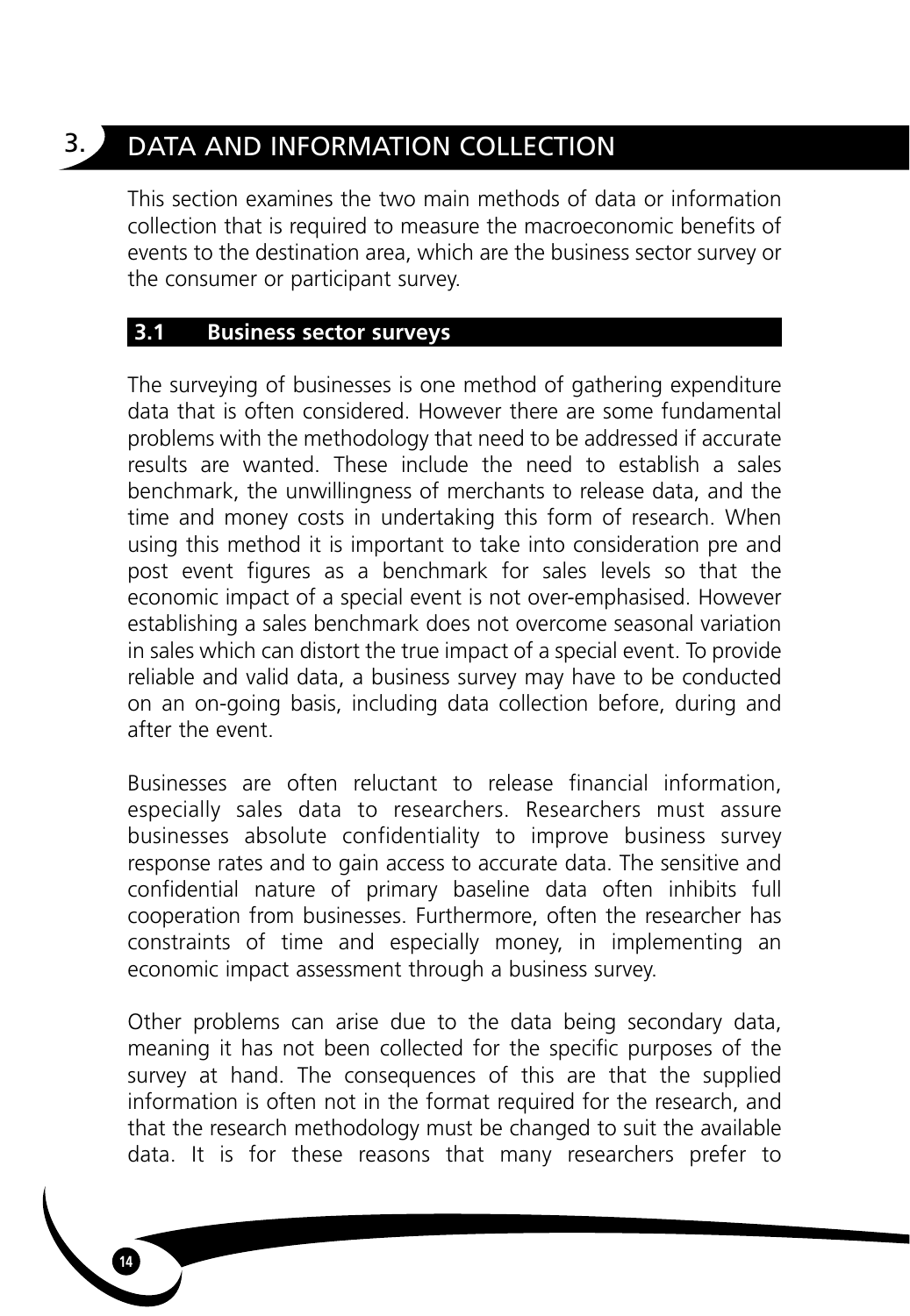undertaken consumer or participant surveys to collect the data and information they need to undertake economic impact assessments.

# **3.2 Consumer/participant surveys**

Measuring consumer expenditure through the use of participant surveys has many benefits. It is easier to ask a visitor about their spending and behaviour patterns than it is to ask for a business' sales figures. The survey also gives the opportunity to ask the participant some demographic based questions, assisting in the compilation of a market profile. The ability to tailor the survey specifically to the data required by the research methodology at hand ensures that the data gathered in the most suitable and accurate way. This benefits the researcher by allowing more freedom to break new ground, targeting areas that have been identified as key outcomes of the research.

When conducting participant surveys there are certain important factors that need to be considered at the research design phase. These include:

- Are the tourists here specifically because of the event?
- Will the data be collected during or after the event?

These are important considerations when designing the survey in order to obtain maximum accuracy of results. This accuracy helps to pinpoint the drawing power of events as attractions, as well as their holding power on visitors already in the region.

It is possible to generate these more accurate results with the investment of more time and money. These more advanced calculations may ascertain figures such as whether tourists already in the area increase their stay (and consequently expenditure) as a result of the event being held. Another target result might be the extra money spent by locals in the region who would have otherwise travelled elsewhere if the event had not occurred. The identification of trends in these areas helps to present a more realistic analysis of economic impact.

The study of the 1997 Melbourne International Flower and Garden Show is an excellent example of identifying the drawing power and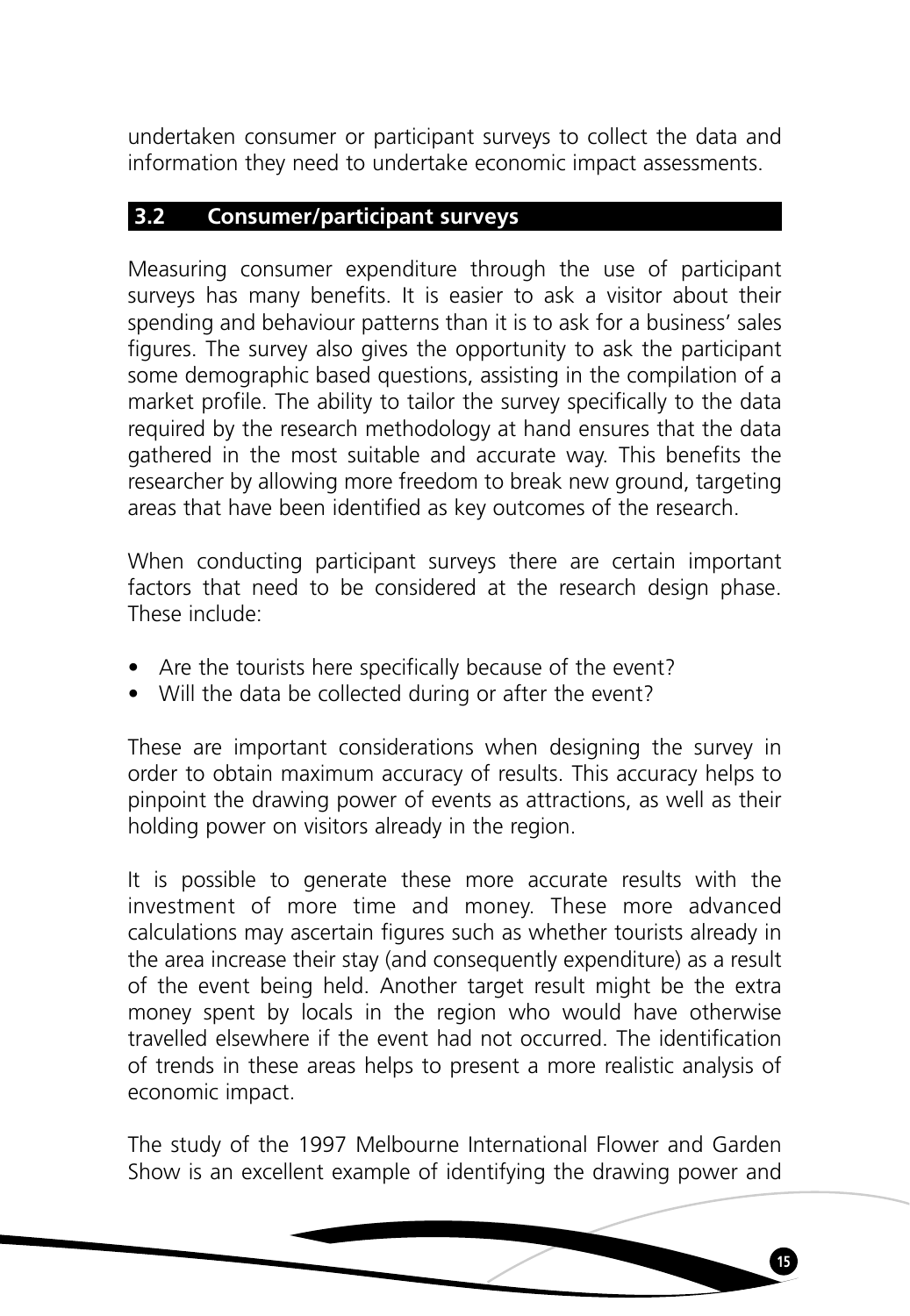holding power of the event (KPMG 1997). Many other studies have focused on these more detailed statistics in order to provide the real economic impact resulting from an event being held, including the study of the 1997 Opera in the Outback (SATC 1997). Gratton and Taylor (1995) also explicitly mention the use of these techniques. Another factor that is often overlooked is those who travel to the destination region for the specific purpose of attending the event, and are accompanied by others who do not visit the event. Although these accompanying people do not attend the event, the money they spend in the host region would not be spent there if they did not accompany event participants.

The main problem with participant-based surveys is the lack of interest in filling out forms from potential respondents. Many events include the consumption of liquor, decreasing the interest levels (and competency) of respondents. Researchers have also reported potential problems with inaccuracies in data obtained from participants, both through embellishment and uncertainty. The timing of the questionnaire can have a substantial effect on the response gained from the respondent. If the questionnaire is delivered prior to the end of the event the respondent must estimate how much they will spend, where some respondents will be unsure. Many participants' expenditure may actually vary if event is competitive and the team they support wins or loses. Surveys delivered after the event may also pose problems for researchers, as the respondents become less sure of their expenditure as time passes after the event took place.

These problems can be overcome by the introduction of several different techniques, which are discussed in section 4a. It is essential to balance the costs and benefits of each technique in relation to the study objectives identified and the time and costs allocated to the project.

**16**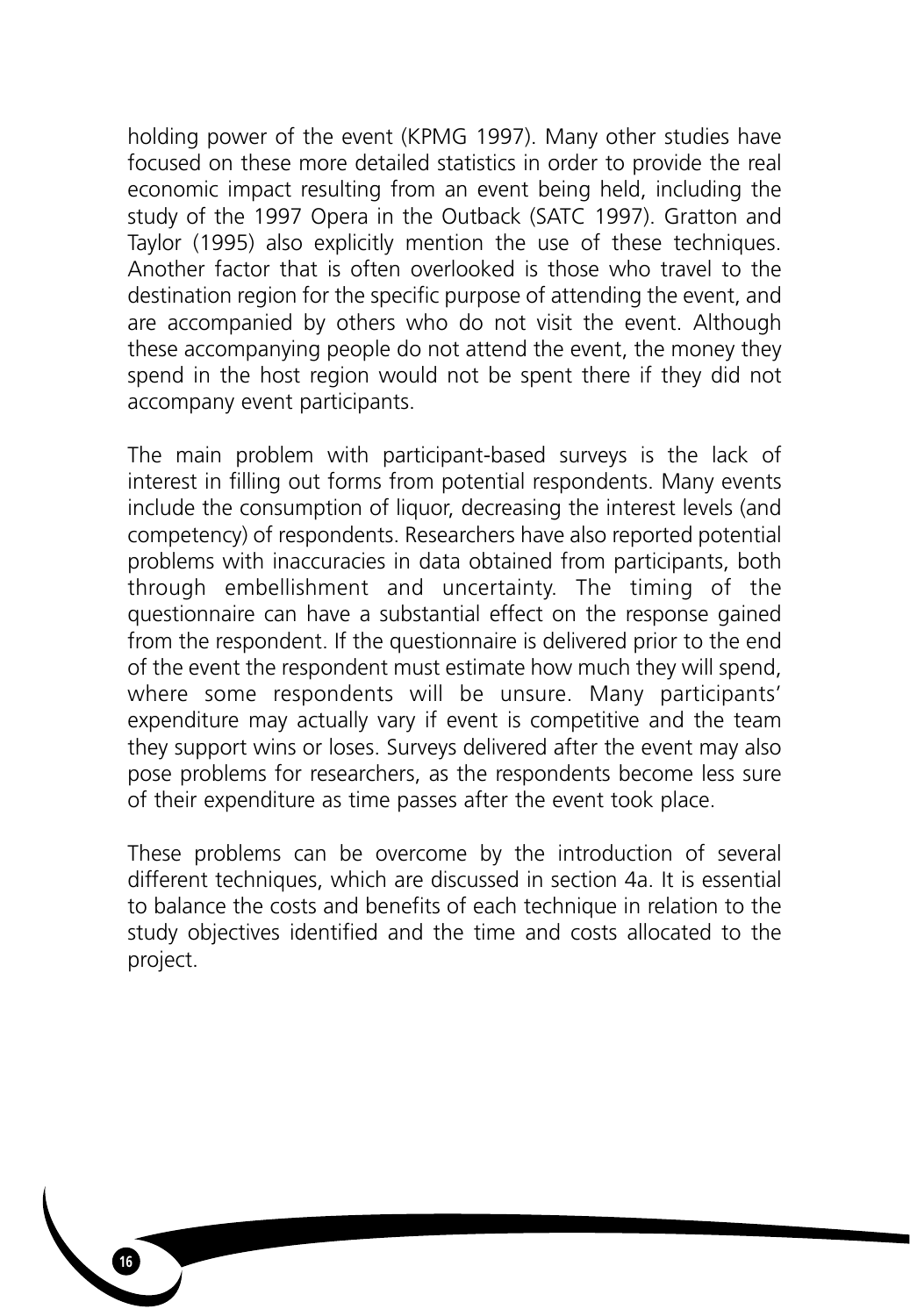# 4. ASSESSING PRIMARY ECONOMIC IMPACTS

The remainder of this guide focuses on the use of participant based surveys, as they are more reliable and easier to implement, and these surveys can collect information and data relating to the primary or direct economic impacts of event participants, which is the first important stage in assessing the macroeconomic benefits to the destination area from hosting an event or festival.

# **4.1 What method to use**

There are a variety of methodologies that could be used to assess the primary economic impacts of any event. Each of these methodologies has its own advantages and disadvantages associated with it. The first decision to be made is that of the study area. Event organisers need to decide whether they want to know the direct impact on the local area (eg. Thredbo) or the local region (eg. Snowy Mountains). This decision is often made based on the supporting organisations and agencies as a result of a political agenda, but needs to be carefully chosen in order to reflect an accurate analysis. Using a slightly larger study area can give a more complete illustration of the economic impact of an event, particularly if the event is held in a very small town. For example, the Thredbo Jazz Festival is held in a town with a fairly small population that relies on the surrounding region to support it.

For instance, travellers going to Thredbo for an event or festival may purchase petrol or groceries in Jindabyne or Cooma. Assessing the primary economic impact of this event on Thredbo will not show the total impact, as visitors will invariably spend money outside the small community. It is this money spent within the region that may not be considered if the study area defined is too small. Researchers must also be careful not to make the study area too big, as this can result in a distorted figure that does not accurately reflect the benefit to the immediate surrounding region. Some factors that need to be considered when choosing the study area include: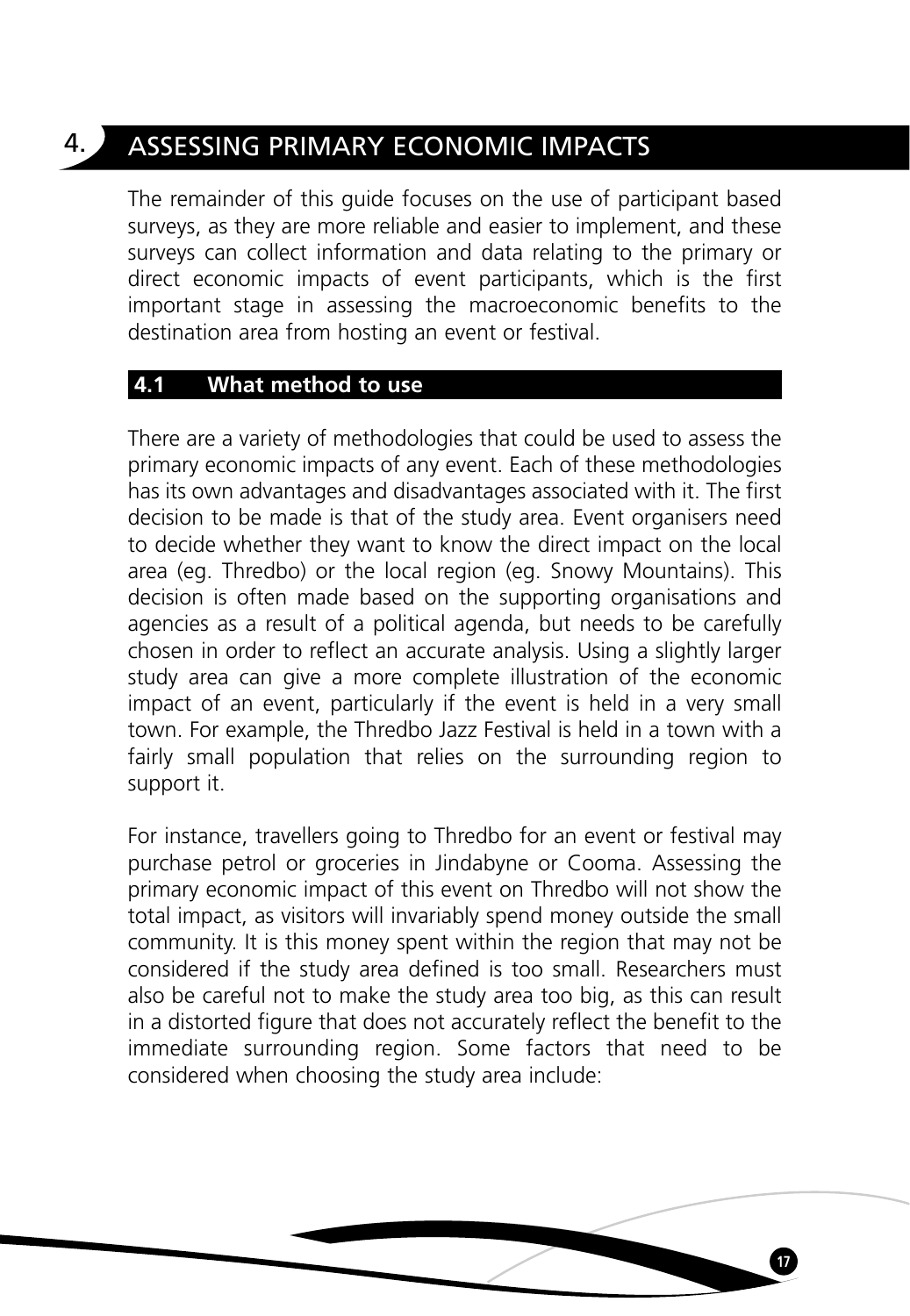- How close do the supporting workers live to the event site?
- How close are all necessary goods/services to the event site?
- The jurisdiction of supporting agencies.

# *Methodology*

The next step is to decide on a survey method. This will determine the cost of the survey as well as the accuracy of the data collected. Response rates vary greatly according to the method used, as do the quality of the responses. There are many techniques that can be used to increase response rates, for example an incentive such as a prize draw. Sourcing this prize from a direct stakeholder of the event (eg a night's accommodation or free pass for next event) offers a cost effective incentive that is another form of indirect advertising. Studies have shown that the number of contacts made with mail survey respondents can significantly increase response rates. These contacts include pre-notification of survey, the actual survey delivery and reminder notices (Peterson et al. 1989 in Ryan 1995). Further research conducted by Kamins (1989 in Ryan 1995) suggests that respondents like to respond in order to feel helpful. This desire to be helpful can be taken advantage of to increase response if the survey is designed appropriately.

Ryan (1995) identifies seven factors that affect response rates for mail surveys. These are:

- The interest of the respondent in the survey topic;
- The length of the questionnaire;
- Questionnaire design/presentation/complexity;
- The style, content and authorship of the accompanying letter:
- The provision of a postage paid reply envelope;
- Rewards for responding; and

**18**

• The number and timing of follow-ups.

There are two main categories of survey method: self-administered and interview. Self-administered surveys are typically mailed out or dropped off and picked up. The main advantage of implementing a self-administered survey is the dramatic reduction in cost due to reduced staff expenses. There are however several issues that need to be addressed in order to gain a significant response. The issue of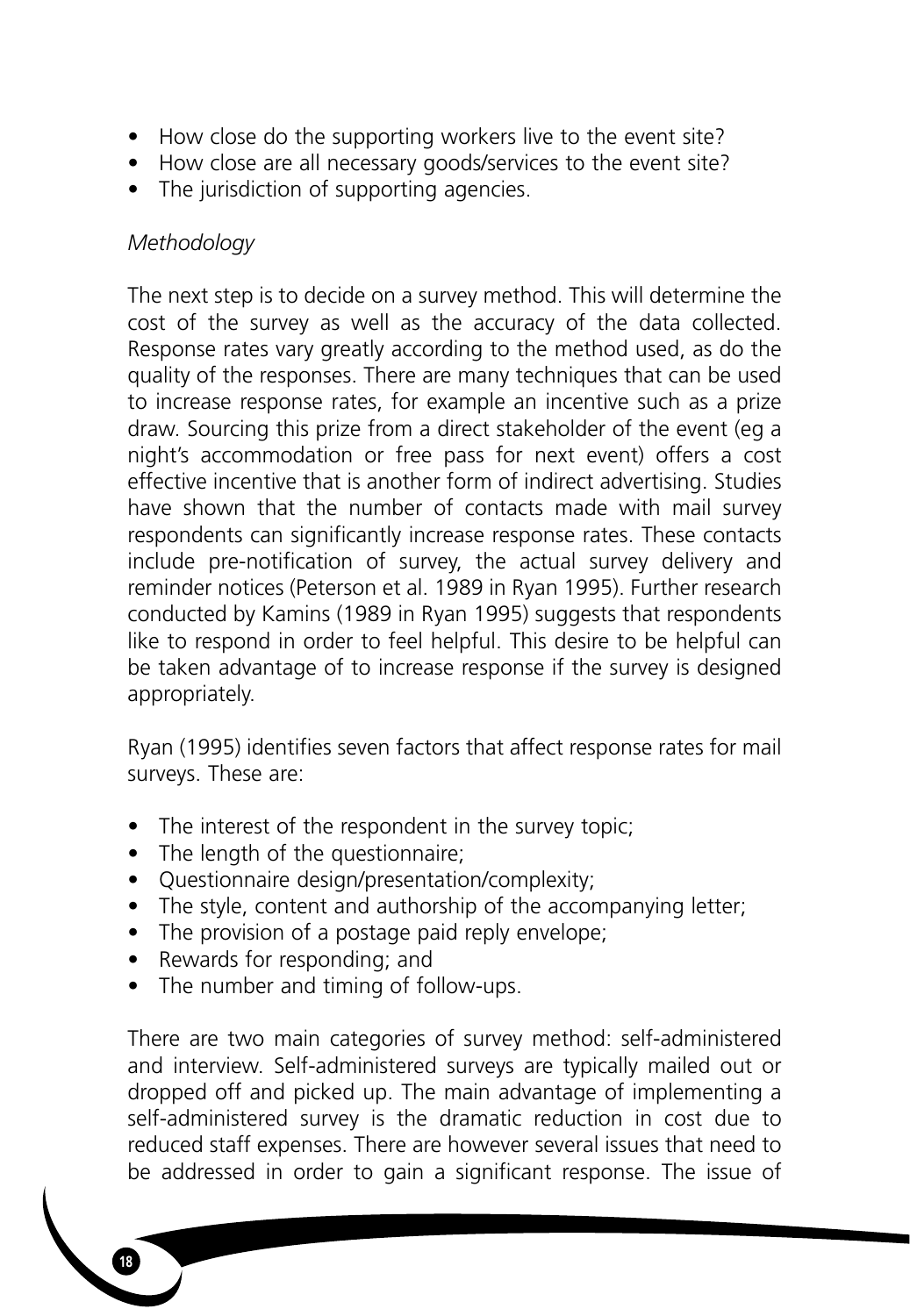incentive to respond has already been raised. One definite problem with self-administered surveys is the difficulty in providing support to respondents having difficulty completing the survey. Respondents are likely to leave questions they don't understand unanswered, or even worse, provide inaccurate data. This accentuates the need for questionnaire design to be explicit and simple. There are many good references for those wanting to design their own survey tools including Brunt (1997), Alreck and Settle (1995) and Veal (1997). It is important to study research methods carefully and apply these methods to your design. A poorly designed survey instrument can only return poor quality data. Survey respondents must understand exactly what you want them to tell you, and you must provide appropriate tools for them to answer correctly.

Thorough testing of your survey instrument before implementation is crucial to developing an accurate response from your survey sample. Perhaps the most disadvantageous aspect of self-administered surveys is the low response rates usually attained. The most effective ways to increase response rate are to offer incentives, ensure a prepaid return envelope is included, and include a cover letter detailing the purpose of the survey and what benefits will result for both the researchers and the respondents (incentives).

Interview based survey instruments are not without their fair share of problems. These include face to face interviews, phone interviews and other prompted responses. For all of the advantages they do offer there is one problem that is always an issue. This problem is consistency. The human element in interview based surveys does offer the ability to explain and interpret both questions and data, although all interpretation should be kept to a bare minimum. The consistency problem arises from the fact that all people are different, and they do things in different ways. This will cause anomalies not only between different interviewers, but also between respondents if the survey implementation is not undertaken carefully. It is for this reason that all interviewers involved in implementation of a survey must have a thorough understanding of the research project and related methodologies. A well trained group of interviewers will introduce minimal bias into the sample, providing more representative results. The previously mentioned texts also create a valuable reference for managers wishing to train interviewers. There are several techniques

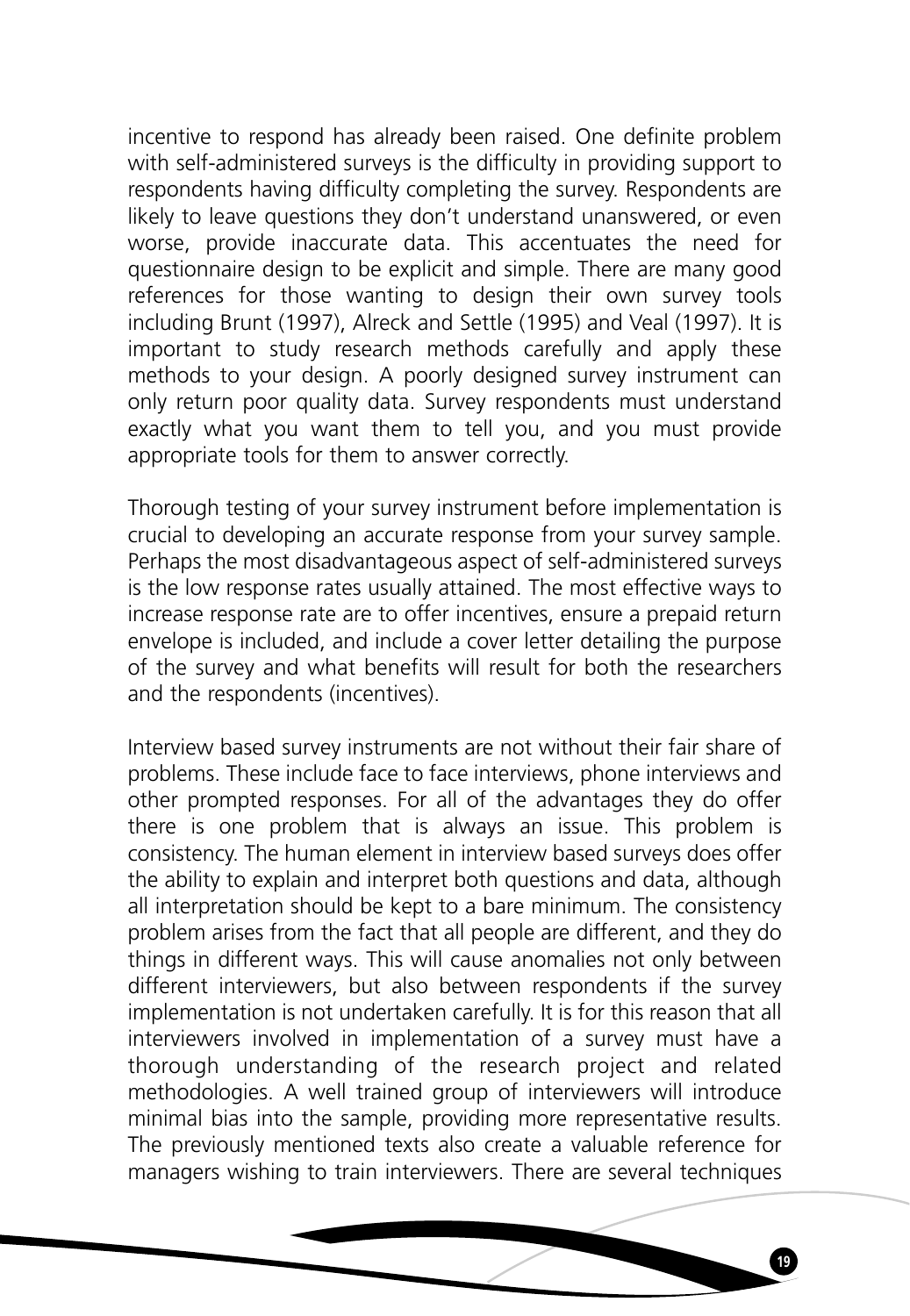that can be applied to interviews in order to create consistency across all interviews. All interviewers should be given a sample greeting to use when approaching/interviewing respondents. An example of instructions that may be supplied to interviewers conducting a phone interview is attached as Appendix A.

Each interviewer should deliver this greeting practically word for word, with only the interviewer's name changing. Each interviewer should also be run through each question including how to ask the question and what might be some common questions from respondents. Interviewers should also be given an estimated time limit for the interview, to ensure all responses are of a similar length and detail. The combination of these instructions and training should help reduce biases significantly. Each interviewer should receive clear instructions and procedures along with a copy of a professional code of ethics in order to facilitate the delivery of the survey.

It is important to produce a code of ethics to all interviewers in order to ensure that the research organisation is not seen to be harassing or taking advantage of potential respondents. All interviewers must strictly adhere to this code of ethics. A sample code of ethics for conducting telephone surveys is presented as Table 3.

# **Table 3 - Telephone survey code of ethics**

# **Privacy and Telephone Surveys (code of ethics)**

- All callers must disclose your identity and state the purpose of the call.
- Calls to private homes must be made at reasonable hours, normally 8.30am to 8.30pm.
- Senior Citizens must not knowingly be called after dark.
- Calls should be avoided on public holidays and Sundays.
- Deception must not be used to obtain names of others to call.
- Unlisted or unpublished numbers should not be called.

- If requested to do so, callers must remove the name of any person from the list.
- Lists compiled for one particular survey must not be used for any other purpose without the express permission of the participants.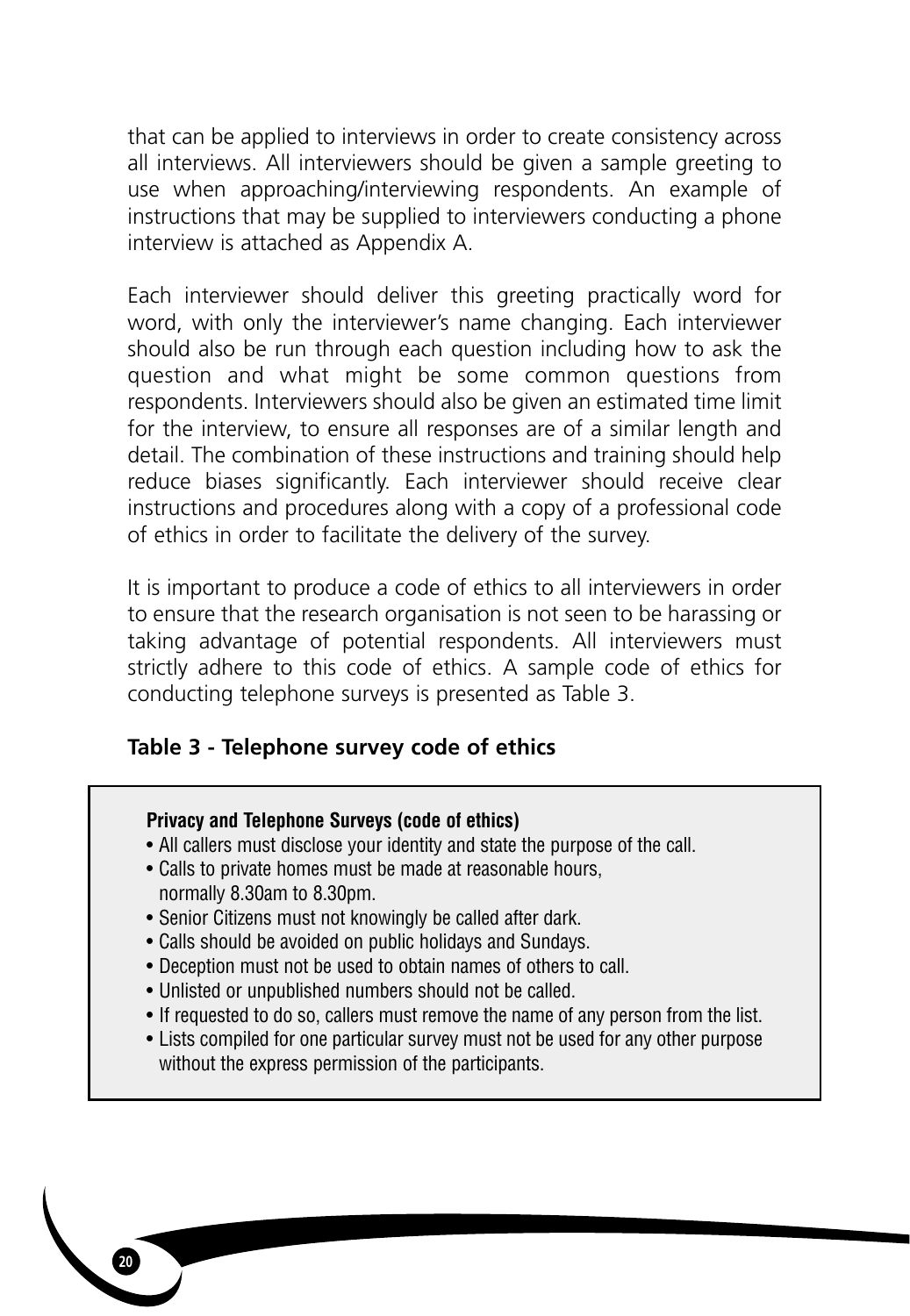*Questionnaire Design*

Having chosen the appropriate survey method leads into questionnaire design. A poorly designed questionnaire can cause more problems than choosing the wrong survey type, and can render collected information unusable. It is most important that survey design is carried out with great care to ensure that the correct questions are asked using the correct prompts for the required information. It is advised that questionnaire design be only undertaken after carefully studying the referenced texts in order to fully understand the pros and cons of different designs. This includes the use of filter questions, mutual exclusivity, and when to use both closed and open-ended questions.

Questions regarding expenditure need to be carefully written in order to obtain the desired information. Questions should ascertain either how much each respondent spent in total or their average daily spending and how much they spent in each sector (eg accommodation, meals, shopping). The generation of these figures will be useful for lobbying both private and public sector organisations for future support. An example of suitable questions is illustrated in Figure 4 and a survey which was applied to events in Thredbo (AMBA Cup Round 2 Mountain Bike Race, National Runners Week, Shakespeare on the Mount Festival).

# **Figure 4 - Sample questions**

**Q22.** To assist us in measuring the economic impact of the Festival, I would like to ask you some questions about your expenditure while in (destination region). For the number of people in your group, including children, for your trip to (destination region) how much did you spend on:

| $S$ $\Box$ $\Box$ |
|-------------------|
| \$                |
| \$                |
| \$                |
| \$                |
| \$                |
| \$                |
| $$$ $000$         |
|                   |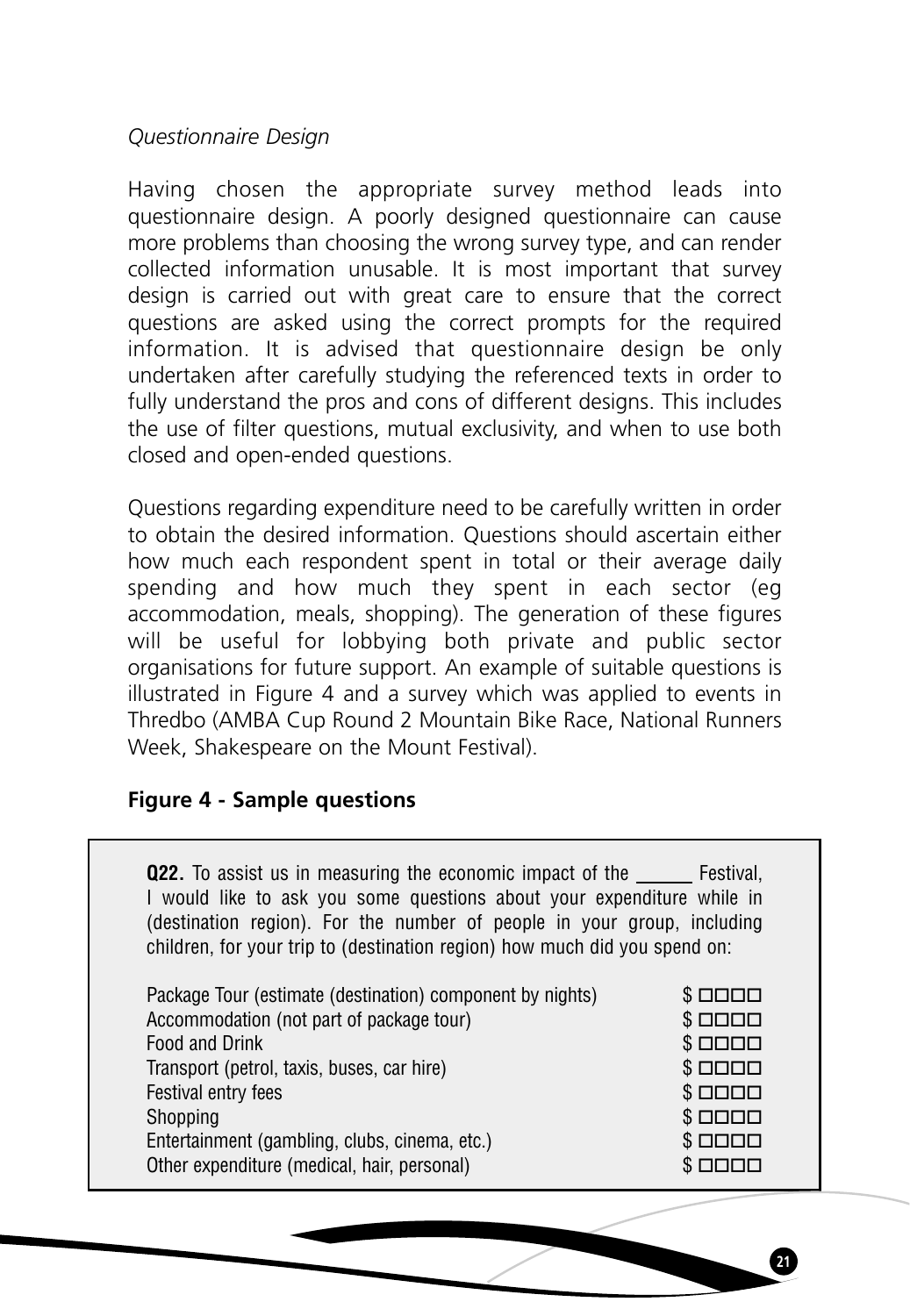# *Sampling*

Many issues can arise through misguided or ignorant methodology. Sampling techniques must accurately represent the target population (ie event visitors) by not focussing on one area or age group. Controlling the accuracy of the sample involves strategic planning of collection methods. If the survey is to be delivered in person or over the phone it is important that interviewers are well trained at asking questions, so that they can explain any difficulties that respondents may have. It is also crucial that they understand the importance of obtaining a representative sample, and the age, sex or appearance of potential respondents does not bias them.

In order to obtain a representative sample it is extremely important to use a random sampling method. Representativeness of any research should be checked so that the findings can be seen to apply to the total population under study. For instance, in research conducted on the National Runners Week in Threbo the sample of people surveyed was seen to be fairly representative of the registration database (see Table 4). Researchers wishing to cut costs often use convenience sampling, but this leads to unreliable data, and therefore the limited usability of this data. Convenience sampling means that respondents are merely the most convenient to use, whether this means standing on a street corner and asking everyone who goes by, or ringing every listing on the first page of a list or database. The main benefit of random sampling is the assumption that every member of the target population has an equal chance of appearing in the sample.

# **Table 4 - Checking Representativeness of the Sample**

| STATE/<br><b>TERRITORY</b>   | <b>DATABASE</b><br><b>LIST</b> | <b>SURVEY</b><br><b>RESPONDENTS</b> |
|------------------------------|--------------------------------|-------------------------------------|
| New South Wales              | 54.0                           | 52.8                                |
| l South Australia            | 22.0                           | 20.8                                |
| Australian Capital Territory | 18.0                           | 17.0                                |
| l Victoria                   | 5.0                            | 7.5                                 |
| Northern Territory           | 3.0                            | 1.9                                 |
| <b>Total</b>                 | 100.0                          | 100.0                               |

## **REPRESENTATIVENESS OF SAMPLES: NATIONAL RUNNERS WEEK EXAMPLE**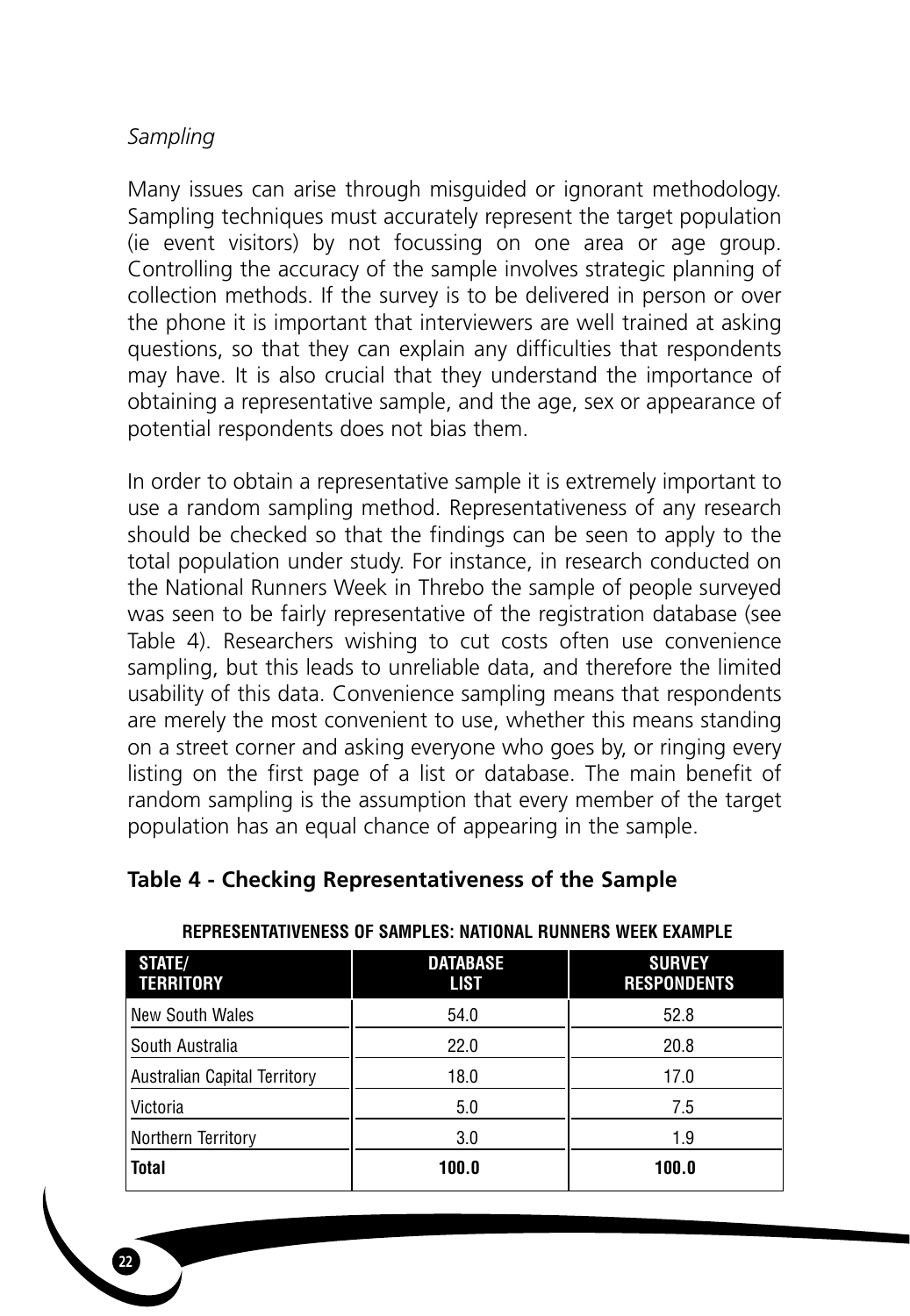The categories of sampling that should be used in order to obtain a representative sample are simple random sampling, systematic random sampling, stratified random sampling and cluster sampling. The following gives a brief description of each method.

# *Simple Random Sampling*

This technique if the most simple form of random sampling, and resembles a lottery draw. The best way to describe it is to imagine that all of the target population (eg event patrons) have a piece of paper with his or her name written on it and placed into a bowl. The pieces of paper are then mixed up and one is chosen without looking. This process is repeated until the required number of names has been drawn out to complete the sample. In today's terms computers would simulate this method. For example, if an event attracts 2000 visitors and a sample size of 200 is chosen then a list of the visitors' names would be written with a number between 1 and 2000 written besides each. The computer could then be used to generate 200 random numbers between 1 and 2000, and the corresponding names become the sample.

# *Systematic Random Sampling*

This form of sampling is very similar to the previously mentioned technique, however it uses a more systematic approach. Keeping to the previous example, this involves the selection of every tenth name from a randomly chosen starting point until the sample quota is reached. If face to face interviews are to be conducted every tenth person walking into the event might be asked to participate in an interview.

# *Stratified Random Sampling*

Stratified random sampling uses already known demographic information to obtain a more reliable representation of the target population. For example, if we know that 60% of our event visitors are male and 40% are female, then we can reflect this proportion in our sample. So we would then choose 120 of our 200 (60%) sample names from male names on the list, and 80 (40%) from female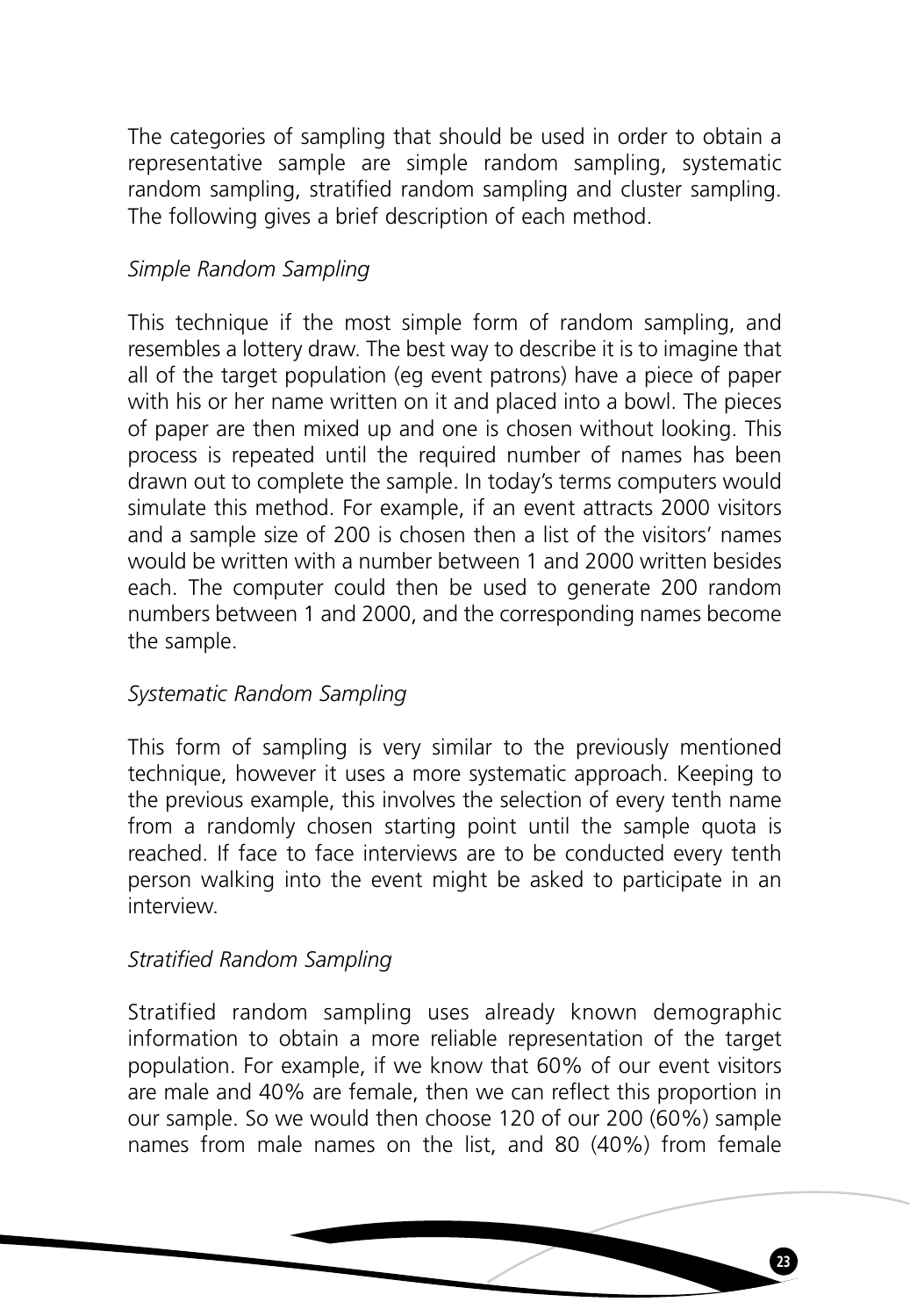names. This method can be applied using any known demographic including age, religion, race, occupation, etc.

# *Cluster Sampling*

The cluster sampling technique is a combination of random sampling and convenience sampling. Clusters of population members are identified (eg by geographic location) and then each of these clusters is subject to a random sampling process. For example, if we identified event visitors to originate from Canberra, Illawarra, Gippsland, Melbourne metro, Riverina, and other similar regions these would be identified as clusters of visitors. Each of these different regions would then be given a corresponding number (as in random sampling) and regions would be chosen at random until the total number of visitors in chosen clusters reached the sample size required. Continuing with our example, if the random selection of clusters included 40% of our visitors from Canberra, 40% from Riverina and 20% from Melbourne metro we would then have a complete sample. Every member of the chosen clusters would then be surveyed. This method is particularly useful for researchers who have to cover a very large area and have limited resources.

# *Data Entry*

**24**

Data entry must be carried out accurately to ensure that the efforts made to attain a representative sample are not lost due to error or misjudgment. Simple spreadsheet applications such as Microsoft Excel can be used to perform many calculations useful to this type of research. Statistical programs such as SPSS (Statistical Package for the Social Sciences) provide a more technical approach, offering crosstabulations and other useful tools.

There are certain issues regarding data entry that must be addressed in order to accurately disseminate information gathered. Probably the most important one for EIA is the entry of "0" when a visitor spends nothing for a category. The entry of the number "0" ensures that the average expenditure takes into account the people who didn't spend any money in a particular category. If the field is left blank the resultant average will only take into account the records with an entry in the corresponding field. An example is illustrated in Table 5 where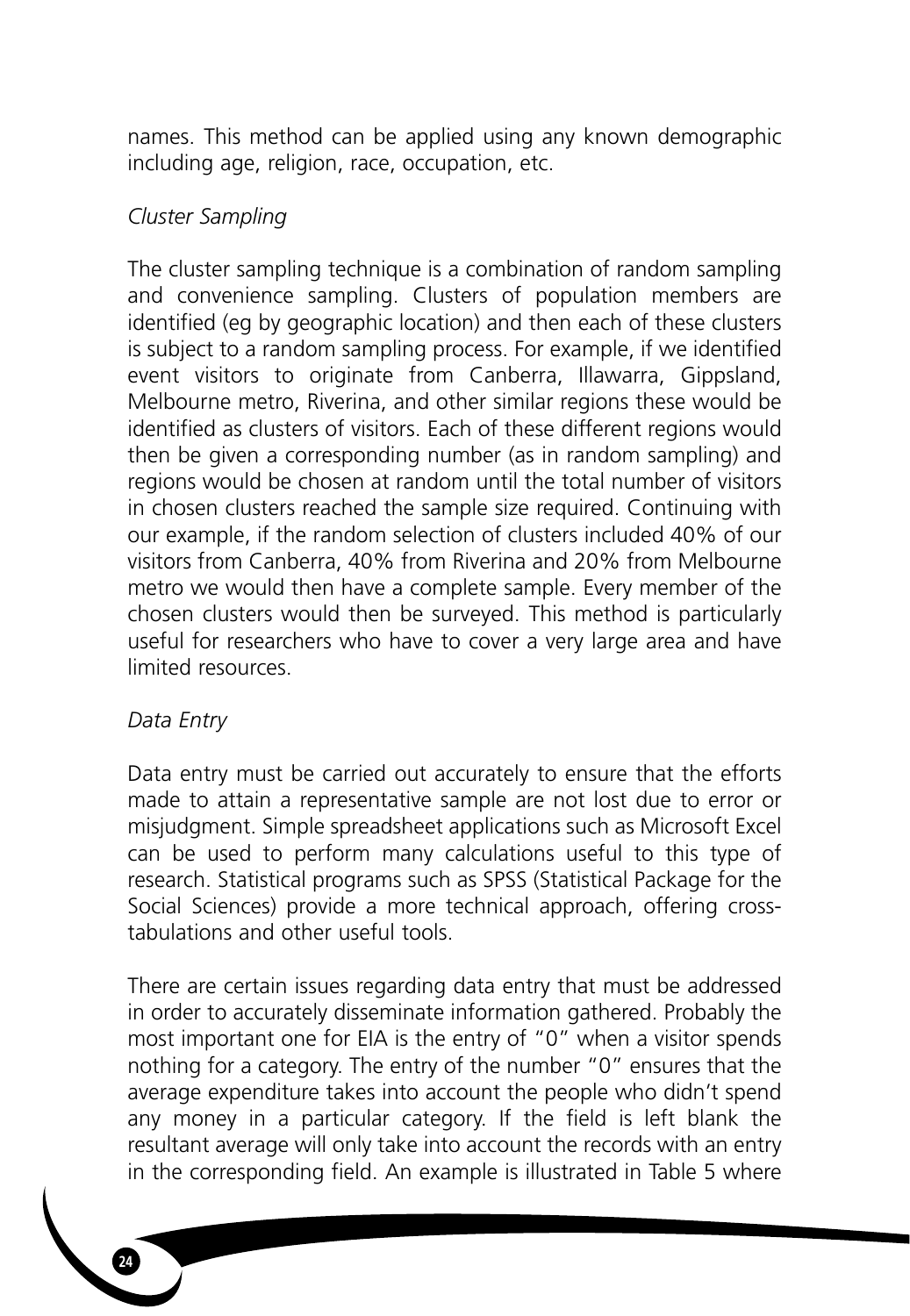the direct economic impact is shown of the AMBA Cup Mountain Bike Race in Thredbo with and without the inclusion of "0" for those who spent nothing. The example illustrates how a simple error can exaggerate the findings.

# **Table 5 - Errors in Data Entry and Subsequent Data Analysis**

| <b>MISTAKE BY</b>      | <b>CORRECT FIGURES BY</b> |
|------------------------|---------------------------|
| NOT ENTERING "0"       | <b>ENTERING "O"</b>       |
| \$479,675 of total     | \$222,258 of total        |
| direct economic impact | direct economic impact    |

## **AMBA CUP MOUNTAIN BIKE RACE EXAMPLE**

# *Data analysis*

Once the data has been entered into a statistical analysis program it is possible to examine the data to provide many useful outputs. It is useful to run basic statistics in order to identify mistakes and errors from the data entry process. These can then be excluded from the data analysis. Apart from providing the average expenditure information required to calculate economic impact of the event, a well designed survey will also allow the derivation of market segmentation. Information should be looked at by State or Territory of origin, different age groups and gender to name a few. This information can then be used to determine which areas to concentrate marketing efforts for future years.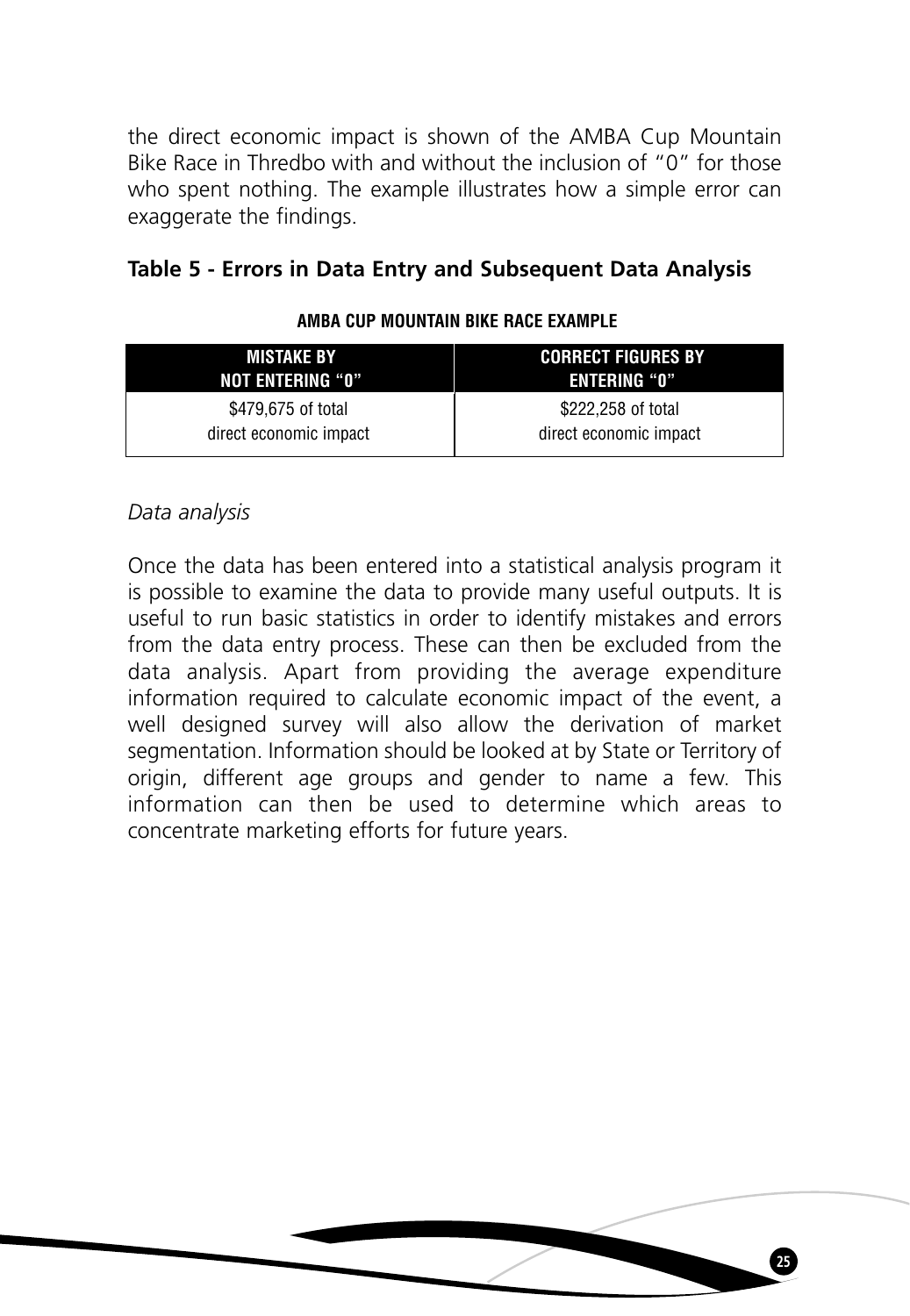# **4.2 Assessing non-local participant numbers**

It is important to calculate both the number of participants in the event and the number of non-local participants in order to calculate the direct economic impact. There are several methods that could be used for calculating participant numbers. Perhaps the most accurate is to use ticket sales. If ticket sales information is available this provides a good idea of how many people attended an event. If the event is a longer duration than one session the issue of counting the same person twice arises. Some smaller events keep databases of participants, which would help in identifying this problem. Other researchers have gone to great lengths to get an accurate idea of participant numbers, some resorting to taking aerial photographs from a helicopter and counting heads (eg. the 1998 Wintersun Festival see Fredline et al . 1998).

Once the number of non-local participants has been calculated it is multiplied by the average spending by participants. This figure is the total direct economic impact of the event. As mentioned earlier, it is important to perhaps consider factors such as the displacement of locals and attraction of other visitors to the region resulting from the staging of the event.

**26**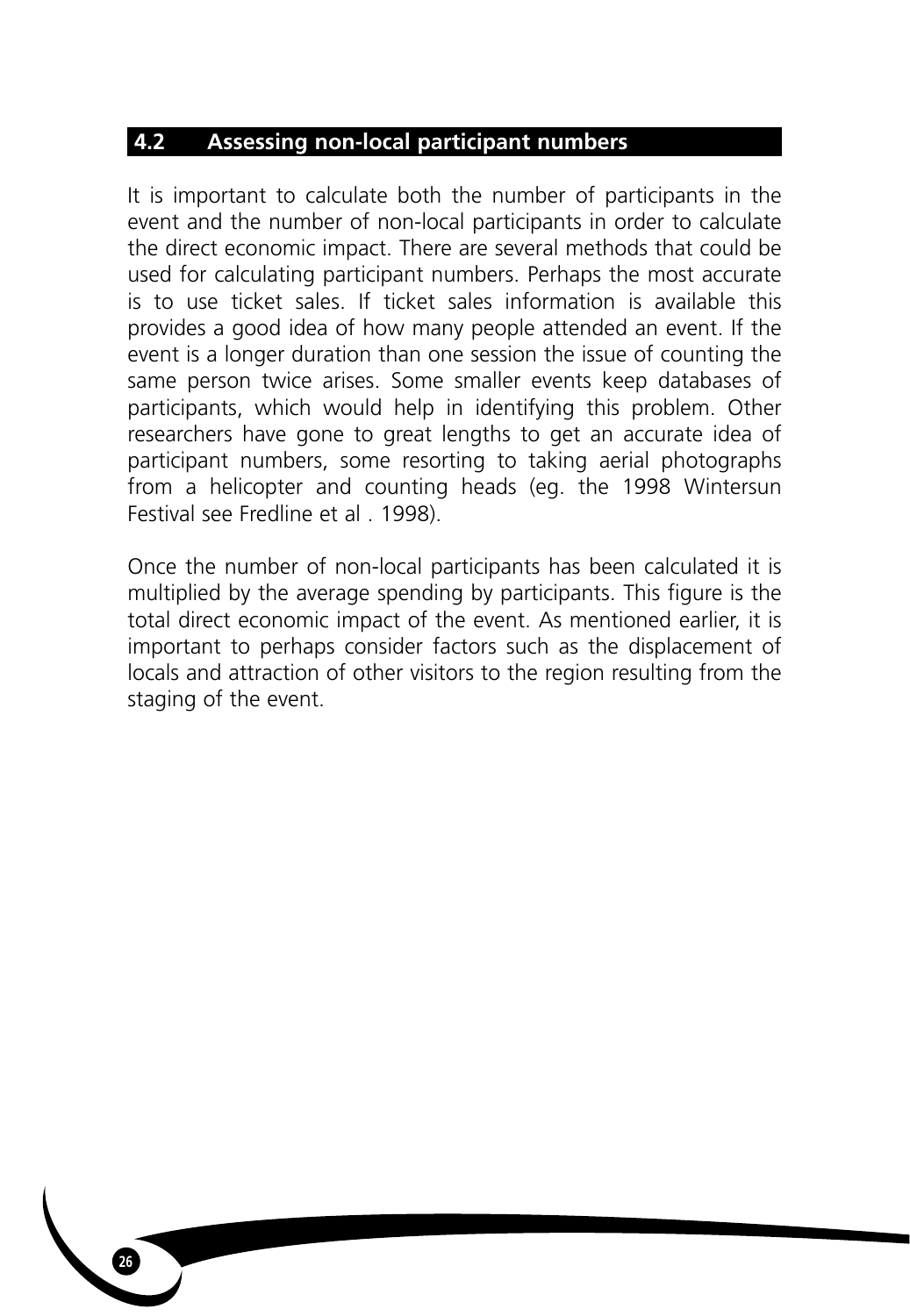# 5. ASSESSING SECONDARY AND TOTAL ECONOMIC IMPACTS

This section discusses the how from the initial spending of tourists the secondary and total economic benefits of the event on the economy of a destination can be assessed. In particular this section discusses an innovative approach and model undertaken in the Snowy Mountains region to examine the income multiplier effects of a number of events and festivals in the region. This model may of interest to other regions who wish to calculate the secondary income affects of hosting events and festivals in their region.

# **5.1 Multipliers and Models**

As mentioned earlier, multipliers calculate the secondary economic impact of spending in a region by illustrating the indirect and induced components of the initial expenditure of tourists either on employment, output or income. They do this by estimating the amount of money that stays in the region through employment of services and purchases of goods and services that are sourced locally. Leakage is taken into consideration by estimating the amount of money that leaves the region through outside employment, purchases, and taxation, etc.

The figure obtained through the use of these multipliers is the secondary economic impact. Nevertheless, it is important to note that for regions that are not self reliant and import a large amount of goods and services this secondary impact or income will be less than the initial direct expenditure.

The most usual economic model, especially at the regional level, is the input-output model (Archer, 1982, Mules, 1996), although at the national Australian level other models have been used (Adams and Parmenter, 1995). Input-output models depend on the economy being large enough for there to be links between industries in the supply chain. For example, tourists' use of rental cars stimulates production of motor vehicles, which in turn stimulates production of steel, plastic, glass, components such as tyres, seat belts and so on.

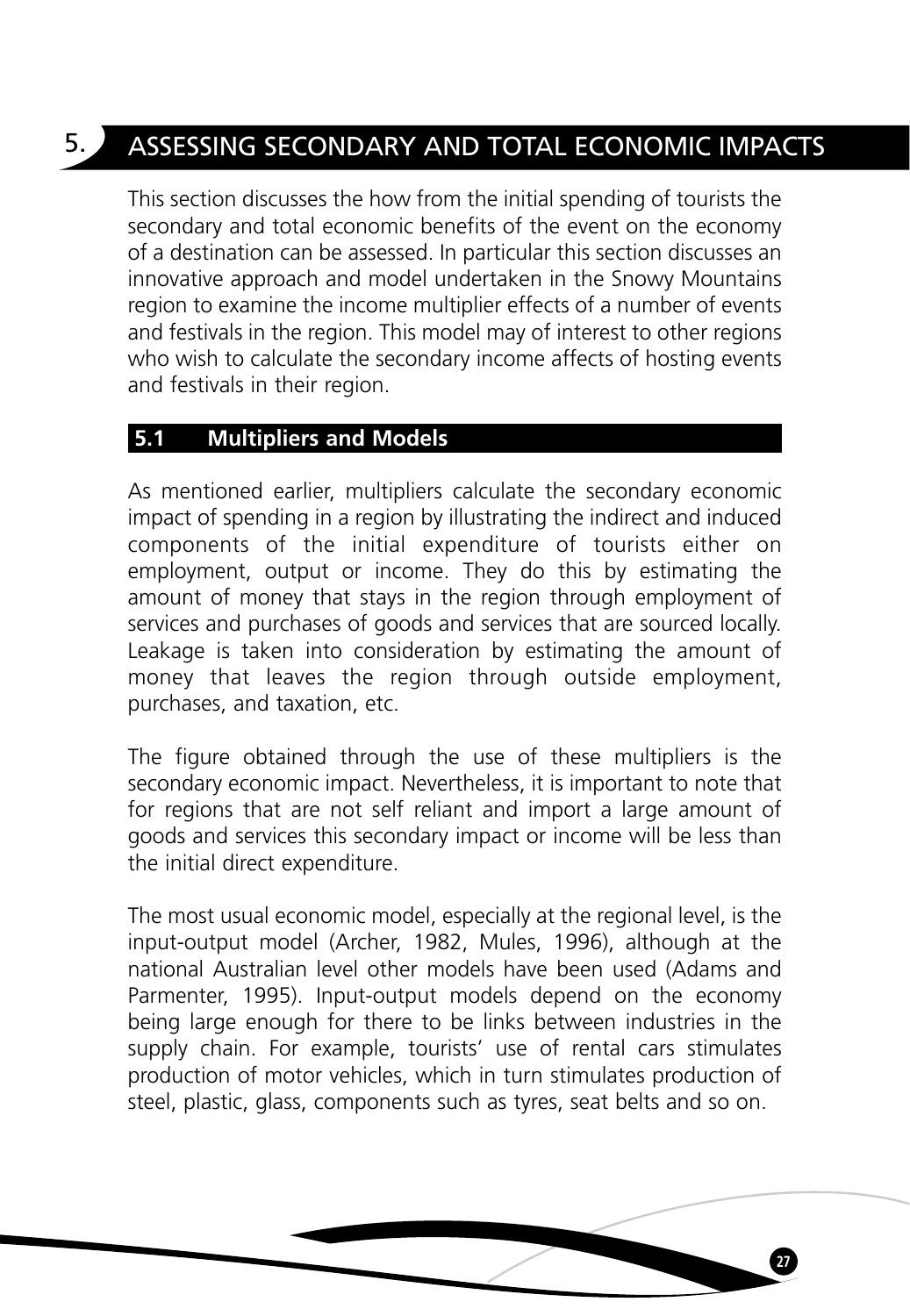Small regional economies are characterised by a heavy dependence on other regions for the production of many goods and services in the supply chain. This means that an input-output model is inappropriate as most of its entries would be zero, meaning that the region does not produce those goods. It also means that a significant proportion of the initial visitor expenditure will be devoted to bringing in goods and services from outside of the local economy, such that the economic impact will possibly be less than the initial expenditure.

This is felt to be the situation for the three shires that comprise the Snowy Mountains region. ABS Census data reveals that the total population of the region in 1996 was 18,942<sup>1</sup>, and total employment of 8,430. Most regions of Australia for which there are input-output models have total employment numbers of over 10,000 (see for example Queensland Government Statistician's Office, 1996).

Therefore it was not felt that an input-output approach should be used for this study, but rather an economic model that was based upon households rather than industries.

# *An Economic Multiplier for the Snowy Region*

While small regions do not have the industrial structure to warrant the input-output approach, it is clear that tourism expenditure creates household incomes via wages paid to staff in hotels, restaurants, service stations, retail shops, and via the business income earned by unincorporated business (i.e. the local owners of small motels, cafes, shops etc). This household income in turn results in induced household expenditure on food, shelter, household goods, education, health, entertainment, and so on.

This latter flow on effect is referred to as the Keynesian economic multiplier (see Jackson, et al, 1998, p.12.8), named after the British macro economist Keynes. By allowing for leakages of economic activity out of the region in question via imports from other regions, and via taxation payments, the Keynesian multiplier measures the impact of exogenous expenditure, such as tourist expenditure, on

<sup>1</sup> This number is known to be swollen by the winter snow season tourist influx.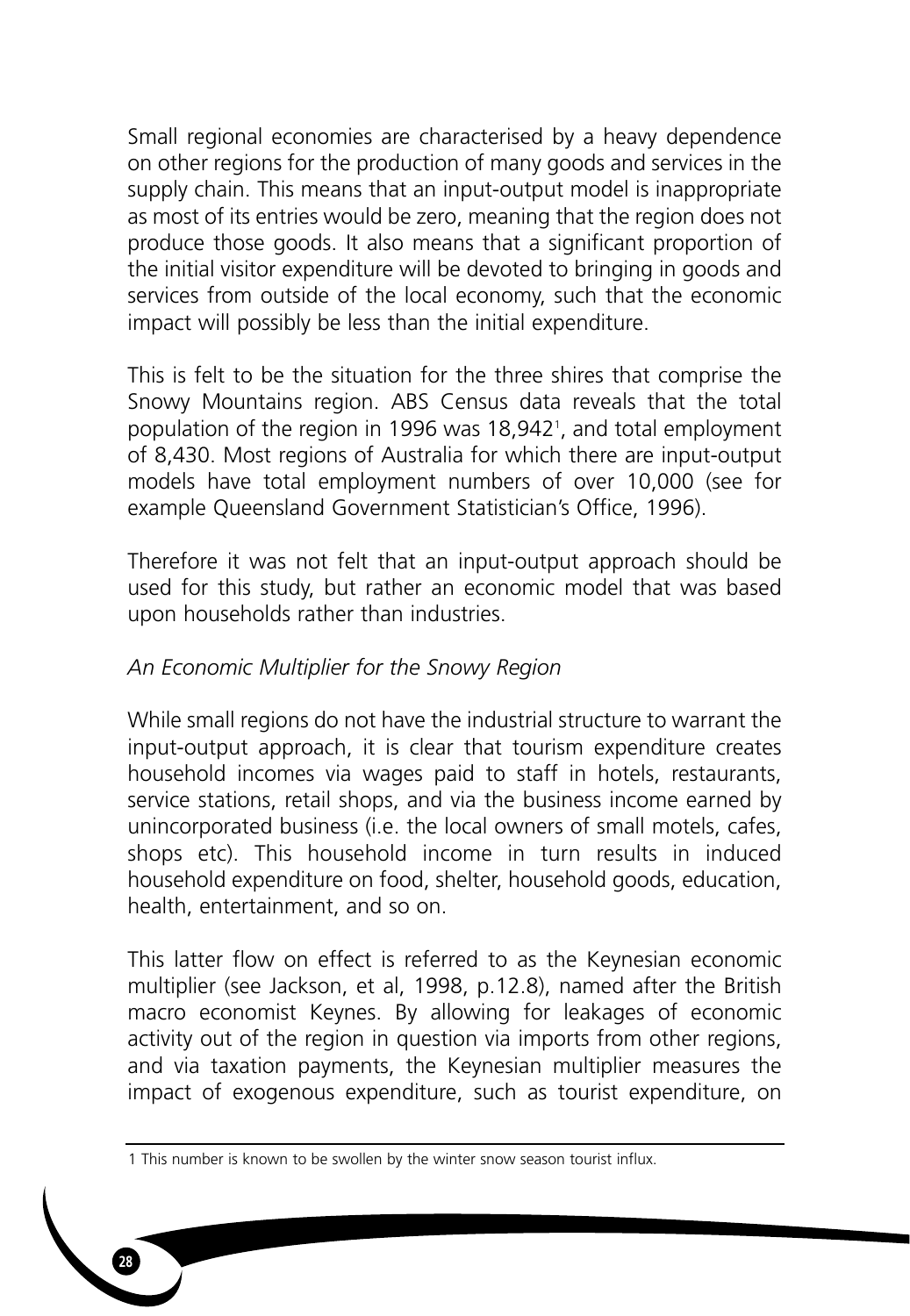Gross Regional Product (GRP). This is the regional equivalent of the national concept Gross Domestic Product (GDP).

The formula for the Keynesian multiplier (k) is given by<sup>2</sup>:

$$
k = \frac{1}{1 - c (1-t) + m}
$$

where  $c =$  the propensity for households to spend<sup>3</sup>,  $t =$  marginal propensity to tax out of GRP,  $m =$  marginal propensity to import out of GRP.

Thus for an economy with an average consumption propensity of 0.9, a tax rate of 30%, and an import propensity of 0.25,  $k = 1.6$ .

The question of values of c, t, and m for the Snowies region is not easily answered from the available data sources, and some ingenuity is required. For c, it is reasonable to assume that the consumption behaviour of Snowies households is broadly similar to Australia as a whole. The ABS Australian National Accounts (cat. no. 5206.0) show the average ratio between household consumption and GDP to be 0.60. However, there is a difference between the average and the marginal propensities.

Challen and Hagger (1979, p.55) estimate the marginal propensity for the Australian non farm population to be 0.869, and for the farm population the figure is zero. The figure for the whole population will therefore be around 0.739, allowing for a farm population of 15% of the Snowies total (ABS Census). However, this is out of household disposable income, which is about 82% of GDP. When this adjustment is made, the value of c becomes 0.605, which is remarkably similar to the overall average ratio of consumption to GDP.

To find a value for t, we again assumed that the Snowies region would not be greatly different from Australia as a whole. The ABS National Accounts (cat. no. 5206.0) show the ratio to be 0.31.

<sup>2</sup> See Jackson, et al, 1998, p.12.8.

<sup>3</sup> In this specification, c is the marginal propensity to spend on household consumption out of GRP.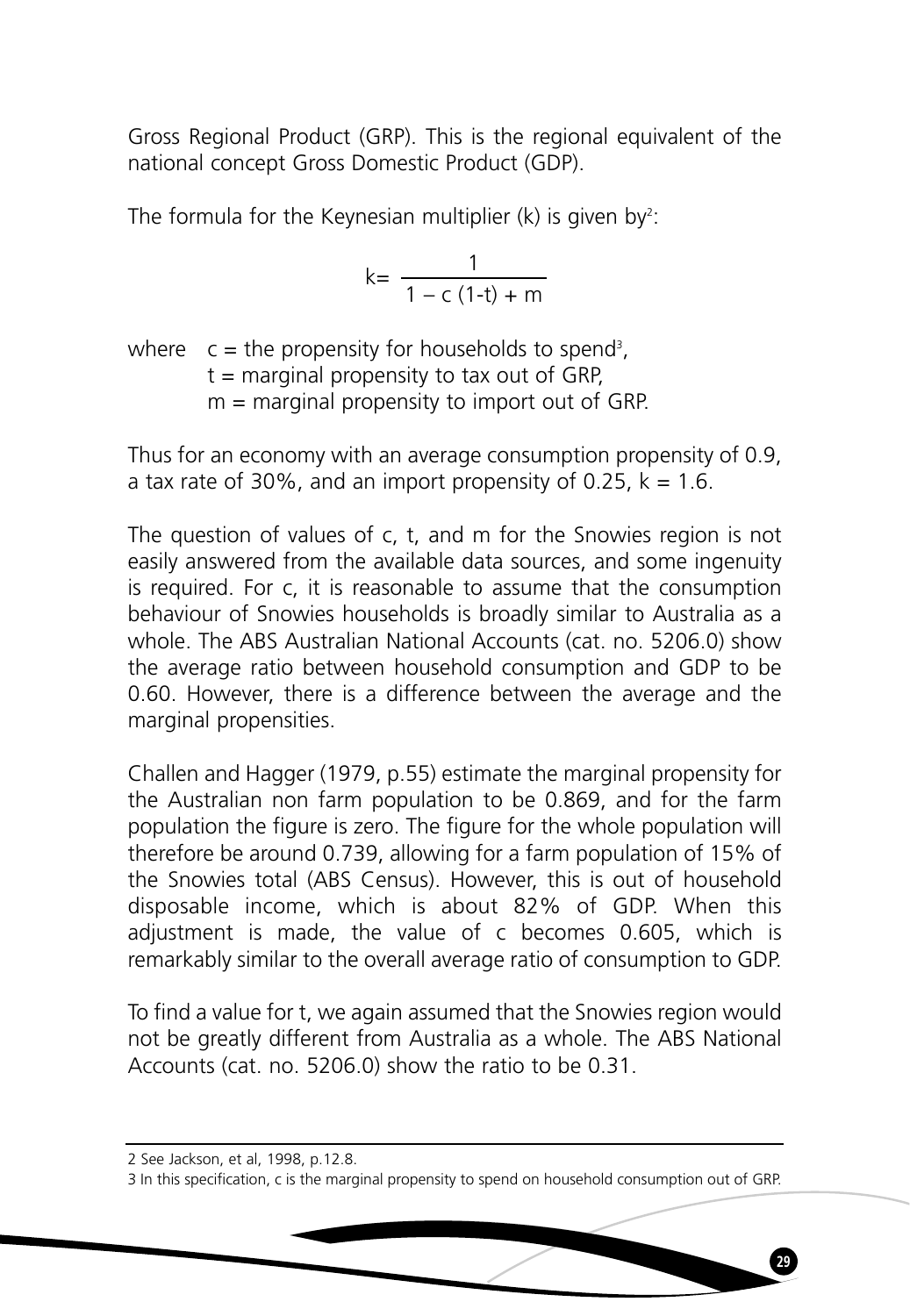The import propensity m, for a region is not likely to be able to be approximated by using national figures because a small region is less self sufficient than the nation as a whole, and is therefore more likely to import for both consumption, and business inputs.

We have approached the problem of estimating m for the Snowies region by using location quotients<sup>4</sup> based upon ABS Census employment data. Industry i's location quotient (LQ) is defined as:

 $LO_i = (ER_i / TER) / (EN_i / TEN)$ 

where  $ER_i = \text{emboyment}$  in industry i in the region  $TER = total$  employment in the region  $EN_i$  = employment in industry i in the nation TEN =total employment in the nation.

Thus if a region devotes 20% of its employment to an industry, but the nation devotes 25% of its employment to that industry, the LQ would be 0.8, meaning that the region was only 80% of self sufficiency in the output of that industry and would have to import 20% of its requirements of the output of that industry. The import propensity would be 0.2 for that industry<sup>5</sup>.

The location quotients for the Snowies region industries are shown in Table 6 below. Sectors which have location quotients in excess of one are clearly export sectors from the point of view of the region, because they are devoting a higher proportion of their labour to the industry than would be needed for self sufficiency. The industry sector Accommodation, Cafes, Restaurants is in this category as tourism is an export activity for the region.

4 For a discussion of location quotients see West (1980).

**30**

5 Note that this is out of total industry output, which is not the same thing as GRP.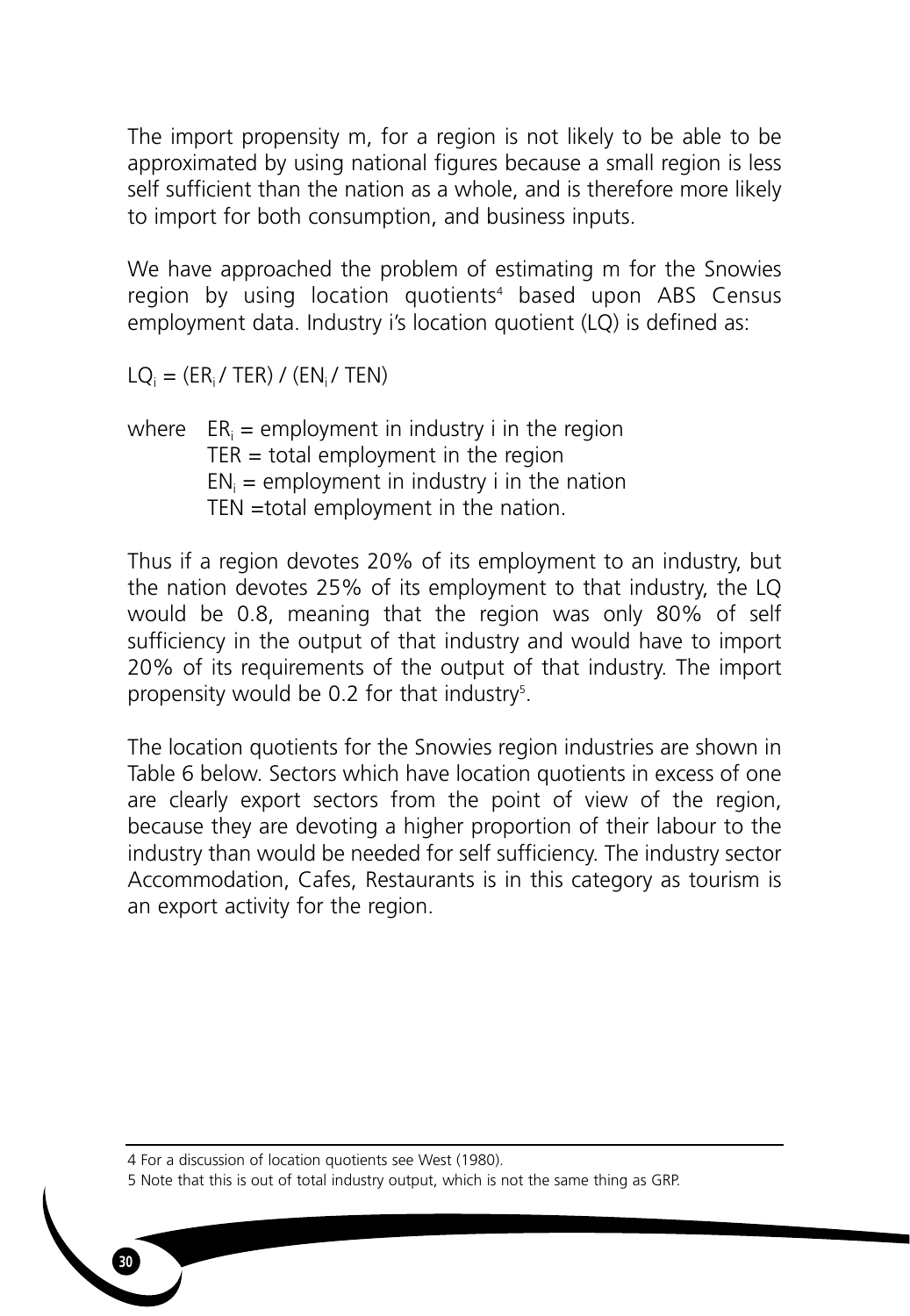# **Table 6 - Location Quotients for Snowies Industries**

|                                      | <b>EMPLOYMENT</b>               |                  |                                    |
|--------------------------------------|---------------------------------|------------------|------------------------------------|
| <b>INDUSTRY SECTOR</b>               | <b>SNOWIES</b><br><b>REGION</b> | <b>AUSTRALIA</b> | <b>LOCATION</b><br><b>QUOTIENT</b> |
| Agriculture, forestry and<br>fishing | 1262                            | 324330           | 3.50                               |
| Mining                               | $\overline{7}$                  | 86261            | 0.07                               |
| Manufacturing                        | 378                             | 965036           | 0.35                               |
| Electricity, Gas, Water              | 367                             | 58699            | 5.63                               |
| Construction                         | 449                             | 484084           | 0.84                               |
| Wholesale trade                      | 275                             | 446545           | 0.55                               |
| Retail trade                         | 1119                            | 1036648          | 0.97                               |
| Accommodation, cafes,<br>restaurants | 1338                            | 355287           | 3.39                               |
| Transport & storage                  | 234                             | 332078           | 0.63                               |
| <b>Communication services</b>        | 152                             | 150188           | 0.91                               |
| Finance & insurance                  | 134                             | 296456           | 0.41                               |
| Property & business services         | 575                             | 750195           | 0.69                               |
| Government admin, Defence            | 391                             | 373427           | 0.94                               |
| Education                            | 397                             | 540063           | 0.66                               |
| Health & community services          | 554                             | 725178           | 0.69                               |
| Cultural & recreational services     | 212                             | 179055           | 1.07                               |
| Personal & other services            | 352                             | 277908           | 1.14                               |
| <b>TOTAL</b>                         | 8196                            | 7381438          |                                    |

To calculate the average location quotient for the whole region, we would ideally take a weighted average of the individual sectors' location quotients, where the weights would be the total output of each sector. However, there is no available information on the value of output of each sector for the region, so we have used employment as a proxy.

The weighted average of those sectors which had a location quotient below one was 0.42, indicating that some 58% of output must be imported into the region from outside of the region (either from elsewhere in Australia or overseas). To get a figure for the import

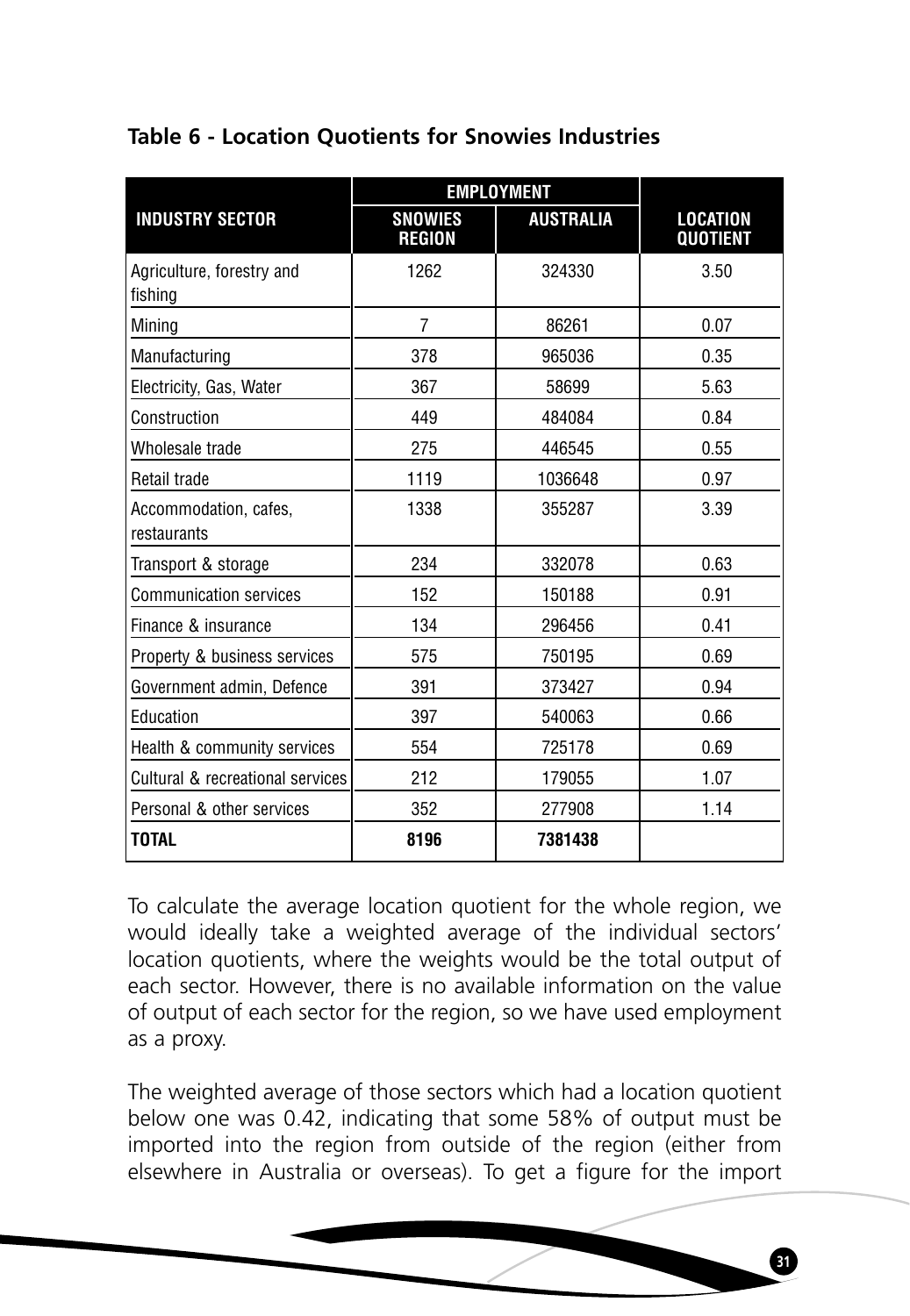propensity that can be used in the multiplier formula, this 58% has to be converted to a fraction of GRP. Using ABS national accounts data (cat. No. 5209.0), the proportion of total output accounted for by GDP is 30%. Assuming that this is a reasonable figure for the Snowies, the import propensity for the region would be 58/30 = 1.93. That is to say that the region imports goods and service which amount to 93% more than the GRP for the region.

Substituting  $c = 0.605$ ,  $t = 0.31$ , and  $m = 1.93$  into the formula for k gives  $k = 0.398$ . The interpretation of this estimate is that for each \$100 of visitor expenditure in the region, there is \$39.80 generated of total regional income. This figure is a result of two opposing economic forces:

- the flow on effect to other industries which increases the economic impact,
- the leakage effect of economic activity to savings, tax, and imports, which decreases the economic impact.

Small regions would be expected to have a high leakage to imports, and the Snowies region is clearly a case of this, resulting in the overall multiplier effect to be less than one.

# *Total GRP Event Economic Impacts*

**32**

The above analysis shows that the impact on GRP of visitor expenditure in the Snowies region will be 39.8% of visitor expenditure. Therefore, the GRP for the events which are the subject of this report will be as shown in Table 7. Clearly the larger the number of visitors, the larger the expenditure, and the larger the impact on GRP.

| <b>EVENT</b>                 | <b>VISITOR EXPENDITURE \$</b> | <b>IMPACT ON GRP \$</b> |
|------------------------------|-------------------------------|-------------------------|
| AMBA Cup Mountain Bike Race  | 222.258                       | 88.459                  |
| <b>National Runners Week</b> | 294.871                       | 117,359                 |
| Shakespeare Festival         | 43.617                        | 17.360                  |
| l Thredbo Jazz Festival      | 308.400                       | 122.743                 |

# **Table 7 - Impact on Gross Regional Product of Summer Events**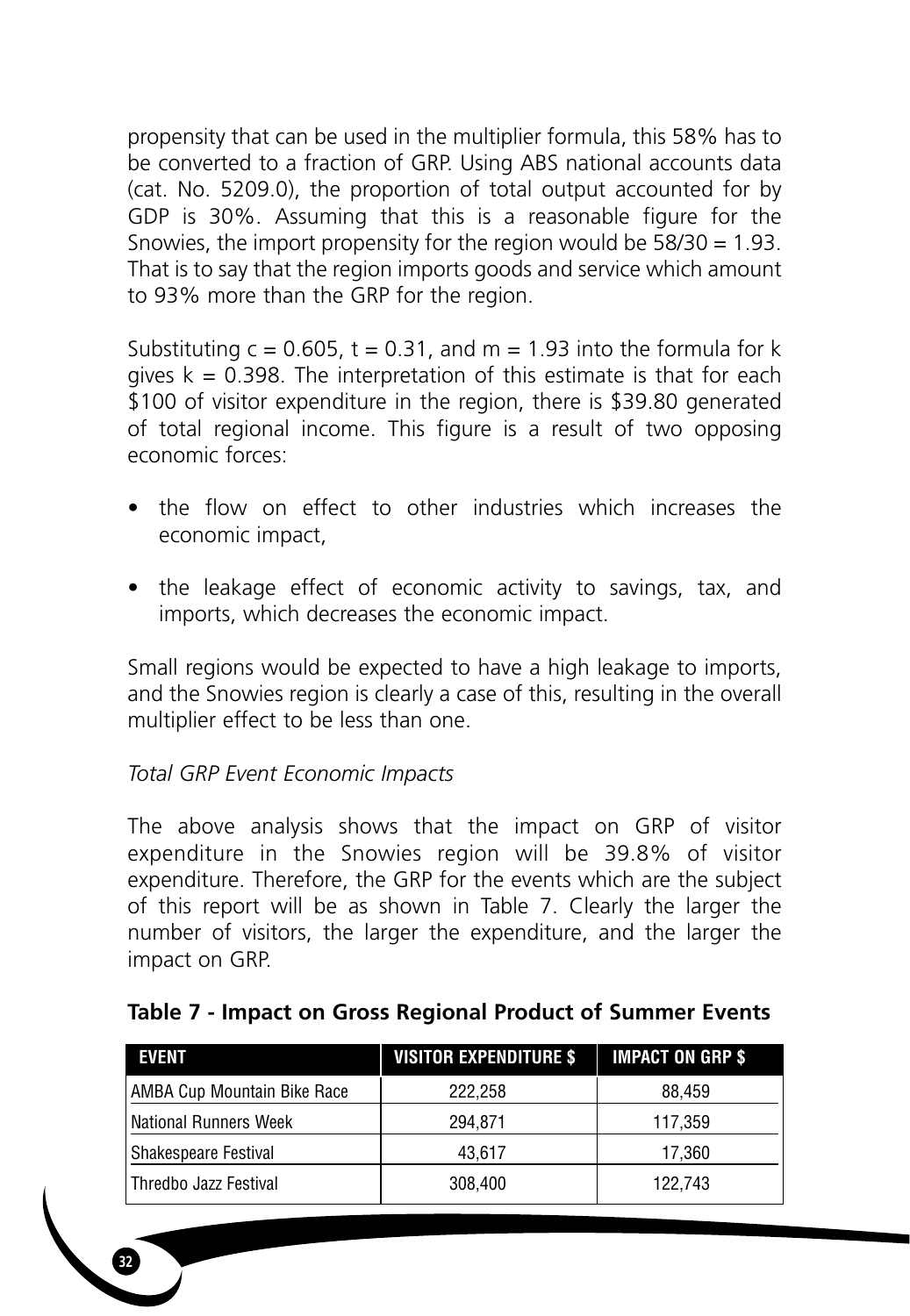# 6. WHERE TO FROM HERE?

Once the economic impact of an event has been calculated the potential to use this information is almost endless. Figures can be used to lobby local government or industry for financial support in future years. The information could also be used to justify the scheduling of the event, or indeed stimulate support for its rescheduling.

The information gathered on sectoral expenditure should be used to show the direct impact on the local sectors resulting from the event in question. These results could then be used in order to illustrate the benefits of the event to local industry as a valuable tool for gaining sponsorship.

From here it is suggested that event and destination managers develop survey templates that can be applied to many events in a particular region so the economic impact of events can be compared and their associated impacts assessed. It is hoped that this guide has provided a starting point for the development of a template and a consistent approach to the economic impact assessment of events and festivals.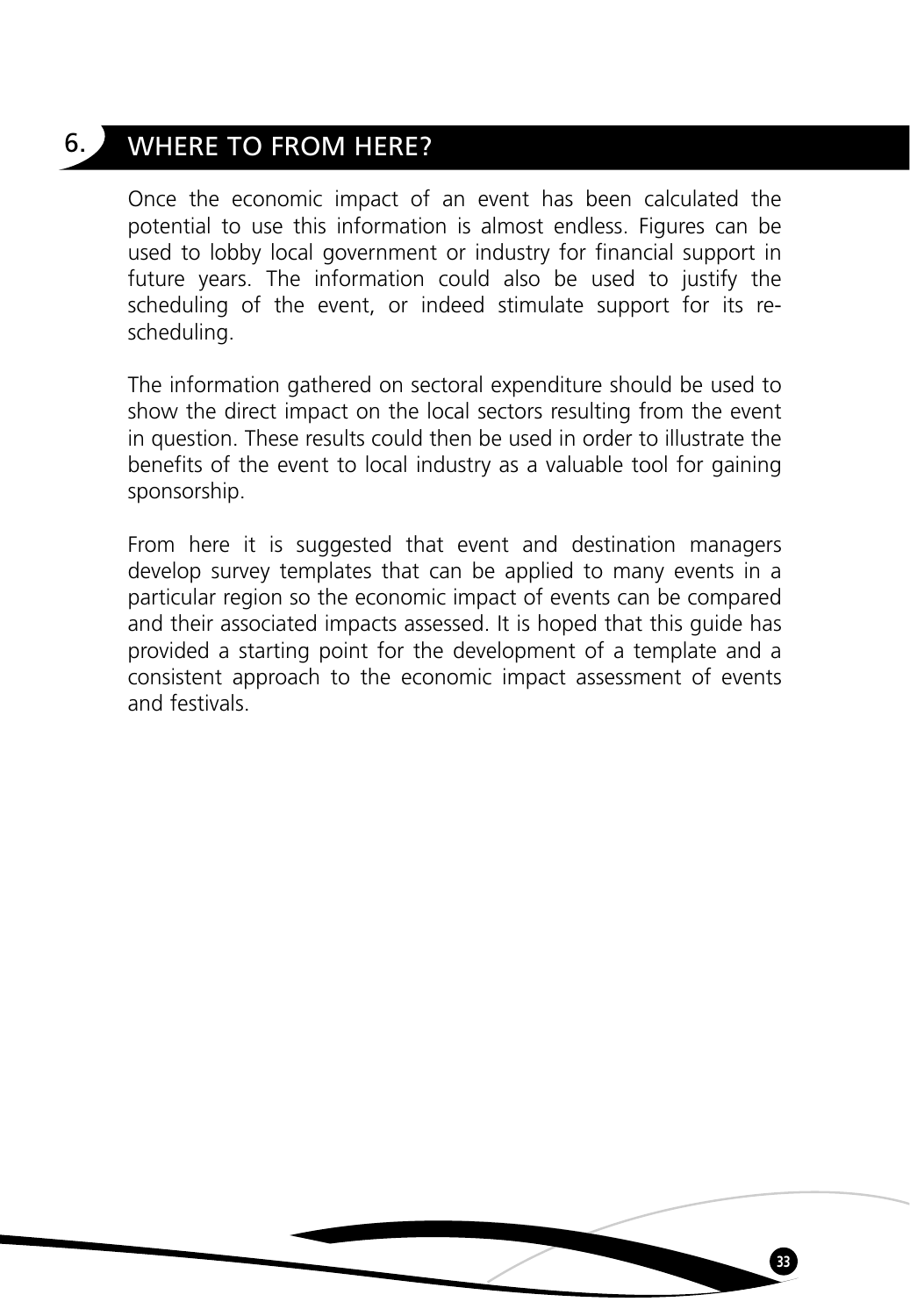# **REFERENCES**

**34**

Alreck, P. A. and Settle, R. B. (1995), *The Survey Research Handbook.* 2nd edition. Chicago, Irwin.

- Adams, P. and B. Parmenter (1992) *The medium term significance of international tourism for the Australian economy,* Bureau of Tourism Research, Canberra.
- Archer, B. (1982) *"The value of multipliers and their policy implications",* Tourism Management, No. 3, 236-241.
- Brunt, P. (1997), *Market Research in Travel and Tourism.* Oxford, Butterworth-Heinemann.
- Challen, D.W. and A.J. Hagger (1979) *Modelling the Australian Economy,* Longman Cheshire, Sydney.
- Fredline, E., Mules, T., Raybould, M. & Tomljenovic, R. (1998), *Sweet Little Rock and Roller: The Economic Impact of the 1998 Wintersun Festival.* Griffith University, Gold Coast.
- Gratton, C., & Taylor, P.D. (1995), *Impacts of Festival Events: a Casestudy of Edinburgh, in Tourism and spatial transformations: Implications for Policy and Planning.* Wallingford, UK, eds Ashworth, G.J. & Dietvorst, A.G.J.
- Hall, C. M., (1992), *Hallmark Tourist Events: Impacts, management, and planning.* London, Belhaven.
- Jackson, John, Ron McIver, Campbell McConnell and Stanley Brue (1998) *Economics 5th edition,* McGraw-Hill, Sydney.
- Jago, L.K., & McArdle, K.O. (1999), A Temporal, Spatial and Thematic Analysis of Victoria's Special Events, in Proceedings of *1999 CAUTHE National Research Conference.* Adelaide, South Australia, eds Davies, J. & Molloy, J.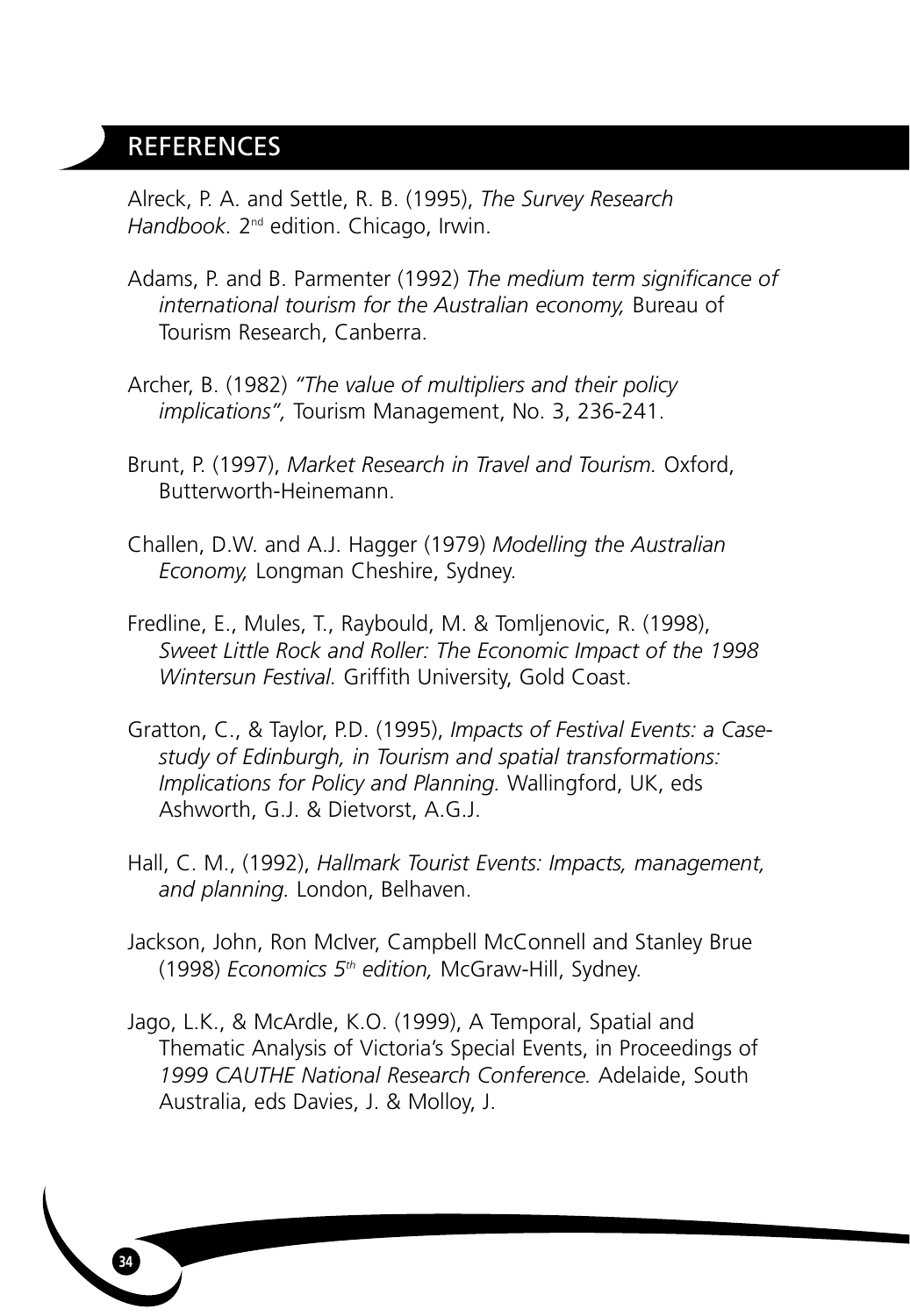- KPMG. (1997), *Melbourne International Flower and Garden Show, 1997: Satisfaction Assessment and Economic Impact Study.* Prepared for the City of Melbourne, Tourism Victoria and International Corporate Event Services. KPMG, Melbourne.
- McDonnell, I., Allen, J. & O'Toole, W.. (1999), *Festival and Special Event Management.* Milton, Jacaranda-Wiley.
- Mules, Trevor (1996) Kate Fischer or Liz Hurley? Which model shall I use? In Proceedings of the *1996 Australian Tourism and Hospitality Conference,* Bureau of Tourism Research, Canberra.
- Queensland Government Statisticians Office (1996) *Regional Input-Output Tables Queensland 1989-90,* Queensland Government, Brisbane.
- SATC. (1997), *1997 Opera in the Outback Economic and Social Impact Study.* Prepared by Richard Trembath Research. South Australian Tourism Commission, Adelaide.
- Veal, A. J. (1997), *Research Methods for Leisure and Tourism: a Practical Guide.* 2nd edition. London, Financial Times Management.
- West, Guy (1980) "Generation of Regional Input-Output Tables (GRIT) An Introspection", *Economic Analysis and Policy,* 10:1&2, 71-86.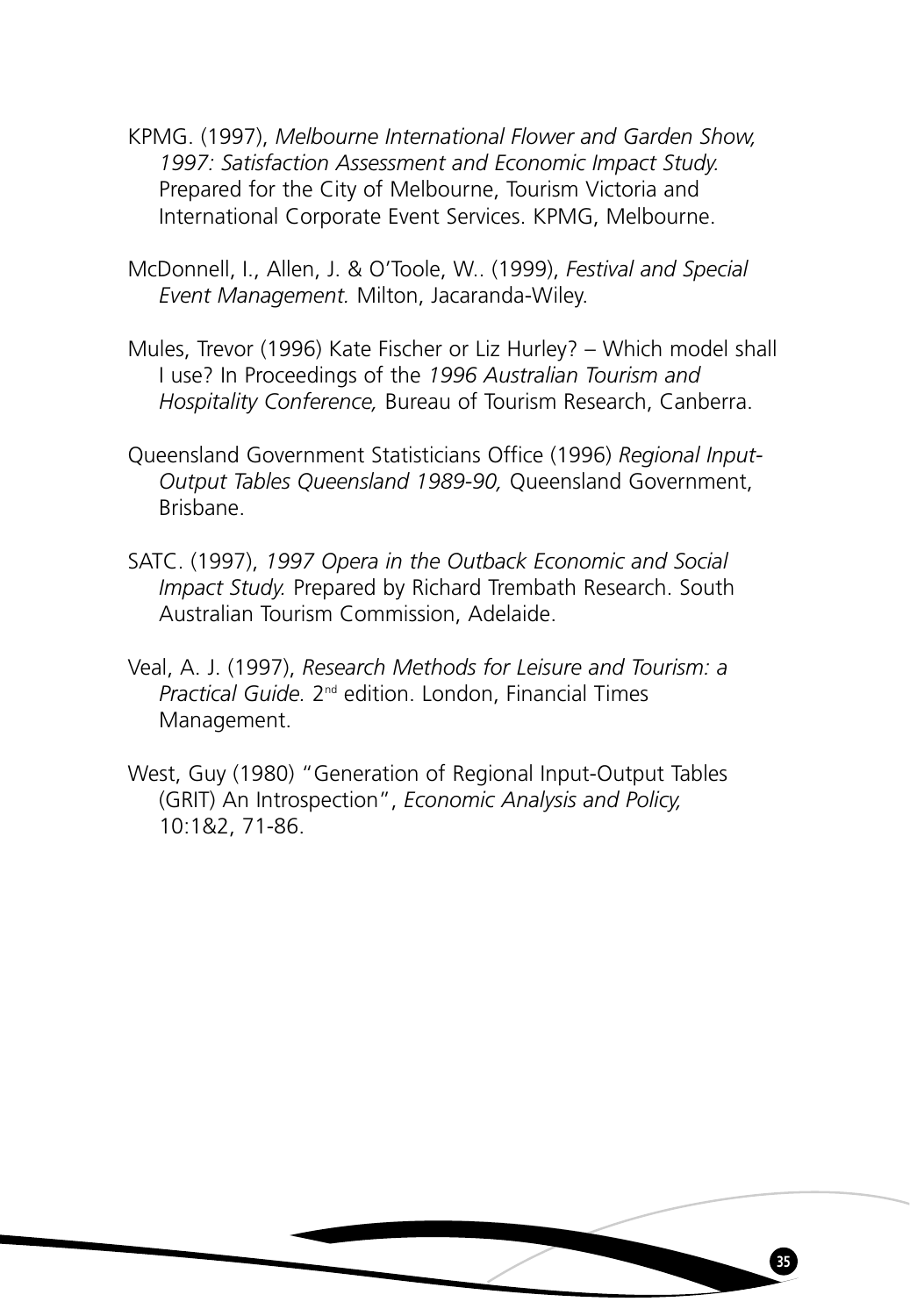# **Making the Phone Calls**

# *Step One*

- a) "Good morning/afternoon/evening, my name is  $f(x)$  from the (research organisation). Your phone number was selected at random as part of a research project being undertaken by the (research organisation). We are undertaking research surrounding your recent visit to the (study region) as part of the Festival".
- b) "Could I please speak to \_\_\_\_\_\_ (ask persons name)". Back to a) if necessary.
- c) "There is a prize draw for participation in this survey. It consists of 2 adult passes to next year's \_\_\_\_\_ Festival.

# *Possible outcomes*

- If the person who answered the phone is willing to undertake, proceed with survey. They have already provided their phone number, so you should have a good response rate.
- If they are unsure about taking part in the survey, then say, *"…we estimate that the survey will take about 5 minutes. Your answers will be anonymous and confidential"*. OR: ask if you can call them back at a better time. Record the time to call them back and phone them later.
- If they refuse say, *"…I am sorry for disturbing you, thank you for your time."* Then terminate call and move onto the next number.

**36**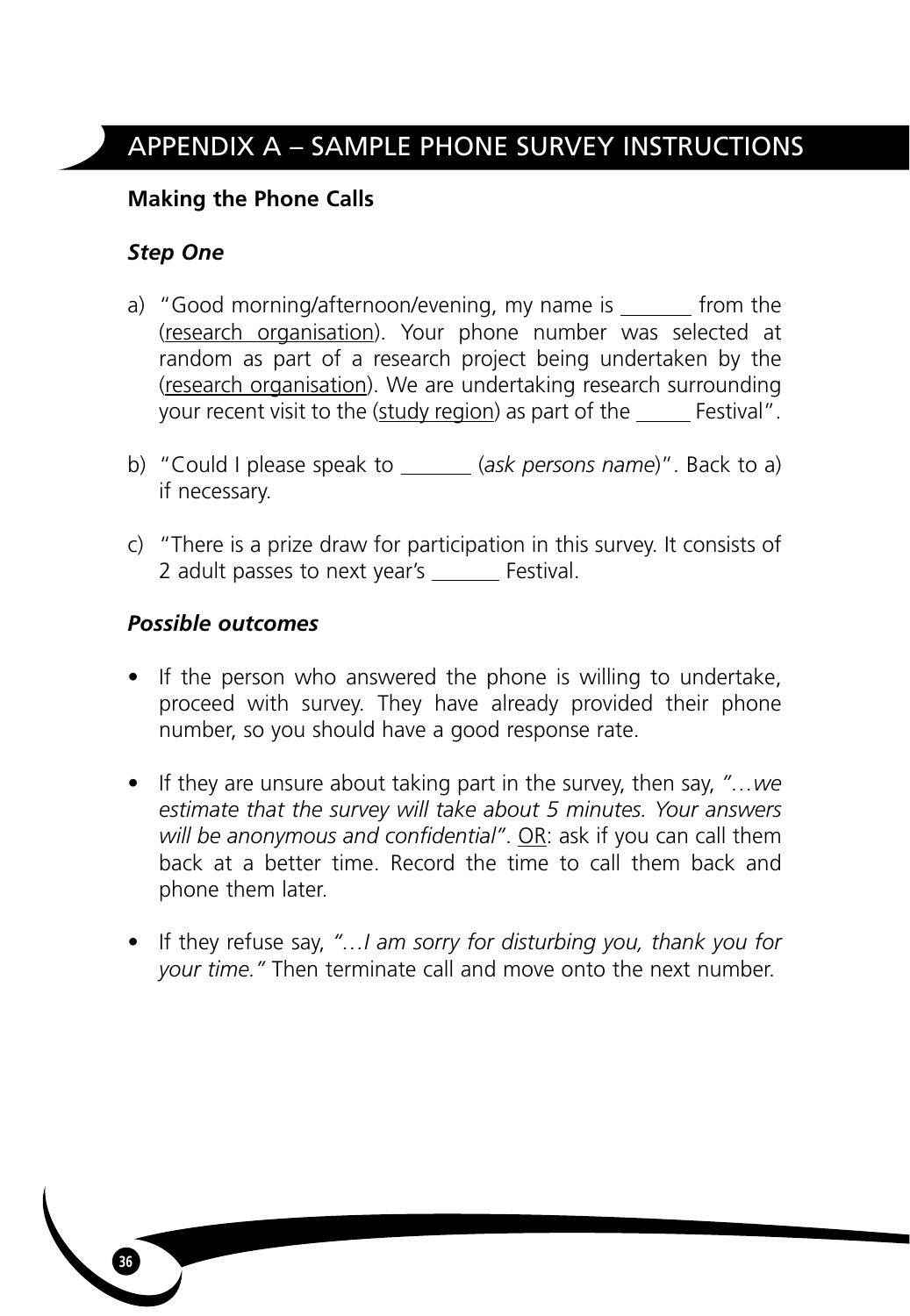# *Notes*

- If you get someone who does not understand English very well and you can not make yourself understood, or someone who is making nuisance responses, then say, *"…I am sorry for disturbing you. Thank you for your time."* Terminate call and go onto the next number.
- Remember that we are after both respondents and their accompanying persons expenditure if they did not participate in the festival.
- If people are concerned about giving expenditure details tell them that the results will be aggregated and that they will not be identified as individuals.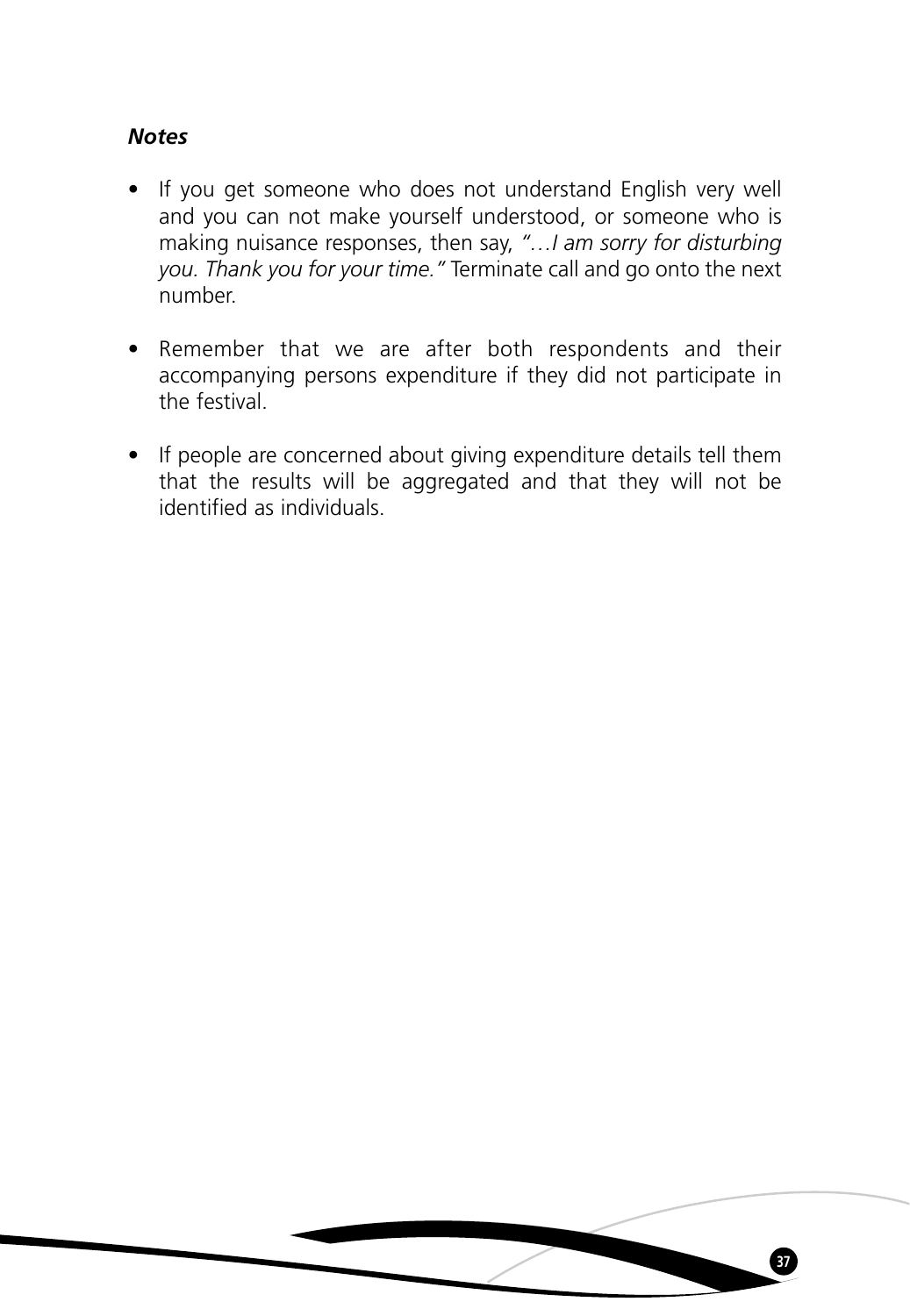# AUTHORS

## **Ben Janeczko**

Ben has formal qualifications in both tourism and hospitality from the University of Canberra and the Canberra Institute of Technology. He also has extensive industry experience in the hospitality sector. His skills and interests are in sport, mountain and wine tourism, and particularly tourism and information technology and tourism in natural areas. Ben is a research officer for both the ACT node of the CRC for Sustainable Tourism and the Centre for Tourism Research at the University of Canberra.

# **Prof Trevor Mules**

Trevor was formerly Deputy Director of the Centre for Tourism and Hotel Management research at Griffith University Gold Coast campus. He has published widely, and has a primary interest in tourism economics and the economics of special events. He has carried out various pre- and post economic impact studies for, among others, the Adelaide Grand Prix, the Sydney 2000 Olympics, the Gold Coast Wintersun Festival, and the 1999 Canberra Floriade, and has acted as consultant to public and private tourism organisations. Trevor is the ACT Node Coordinator for the CRC for Sustainable Tourism and Director of the Centre for Tourism Research at the University of Canberra.

**38**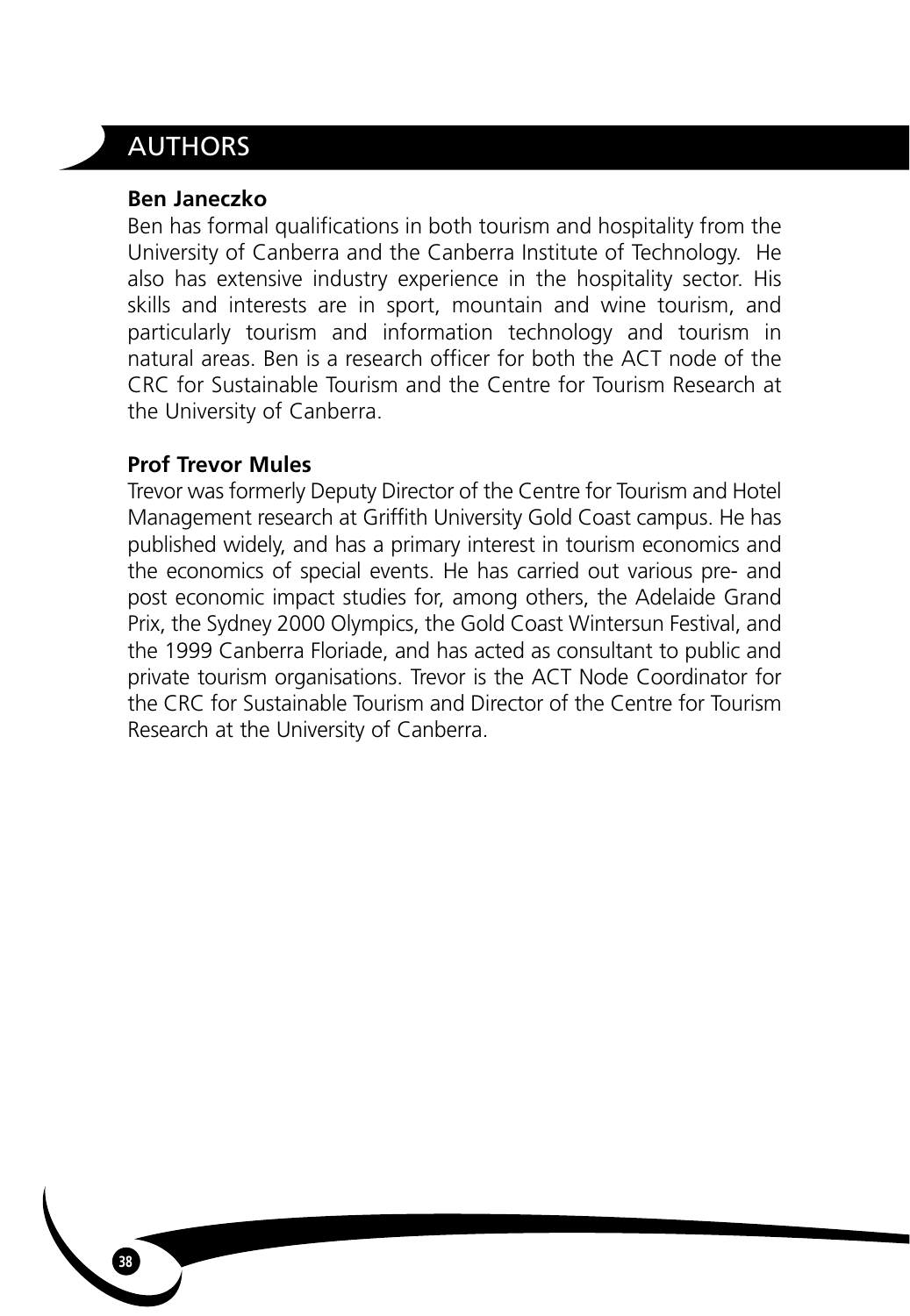

The Cooperative Research Centre for Sustainable Tourism was established under the Australian Government's Cooperative Research Centres Program to underpin the development of a dynamic, internationally competitive, and sustainable tourism industry.

Our mission: Developing and managing intellectual property (IP) to deliver innovation to business, community and government to enhance the environmental, economic and social sustainability of tourism.

## **DEVELOPING OUR IP**

Director of Research – Prof Leo Jago

1. Tourism, conservation and environmental management research

Co-ordinator – Prof Ralf Buckley

(r.buckley@mailbox.gu.edu.au )

- Wildlife Tourism
- Mountain Tourism
- Nature Tourism
- Adventure Tourism
- 2. Tourism engineering design and eco-technology research

Coordinator – Dr David Lockington (d.lockington@uq.edu.au)

- Coastal and marine infrastructure and systems
- Coastal tourism ecology
- Waste management
- Physical infrastructure, design and construction
- 3. Tourism policy, events and business management research Coordinator – Prof Leo Jago

(Leo.jago@vu.edu.au)

- Consumers and marketing
- Events and sports tourism
- Tourism economics and policy
- Strategic management
- Regional tourism
- Indigenous tourism

## 4. Tourism IT and Informatics research

Coordinator – Dr Pramod Sharma (p.sharma @uq.edu.au )

- Electronic product & destination marketing and selling
- IT for travel and tourism online development
- Rural and regional tourism online development
- E-business innovation in sustainable travel and tourism

#### 5. Post graduate education

Coordinator – Dr John Fien (j.fien@mailbox.gu.edu.au)

6. Centre for Tourism and Risk Management Director – Prof Jeffrey Wilks

(j.wilks@uq.edu.au )

## 7. Centre for Regional Tourism Research

Director – Prof Peter Baverstock (pbaverst@scu.edu.au)

## **MANAGING OUR IP**

General Manager – Ian Pritchard (ian@crctourism.com.au)

- 1. IP register
- 2. Technology transfer
- 3. Commercialisation
- 4. Destination management products
- 5. Executive training
- 6. Delivering international services
- 7. Spin-off companies
- Sustainable Tourism Holdings CEO – Peter O'Clery (poclery@iprimus.com.au)
- Sustainable Tourism Services Managing Director – Stewart Moore (sts@crctourism.com.au)
- Green Globe Asia Pacific CEO – Graeme Worboys (graeme.worboys@ggasiapacific.com.au )

*For more information contact: Communications Manager – Brad Cox CRC for Sustainable Tourism Pty Ltd Griffith University, PMB 50 GOLD COAST MC, Qld 9726 Ph: +61 7 5552 8116, Fax: +61 7 5552 8171 Visit: www.crctourism.com.au or email: Brad@crctourism.com.au*